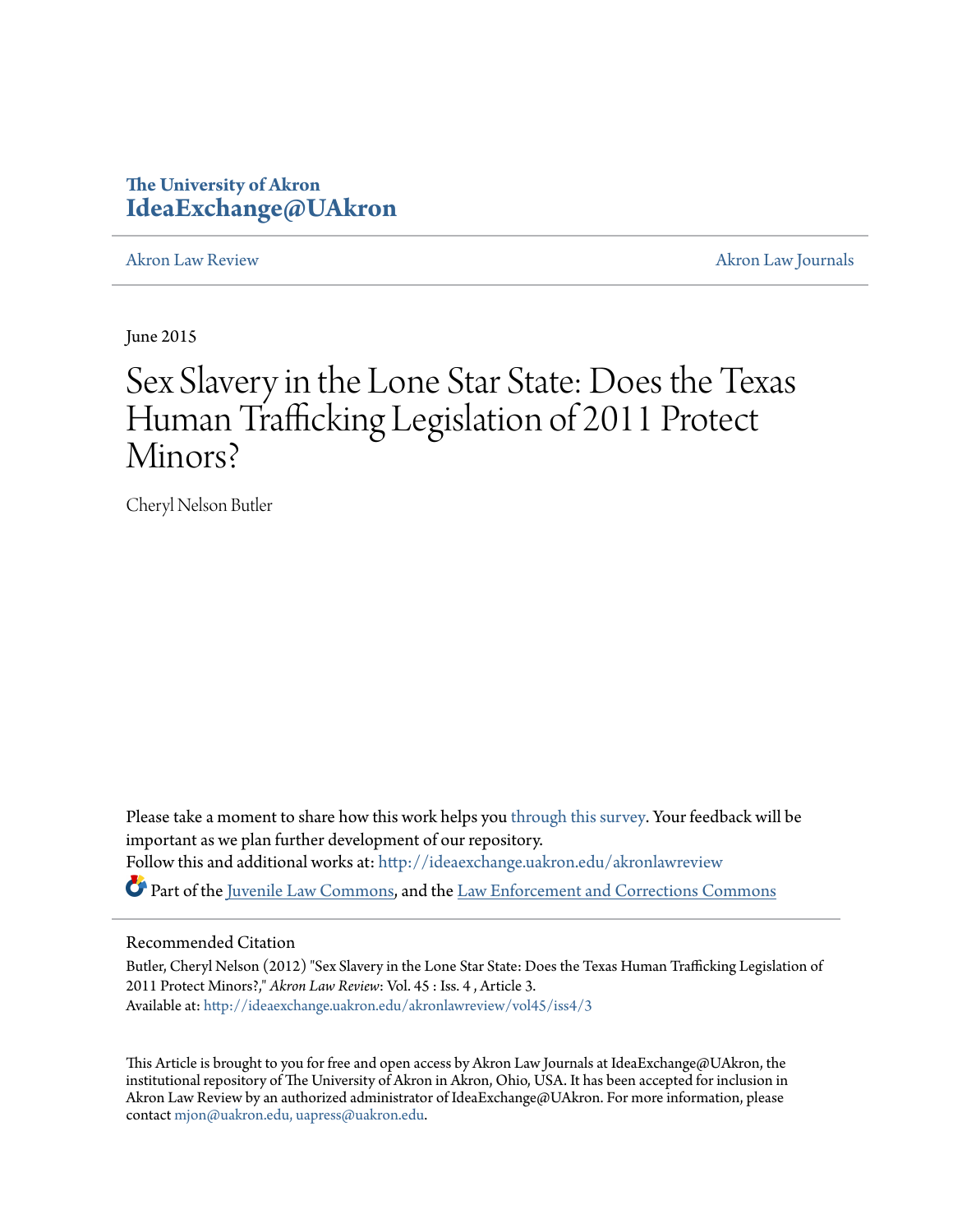## **SEX SLAVERY IN THE LONE STAR STATE: DOES THE TEXAS HUMAN TRAFFICKING LEGISLATION OF 2011 PROTECT MINORS?**

*Cheryl Nelson Butler*\*

|      |                                                                      | 844 |
|------|----------------------------------------------------------------------|-----|
| П.   | A Legislative Framework Focused on Sex Trafficking 848               |     |
|      |                                                                      |     |
|      |                                                                      |     |
|      | $C_{-}$                                                              |     |
|      | D.                                                                   |     |
|      | E. What About Children Trafficked for Labor?857                      |     |
| III. |                                                                      |     |
|      |                                                                      |     |
|      | B. Defining "Child" Broadly to Identify Victims 860                  |     |
|      | C. Eliminating Force, Fraud, or Coercion ("FFC")863                  |     |
|      | IV. The Tension Between Prosecution & Protection 868                 |     |
|      |                                                                      |     |
|      |                                                                      |     |
|      |                                                                      |     |
|      |                                                                      |     |
|      |                                                                      |     |
|      |                                                                      |     |
|      |                                                                      |     |
|      | Alternatives to Adjudication in the Juvenile Court  879<br><b>B.</b> |     |
|      |                                                                      |     |
|      |                                                                      |     |

1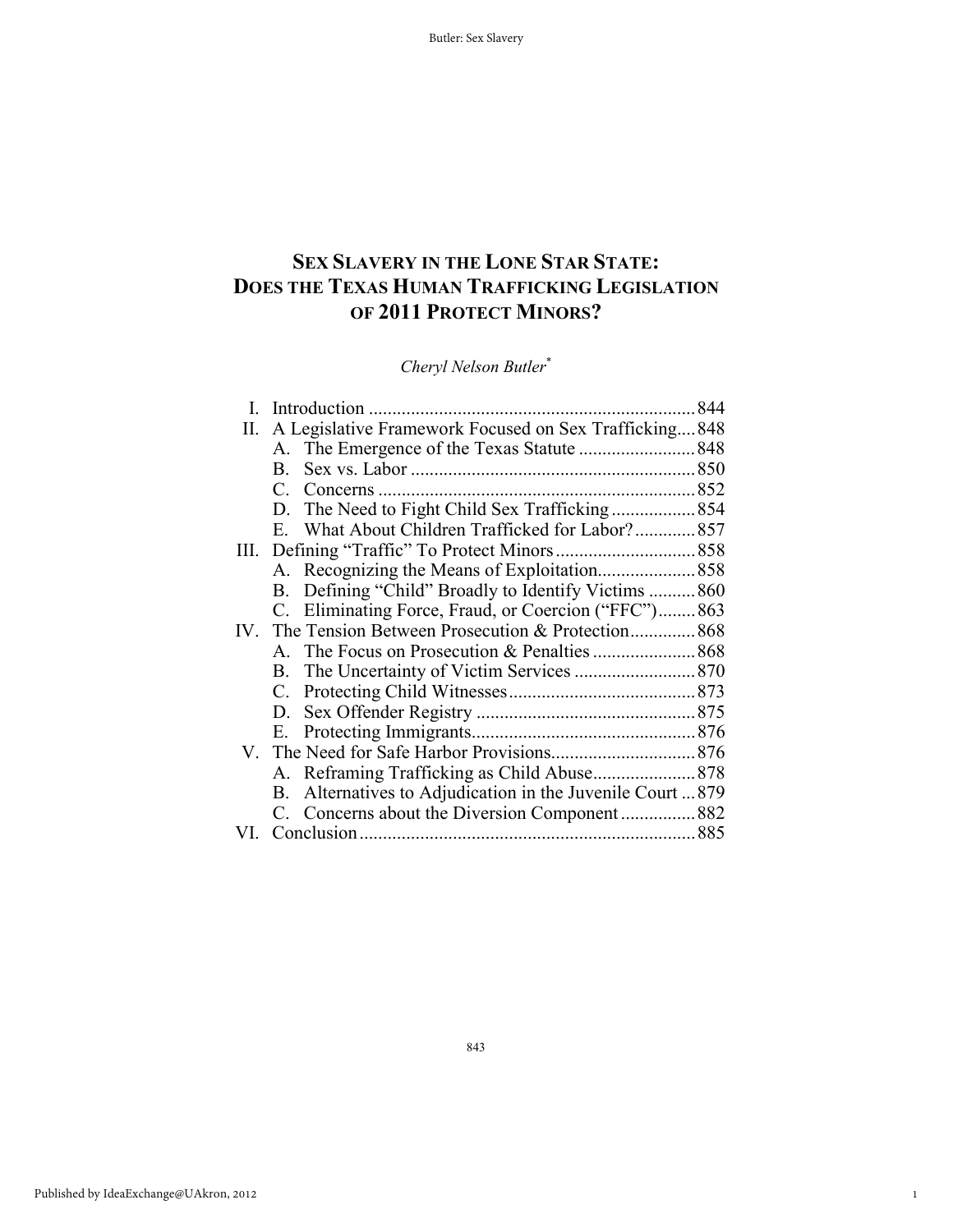But for all the progress that we have made, the bitter truth is that trafficking also goes on right here, in the United States.<sup>1</sup>

Texas has always been, and continues to be, a leader in the modern day abolitionist movement, and this legislation is the first of its kind in the United States . . . Most people think human trafficking happens elsewhere in places like Thailand and Cambodia but the reality is that this is happening in our own backyard. In fact, the vast majority of the victims identified within Texas are actually our own citizens.<sup>2</sup>

#### I. INTRODUCTION

Human trafficking<sup>3</sup> is "one of the world's largest and fastest growing criminal enterprises<sup>"4</sup>—second only to the trade of illegal drugs.<sup>5</sup> By most accounts, women and girls are the primary victims;<sup>6</sup>

<sup>\*</sup> B.A., *cum laude*, Harvard University; J.D., New York University School of Law. Assistant Professor of Law, Southern Methodist University Dedman School of Law. For detailed comments on earlier drafts, I am thankful to Leah Goodmark, Margareth Etienne, Suzette Malveaux, Merle Morris, and Tobi Tabor. I am thankful for the comments received during the presentation of an earlier draft of this paper at the works-in-progress session of the Fifteenth Annual LatCrit Conference, *The Color of the Economic Crisis: Exploring the Downturn from the Bottom Up*, at University of Denver School of Law. An earlier draft of this article also benefited from being presented as part of a panel discussion at the *Lunchtime Law Session: Girls and the Criminal Justice System* hosted by the University of Baltimore School of Law Center for Applied Feminism. I am grateful to Turkessia Arnold for her excellent editorial assistance.

 <sup>1.</sup> Barack Obama, President of the United States, Remarks by the President to the Clinton Global Initiative (Sept. 25, 2012), *available at* http://www.whitehouse.gov/the-pressoffice/2012/09/25/remarks-president-clinton-global-initiative.

 <sup>2.</sup> *New Texas Law Establishes State Task Force and Victim Assistance for Domestic Victims of Trafficking*, THE HUMAN TRAFFICKING PROJECT (Aug. 26, 2009, 10:24 AM) [hereinafter *Human Trafficking Project*], http://traffickingproject.blogspot.com/2009/08/new-texas-law-establishesstate-task.html.

 <sup>3.</sup> Human trafficking takes many forms including (1) forced labor, (2) bonded labor, (3) debt bondage, (4) involuntary domestic servitude, (5) forced child labor, (6) use of child soldiers, (7) sex trafficking, (8) child sex trafficking and (9) child sex tourism. Victims of Trafficking and Violence Protection Act of 2000, Pub. L. No. 106-386, 114 Stat. 1464 (codified as amended at 22 U.S.C. § 7101 (2008)).

 <sup>4. 22</sup> U.S.C. § 7101(b)(8) (2008). OFFICE TO MONITOR AND COMBAT TRAFFICKING IN PERSONS, U.S. DEP'T OF STATE, TRAFFICKING IN PERSONS REPORT 11, 35 (June 2012) [hereinafter TIP REPORT 2012], *available at* http://www.state.gov/j/tip/rls/tiprpt/2012/ (estimating that globally, 27 million men, women and children are current victims of human trafficking). *See also* April Rieger, *Missing the Mark: Why the Trafficking Victims Protection Act Fails to Protect Sex Trafficking Victims in the United States*, 30 HARV. J.L. & GENDER 231, 231-32 (2007).

 <sup>5.</sup> Bridgette Carr, *Sex Trafficking: An American Problem Too*, CNN (Nov. 25, 2009, 11:58 AM), http://edition.cnn.com/2009/OPINION/11/25/carr.human.trafficking/index.html; UNITED NATIONS OFFICE ON DRUGS & CRIME, 2007 WORLD DRUG REPORT 2-3 (2007), *available at*  www.unodc.org/pdf/research/wdr07/WDR\_2007.pdf.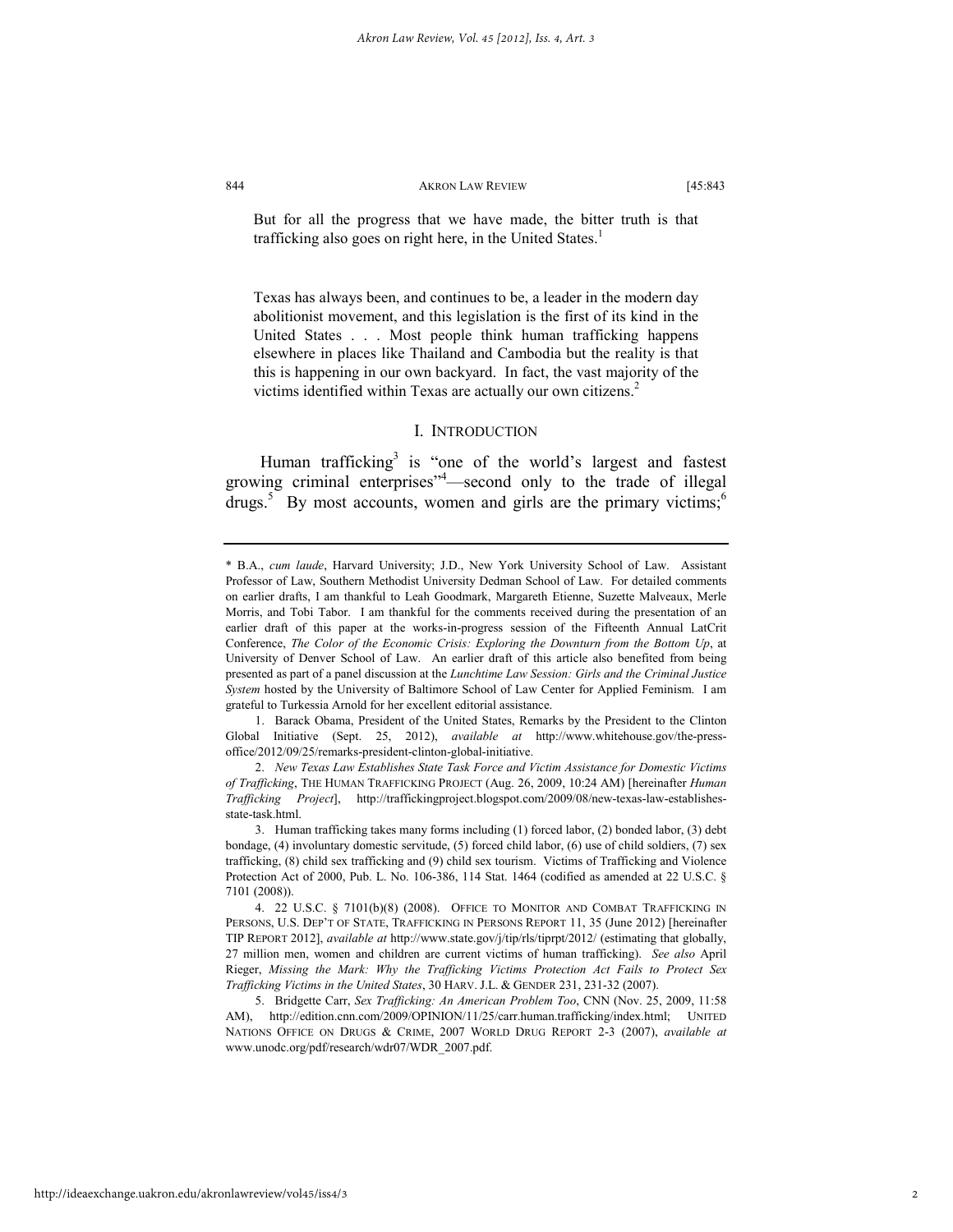yet, men and boys are targeted as well.<sup>7</sup> Sex trafficking and labor trafficking are two major forms of human trafficking $\delta$  that fuel the growth of the more than twelve billion dollar per year trafficking industry.<sup>9</sup> The United States is a "major destination country"<sup>10</sup> for international trafficking; over 50,000 persons are trafficked into the United States from other countries each year.<sup>11</sup> Upon arrival, they join U.S. citizens and residents who are trafficked domestically.<sup>12</sup> To combat human trafficking, the federal government enacted the Trafficking Victims Protection Act ("TVPA") in 2000 to address both international and domestic trafficking in persons.<sup>13</sup> In the past few years, a growing

8. TIP REPORT 2012, *supra* note 4.

 9. *See* Trafficking Victims Protection Act, 22 U.S.C § 7102(9) (2000); Iris Yen, *Of Vice and Men: A New Approach to Eradicating Sex Trafficking by Reducing Male Demand Through Educational Programs and Abolitionist Legislation*, 98 J. CRIM. L. & CRIMINOLOGY 653, 659 (2008) ("profits . . . are estimated to be \$7 to \$12 billion annually[.]"). *See also* AMY FARRELL, JACK MCDEVITT & STEPHANIE FAHY, INSTITUTE ON RACE AND JUSTICE, UNDERSTANDING AND IMPROVING LAW ENFORCEMENT RESPONSES TO HUMAN TRAFFICKING: FINAL REPORT (June 2008), *available at* https://www.ncjrs.gov/pdffiles1/nij/grants/222752.pdf (the IRJ study estimates sex trafficking as a \$9.5 billion industry).

 10. Rieger, *supra* note 4, at 233; Ellen L. Buckwalter, Maria Perinetti, Susan L. Pollet & Meredith S. Salvaggio, *Modern Day Slavery in Our Own Backyard*, 12 WM. & MARY J. WOMEN & L. 403, 407 (2006).

11. Rieger, *supra* note 4, at 233.

12*.* Smith & Vardaman, *supra* note 6, at 267-68 ("Research in the United States has pointed to juvenile girls as the primary victims of sex trafficking.").

 13. Trafficking Victims Protection Act, 22 U.S.C § 7102(9) (2000) ("TVPA"). For articles discussing the federal TVPA and its reauthorizations, *see* Mohamed Y. Mattar, *Interpreting Judicial Interpretations of the Criminal Statutes of the Trafficking Victims Protection Act: Ten Years Later*, 19 AM. U. J. GENDER SOC. POL'Y & L. 1247 (2011); Melissa Holman, Comment, *The Modern-Day Slave Trade: How the United States Should Alter the Victims of Trafficking and Violence Protection Act in Order to Combat International Sex Trafficking More Effectively*, 44 TEX. INT'L L.J. 99 (2008); Susan W. Tiefenbrun, *International Justice and Shifting Paradigms: Updating the Domestic* 

 <sup>6.</sup> U.N. OFFICE ON DRUGS AND CRIME, GLOBAL REPORT ON TRAFFICKING IN PERSONS 11 (Feb. 2009) (estimating that sixty-six percent of trafficking victims are women, another thirteen percent are girls, and nine percent are boys); *see* Linda Smith & Samantha Healy Vardaman, *A Legislative Framework for Combating Domestic Minor Sex Trafficking*, 23 REGENT U. L. REV. 265, 267-68 (2010-11) ("Research in the United States has pointed to juvenile girls as the primary victims of sex trafficking.").

 <sup>7.</sup> On the prevalence of trafficking among men and boys and the marginalization of this issue within anti-trafficking discourse, see Samuel Vincent Jones*, The Invisible Man: The Conscious Neglect of Men and Boys in the War on Human Trafficking*, 4 UTAH L. REV. 1143 (2010); Jonathan Todres, *Taking Prevention Seriously: Developing a Comprehensive Response to Child Trafficking and Sexual Exploitation*, 43 VAND. TRANSNAT'L L. REV. 1, 14 (2010); SHARED HOPE INTERNATIONAL, DOMESTIC MINOR SEX TRAFFICKING, FORT WORTH, TEXAS 73 (2010), *available at* http://www.sharedhope.org/Portals/0/Documents/FortWorth\_PrinterFriendly.pdf ("Girls have long been recognized as the most common victims of DMST [domestic minor sex trafficking], but boys can also become victims as well as perpetrators. Not including them is a disservice to the youth and the community.").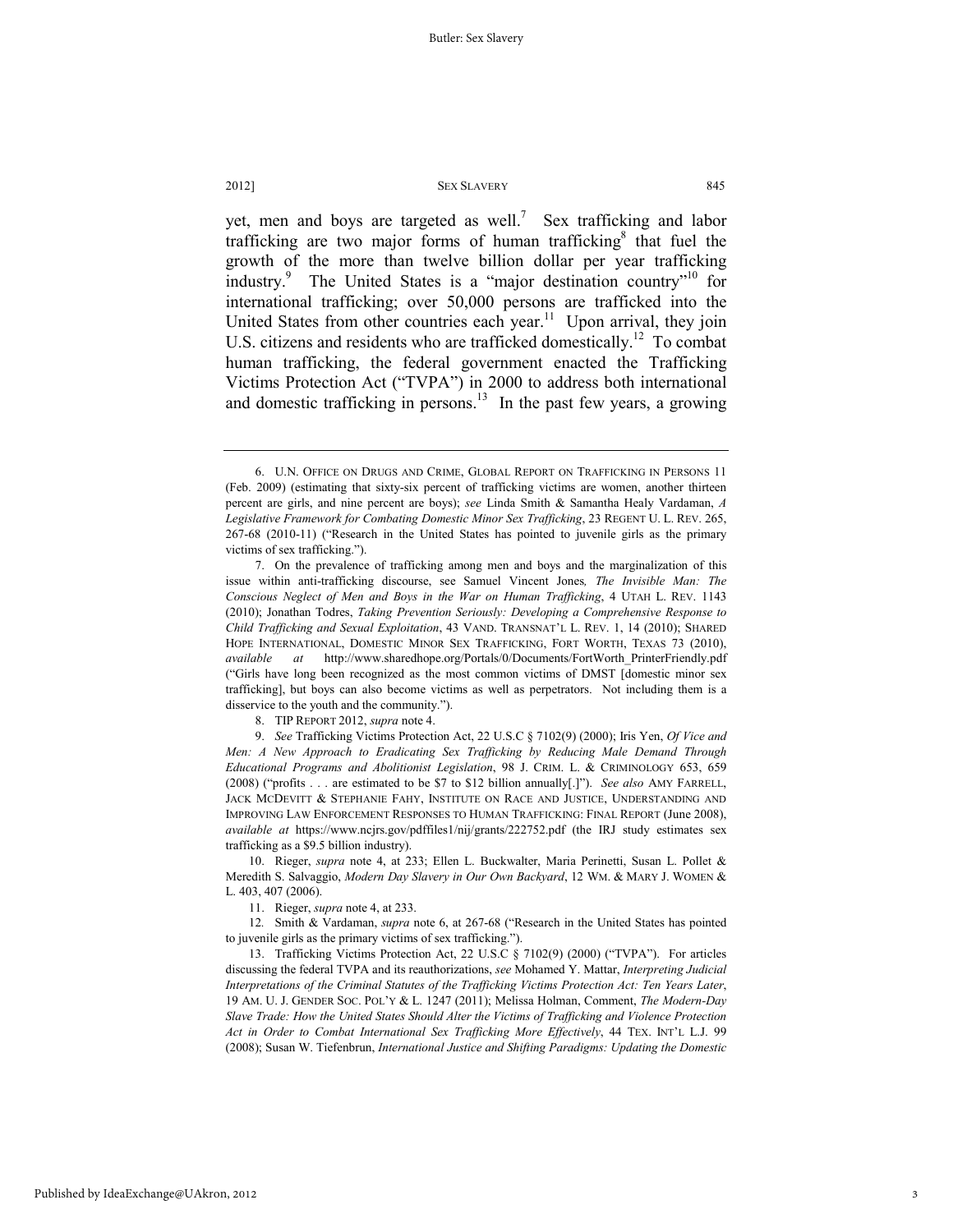movement has emerged among states to pass comprehensive antitrafficking legislation of their own.<sup>14</sup>

This Article makes several contributions to the emerging legal scholarship on domestic human trafficking.<sup>15</sup> First, the Article offers comprehensive analysis of the issues that state legislation must address to eradicate domestic child trafficking. Second, this Article highlights the need for effective legislation to combat not only the epidemic of child sex trafficking, but also the often ignored crisis of child labor trafficking. Third, this Article addresses the groundbreaking movement by states to enact "safe harbor provisions" for prostituted youth and considers whether Texas law follows this trend.<sup>16</sup> Fourth, this Article

 15. For recent scholarship on state legislation to combat human trafficking, see Ione Curva, *Thinking Globally, Acting Locally: How New Jersey Prostitution Law Reform Can Reduce Sex Trafficking*, 64 RUTGERS L. REV. 557 (2012); Derek Pennartz, *The Irony of the Land of the Free: How Texas is Cleaning Up Its Human Trafficking Problem*, 12 TEX. TECH. ADMIN. L.J. 367, 370 (2010-11) (discussing the work of the Texas Human Trafficking Prevention Task Force); Melynda H. Barnhart, *Sex and Slavery: An Analysis of Three Models of State Human Trafficking Legislation*, 16 WM. & MARY J. WOMEN & L. 83 (2009) (comparing New York and California to the Department of Justice Model Statute); Eileen Overbaugh, *Human Trafficking: The Need for Federal Prosecution of Accused Traffickers*, 39 SETON HALL L. REV. 635 (2009) (discussing the New Jersey statute); Kathleen K. Hogan, *Slavery in the 21st Century and in New York: What Has the State's Legislature Done?*, 71 ALB. L. REV. 647 (2008). *See also* Melissa Dess, Note, *Walking the Freedom Trail: An Analysis of the Massachusetts Human Trafficking Statute and its Potential to Combat Child Sex Trafficking*, 33 B.C. J.L. & SOC. J. 1 (2012), *available at* http://ssrn.com/abstract =2128097; Jessica E. Ozalp, Comment, *Halting Modern Slavery in the Midwest: The Potential of Wisconsin Act 116 to Improve the State and Federal Response to Human Trafficking*, 2009 WIS. L. REV. 1391 (2009); Adam S. Butkus, Note, *Ending Modern-Day Slavery in Florida: Strengthening Florida's Legislation in Combating Human Trafficking*, 37 STETSON L. REV. 297 (2007); John Tanagho, Comment, *New Illinois Legislation Combats Modern-Day Slavery: A Comparative Analysis of Illinois Anti-Trafficking Law with its Federal and State Counterparts*, 38 LOY. U. CHI. L.J. 895 (2007).

 16. For analysis of the new safe harbor legislation addressing domestic child sex trafficking, see Megan Annitto, *Consent, Coercion, and Compassion: Emerging Legal Responses to the Commercial Sexual Exploitation of Minors*, 30 YALE L. & POL'Y REV. 1 (2012); Tamar R. Birckhead, *The 'Youngest Profession': Consent, Autonomy, and Prostituted Children*, 88 WASH. U. L. REV. 1055 (2011); Smith & Vardaman, *supra* note 6; Whitney J. Drasin, Note, *New York's Law Allowing Trafficked Persons to Bring Motions to Vacate Prostitution Convictions: Bridging the Gap or Just Covering It Up?*, 28 TOURO L. REV. 489, 505-18 (2012) (discussing New York's Safe Harbor for Exploited Children Act and Vacating Prostitution Conviction Law); Melissa Golke, Note, *The Age of Consent: How Minnesota's Safe Harbor for Sexually Exploited Youth Act of 2011 Falls Short of Fully Addressing Domestic Child Sex Trafficking*, 33 HAMLINE J. PUB. L. & POL'Y

*and International Impact of the U.S. Victims of Trafficking Protection Act of 2000: Does Law Deter Crime?*, 38 CASE W. RES. J. INT'L L. 249 (2006-07).

<sup>14</sup>*. See* POLARIS PROJECT, 2012 STATE RATING MAP, *available at*  http://www.bbc.co.uk/news/world-us-canada-19169943; FACT SHEET ON STATE ANTI-TRAFFICKING LAWS, CENTER FOR WOMEN POL'Y STUDIES 3 (2010) [*hereinafter* CWPS FACT SHEET], http://www.centerwomenpolicy.org/documents/FactSheetonStateAntiTraffickingLawsJanuary2010. pdf.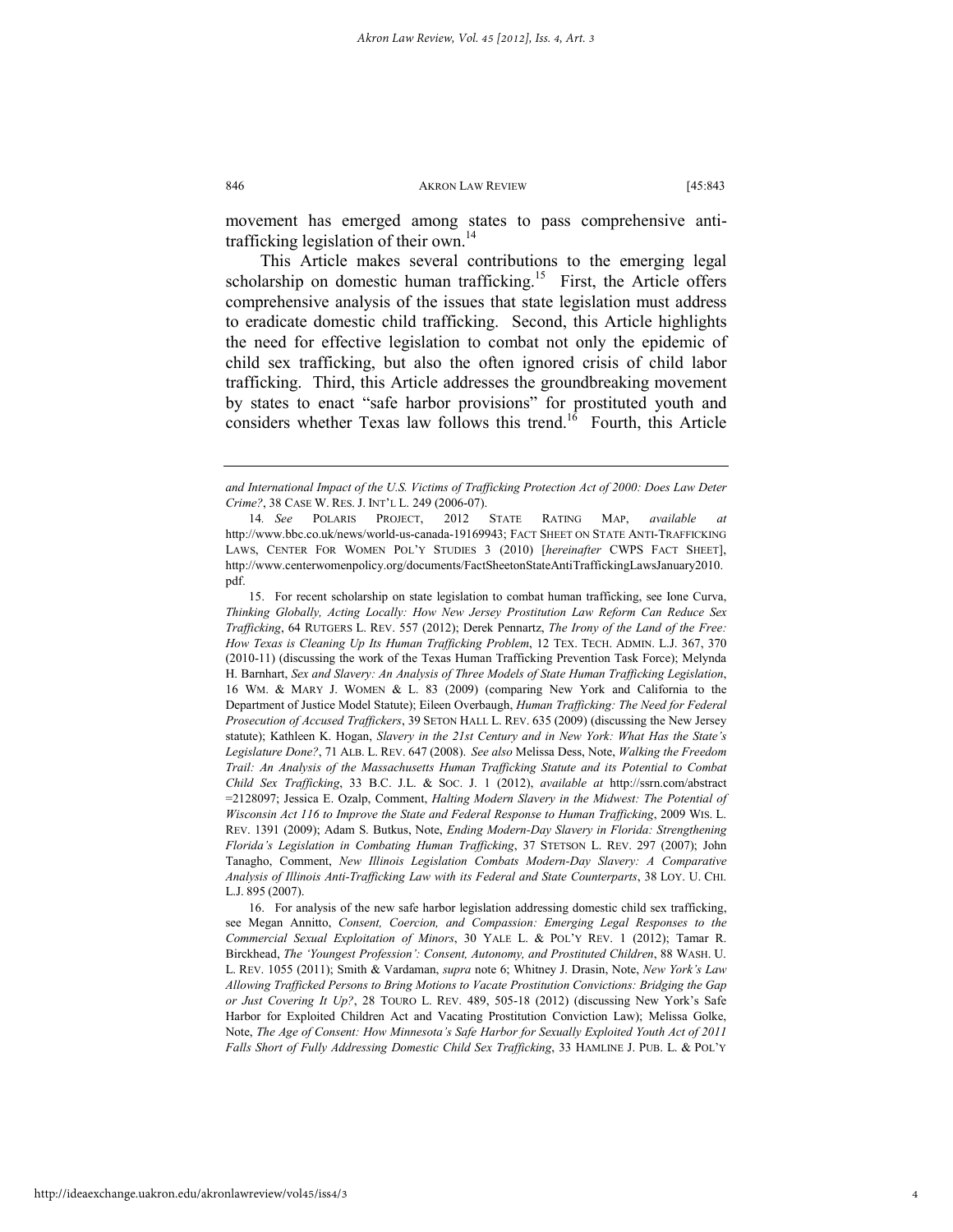uses the U.S. Department of State's "4P paradigm" as a framework for analyzing the Texas anti-trafficking legislation.<sup>17</sup> The State Department's 4P's standard judges the effectiveness of anti-trafficking laws by considering whether the law (1) protects trafficking victims; (2) punishes traffickers; (3) prevents future crimes; and (4) creates partnerships between government, civil society, and the private sector to end trafficking.<sup>18</sup>

This Article argues that, while Texas has made great strides in its movement to combat child trafficking, there are three major areas in which further reform is needed.<sup>19</sup> First, Texas should provide stronger protections for not only minors trafficked for sex, but also those trafficked for labor. Second, Texas law must shift its emphasis from prosecution of traffickers to a more balanced approach that also prioritizes the protection of minors and the prevention of future trafficking crimes against them. Third, Texas should adopt safe harbor provisions that reflect a child welfare response toward prostituted minors.

Part I discusses the need for effective legislation to combat domestic child trafficking. Part II argues that the Texas anti-trafficking statute focuses on child sex trafficking as opposed to child labor trafficking and considers the factors driving this focus. Part III analyzes how Texas law defines "trafficking" in terms that protect minors and acknowledges their status as crime victims. Part IV argues that the Texas anti-trafficking legislation undermines the focus on minors as victims because the legislation does not balance the punishment of traffickers with the protection of trafficked minors. Part V evaluates the new alternatives for adjudication for prostituted minors and argues that these provisions also compromise the treatment of trafficked minors as crime victims. Thus, Part V argues that these provisions should be

<sup>201,</sup> at 205-34 (2011); Shelby Schwartz, Note, *Harboring Concerns: The Problematic Conceptual Reorientation of Juvenile Prostitution Adjudication in New York*, 18 COLUM. J. GENDER & L. 235 (2008).

 <sup>17.</sup> The State Department's test was initially a three pronged test based on prevention, prosecution, and protection. More recently, the test was revised to reflect the importance of partnerships. *See generally* TIP REPORT 2012, *supra* note 4, at 5, 11. On the newest criteria, partnerships, *see* Maudisa McSween, *Investing in the Business Against Human Trafficking: Embracing the Fourth "P" – Partnerships*, 6 INTERCULTURAL HUM. RIGHTS L. REV. 283 (2011).

 <sup>18.</sup> *See generally* TIP REPORT 2012, *supra* note 4, at 5, 11.

<sup>19</sup>*. See* LINDA A. SMITH, SAMANTHA HEALY VARDAMAN & MELISSA A. SNOW, SHARED HOPE INTERNATIONAL, THE NATIONAL REPORT ON DOMESTIC MINOR SEX TRAFFICKING: AMERICA'S PROSTITUTED CHILDREN (2009), *available at* http://www.sharedhope.org/Portals/0/ Documents/SHI\_National\_Report\_on\_DMST\_2009.pdf.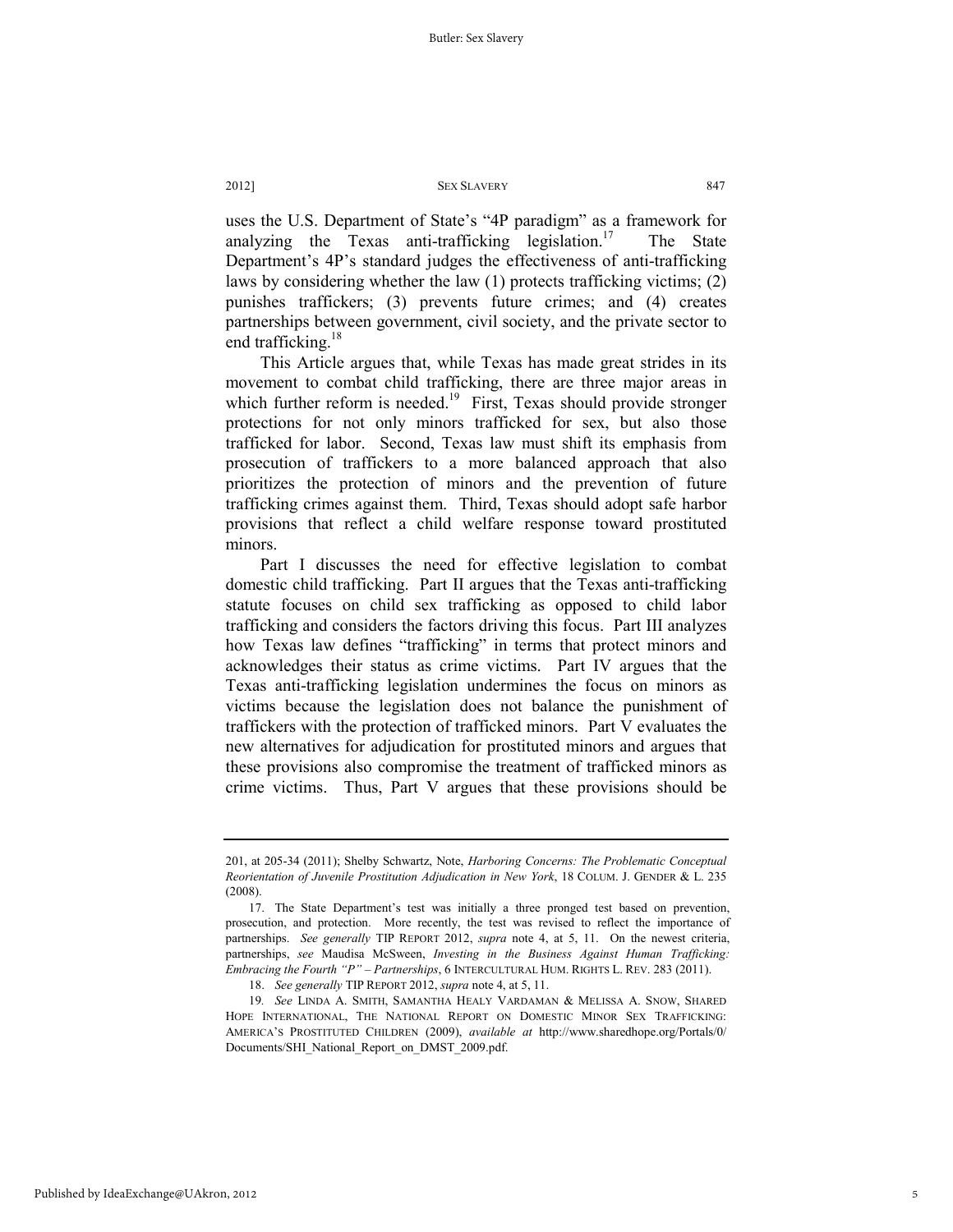modified to create comprehensive safe harbors for sexually trafficked minors.

### II. A LEGISLATIVE FRAMEWORK FOCUSED ON SEX TRAFFICKING

### *A. The Emergence of the Texas Statute*

Texas, the Lone Star State,  $20$  is a major global destination for human trafficking.<sup>21</sup> Twenty-five percent of all trafficking victims in the United States are found in Texas.<sup>22</sup> At least thirty percent of the phone calls taken by the National Human Trafficking Hotline are pleas for help from victims or witnesses in Texas.<sup>23</sup> Likewise, twenty-five percent of foreigners certified as human trafficking victims by the United States Department of Health and Human Services ("DHHS") each year were trafficked in Texas.<sup>24</sup> The U.S. Department of Justice ("DOJ") recognized several Lone Star cities, including Houston, Dallas, and El Paso, as breeding grounds for trafficking and, as a result, funded five National Human Trafficking Task Forces in the State.<sup>25</sup> Domestic child sex trafficking has become a "hot topic" among legislators, advocates,

 <sup>20.</sup> According to Wikipedia, The Free Encyclopedia, "Texas is nicknamed the *Lone Star State*  to signify Texas as an independent republic and as a reminder of the state's struggle for independence from Mexico. The 'Lone Star' can be found on the Texas State Flag and on the Texas State Seal today." WIKIPEDIA, http://en.wikipedia.org/wiki/Lone\_Star\_State (last visited Mar. 10, 2012). *See generally* RANDOLPH B. CAMPBELL, GONE TO TEXAS: A HISTORY OF THE LONE STAR STATE (2004).

<sup>21</sup>*. See* HOUSTON RESCUE & RESTORE COALITION, RAPID FIELD ASSESSMENT OF DOMESTIC MINOR SEX TRAFFICKING IN HARRIS AND GALVESTON COUNTIES, TEXAS (Aug. 2011) [hereinafter HOUSTON RESCUE & RESTORE COALITION], *available at* http://www.houstonrr.org/wpcontent/uploads/2011/12/Executive-Summary-Domestic-Minor-Sex-Trafficking-Field-Assessment-Harris-Galveston-Counties.pdf; DALLAS WOMEN'S FOUNDATION, ADOLESCENT GIRLS IN THE TEXAS SEX TRADE: TRACKING STUDY RESULTS FOR NOVEMBER, 2010 (2010), *available at*  http://www.dallaswomensfoundation.org/sites/default/files/CSECNov10TX.pdf; OFFICE OF THE ATT'Y GEN. OF THE ST. OF TEXAS, HEALTH AND HUM. SERVICES COMM. REPORT TO THE 81ST LEGISLATURE, THE TEXAS RESPONSE TO HUMAN TRAFFICKING 8 (2008) [hereinafter TEXAS HHS REPORT]; SHARED HOPE INTERNATIONAL, DOMESTIC MINOR SEX TRAFFICKING IN DALLAS (2009), *available at* http://www.sharedhope.org/Portals/0/Documents/Dallas\_PrinterFriendly.pdf; Shared Hope International, San Antonio/Bexar County Assessment: Identification of domestic minor sex trafficking victims and their access to services (May 2008), *available at* http://www.sharedhope.org/ Portals/0/Documents/SanAntonio\_PrinterFriendly.pdf.

 <sup>22.</sup> TEXAS HHS REPORT, *supra* note 21; Nancy Arrigona, Juvenile Victims of Human Trafficking, Presentation at the BJS/JRSA 2010 National Conference (Oct. 28-29, 2010), http://www.jrsa.org/events/conference/presentations-10/Nancy\_Arrigona.pdf.

 <sup>23.</sup> THE STATE OF HUMAN TRAFFICKING IN TEXAS 10 (Robert Sanborn, et al., eds., 2010).

<sup>24</sup>*. Id. See* Pennartz*, supra* note 15, at 370.

<sup>25</sup>*.* TEXAS HHS REPORT, *supra* note 21, at 6.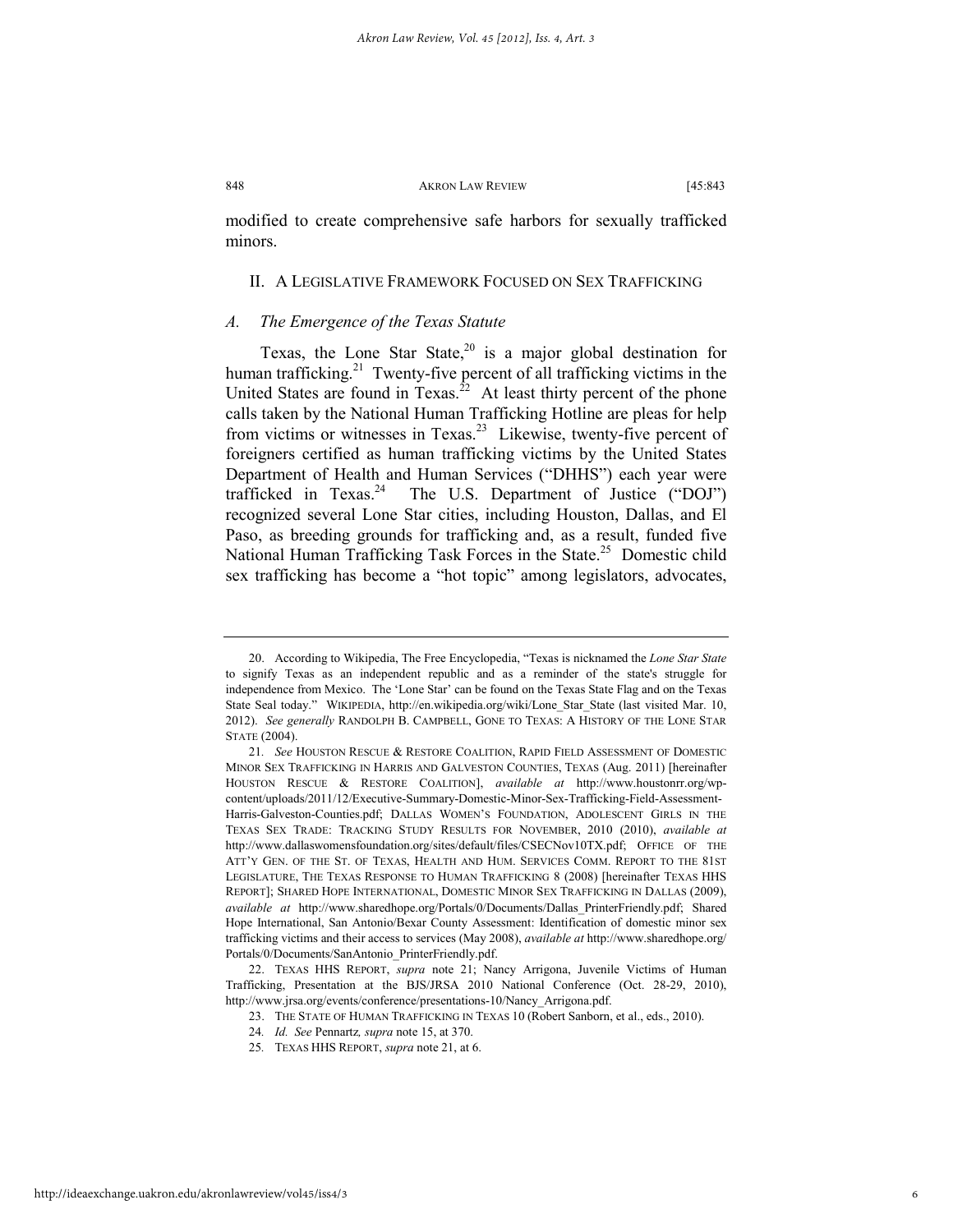and the media in that state.<sup>26</sup> Federal and state leaders have emphasized that child sex trafficking is an epidemic in Texas.<sup>27</sup> Slowly, but surely, more attention is also being brought to the plight of children trafficked for labor in Texas.<sup>28</sup>

A combination of factors makes Texas an enticing venue for sex and labor trafficking. As a border state, Texas provides an easy entry point for persons smuggled or trafficked from Mexico.<sup>29</sup> The Texas-Mexico border is "North America's number one supply site for young children exploited in sex and labor trafficking."30 Twenty percent of all domestic human trafficking victims travel through Texas.<sup>31</sup> In Texas, most trafficked minors are not foreigners.<sup>32</sup> The Texas Attorney General has reported that in Texas, "[t]he perception exists that only foreign nationals become human trafficking victims [yet] there are significant instances of domestic trafficking within Texas and between states.<sup>333</sup>

To address these issues, the Texas legislature labored earnestly for years to enact anti-trafficking legislation.<sup>34</sup> On September 1, 2003,

28*. See* Pennartz, *supra* note 15, at 379 (discussing a Texas labor trafficking involving a woman and her three children).

 <sup>26.</sup> *See* Damali Keith, *New Strategy to Help, Not Punish Human Trafficking Victims* (Aug. 29, 2012), *available at* www.myfoxhouston.com/sotry/19411361/2012/08/29/new-strategy-to-helpnot-punish-human-trafficking-victims?clienttype=printable; Greg Wright, "*Innocence Lost*" *Sex Trafficking Task Force Rescues 3 Girls in SeaTac*, THE SEATAC BLOG (Sept. 29, 2011, 10:12 AM), http://www.seatacblog.com/2011/09/29/innocence-lost-sex-trafficking-task-force-rescues-3-girls-inseatac/; Mimi Schwartz, *The Lost Girls*, TEXAS MONTHLY (Apr. 2010), http: www.texasmonthly.com/cms/printthis.php?file=feature3.php&issue=2010-04-01.html.

 <sup>27.</sup> *Human Trafficking Project*, *supra* note 2.

 <sup>29.</sup> *See* Sanborn et al., *supra* note 23, at 8; *see also* Rocio Garza, Note, *Addressing Human Trafficking Along the United States-Mexico Border: The Need for Bilateral Partnership*, 19 CARDOZO J. INT'L & COMP. L. 413, 418 (2011) ("The porous United States-Mexico border continues to be a significant entry for human trafficking victims."); Tanagho, *supra* note 15, at 900 n.39 (discussing sex trafficking as a major problem in border states such as Texas, Florida, New York, and California).

 <sup>30.</sup> Sanborn et al., *supra* note 23, at 8.

 <sup>31.</sup> Brandi Grissom, *Abbott Launches Trafficking Task Force*, TEX. TRIBUNE TRIBBLOG (Jan. 21, 2010), http://www.texastribune.org/texas-state-agencies/attorney-generals-office/abbottlaunches-trafficking-task-force/.

 <sup>32.</sup> OFFICE OF THE ATT'Y GEN. OF THE ST. OF TEXAS, THE TEXAS HUMAN TRAFFICKING PREVENTION TASK FORCE REPORT 2011 TO THE TEXAS LEGISLATURE 3 (Jan. 2011) [hereinafter TASK FORCE 2011 REPORT], *available at* https://www.oag.state.tx.us/ag\_publications/pdfs/ human\_trafficking.pdf.

<sup>33</sup>*.* TEXAS HHS REPORT, *supra* note 21, at 19; *see* Pennartz, *supra* note 15, at 370 (describing a Northeastern University study which found that nationwide, law enforcement officers think that human trafficking is "rare or non-existent").

 <sup>34.</sup> Press Release, Shared Hope International, AG Abbott to Receive U.S. Pathbreaker Award (Nov. 22, 2011), http:www.sharedhope.org/Portals/o/documents/PathbreakerABBOTT.pdf (discussing Texas Attorney General Greg Abbott's ongoing efforts to fight human trafficking in Texas).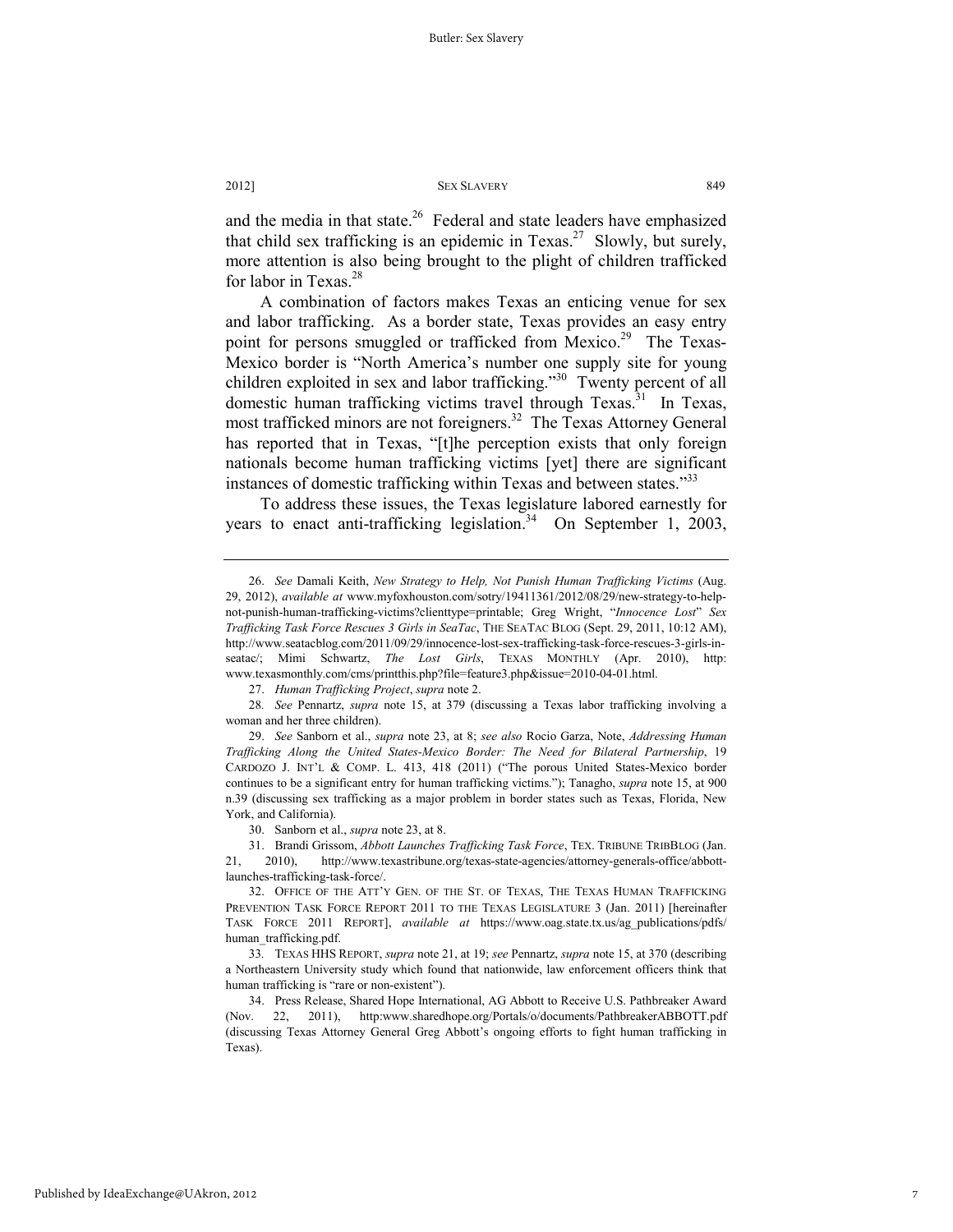Texas became the second of forty-one states that criminalize human trafficking as a felony offense.<sup>35</sup> In 2007, in 2009, and again in 2011, the Texas statute was revised and made more comprehensive.<sup>36</sup> The 2007 legislation required that the Texas Human Trafficking Task Force (convened by the State Attorney General) and the Texas Department of Health and Human Services issue findings on how Texas state law could effectively address human trafficking.<sup>37</sup> The Texas legislature adopted many of these findings<sup>38</sup> and, on May 25, 2011, substantially revised its anti-trafficking legislation.<sup>39</sup> By enacting this new legislation, Texas has taken ground breaking steps to address child trafficking.<sup>40</sup>

### *B. Sex vs. Labor*

The Texas anti-trafficking legislation reflects the state's view that domestic minor sex trafficking is the most prevalent form of child trafficking.<sup>41</sup> As discussed below, this legislative strategy has advantages and disadvantages and is not without controversy.

The Texas legislation bifurcates child sex trafficking and child trafficking crimes. $4\overline{2}$  Texas Penal Code § 20A establishes the separate crimes of "child labor trafficking"<sup>43</sup> and "child sex trafficking."<sup>44</sup> Prior

 39. Press Release, "Gov. Rick Perry ceremonially signed two bills creating stiffer penalties for individuals who commit human trafficking in Texas, House Bill 3000 and Senate Bill 24." Office of the Governor Rick Perry, Gov. Perry: Human Trafficking Legislation Speaks for the Voiceless (May 25, 2011), *available at* http://www.governor.state.tx.us/news/press-release/16172/.

 40. For example, New York and Illinois preceded Texas in enacting safe harbor provisions that protected prostituted minors. On the New York Safe Harbor Act, see Schwartz, *supra* note 16, at 237-38; Kate Brittle, Note, *Child Abuse by Another Name: Why the Child Welfare System is the Best Mechanism in Place to Address the Problem of Juvenile Prostitution*, 36 HOFSTRA L. REV. 1339 (2008). For the Illinois act, see SHARED HOPE INTERNATIONAL, PROTECTED INNOCENCE INITIATIVE: ILLINOIS CHILDREN ACT – HB 6462 (2010), http://www.sharedhope.org/Portals/0/ Documents/6462points.pdf. *See also* Annitto, *supra* note 16, at 4-5.

41*. See* Smith & Vardaman, *supra* note 6, at 267-68 (discussing national reports and investigations about the problem of domestic minor sex trafficking).

 43. A person commits child labor trafficking if the person "knowingly . . . traffics a child with the intent that the trafficked child engage in forced labor or services[.]" TEX. PENAL CODE §

 <sup>35.</sup> CWPS FACT SHEET, *supra* note 14, at 3.

<sup>36</sup>*.* TEX. PENAL CODE § 20A (2011).

 <sup>37.</sup> *See* TEXAS HHS REPORT, *supra* note 21, at 15-16; *see* Pennartz, *supra* note 15, at 374-75 (discussing the creation of a statewide Human Trafficking Task Force, led by the OA, whose task is to issue findings and recommendations on how to address human trafficking in Texas).

 <sup>38.</sup> *See* Press Release, Texas State Attorney General, Attorney General Supports Signing of Human Trafficking Legislation (May 25, 2011), *available at*  www.oag.state.tx.us/oagnews/release.php?id=3737 ("The new law . . . implements legislative recommendations from the Texas Human Trafficking Prevention Task Force, which is chaired by Attorney General Abbott"). *See* TEX. PENAL CODE § 20A; TEX. PENAL CODE § 43.02(d) (2011).

<sup>42</sup>*. See* H.B. 2014, 82(R) Leg. Sess. (Tex. 2011).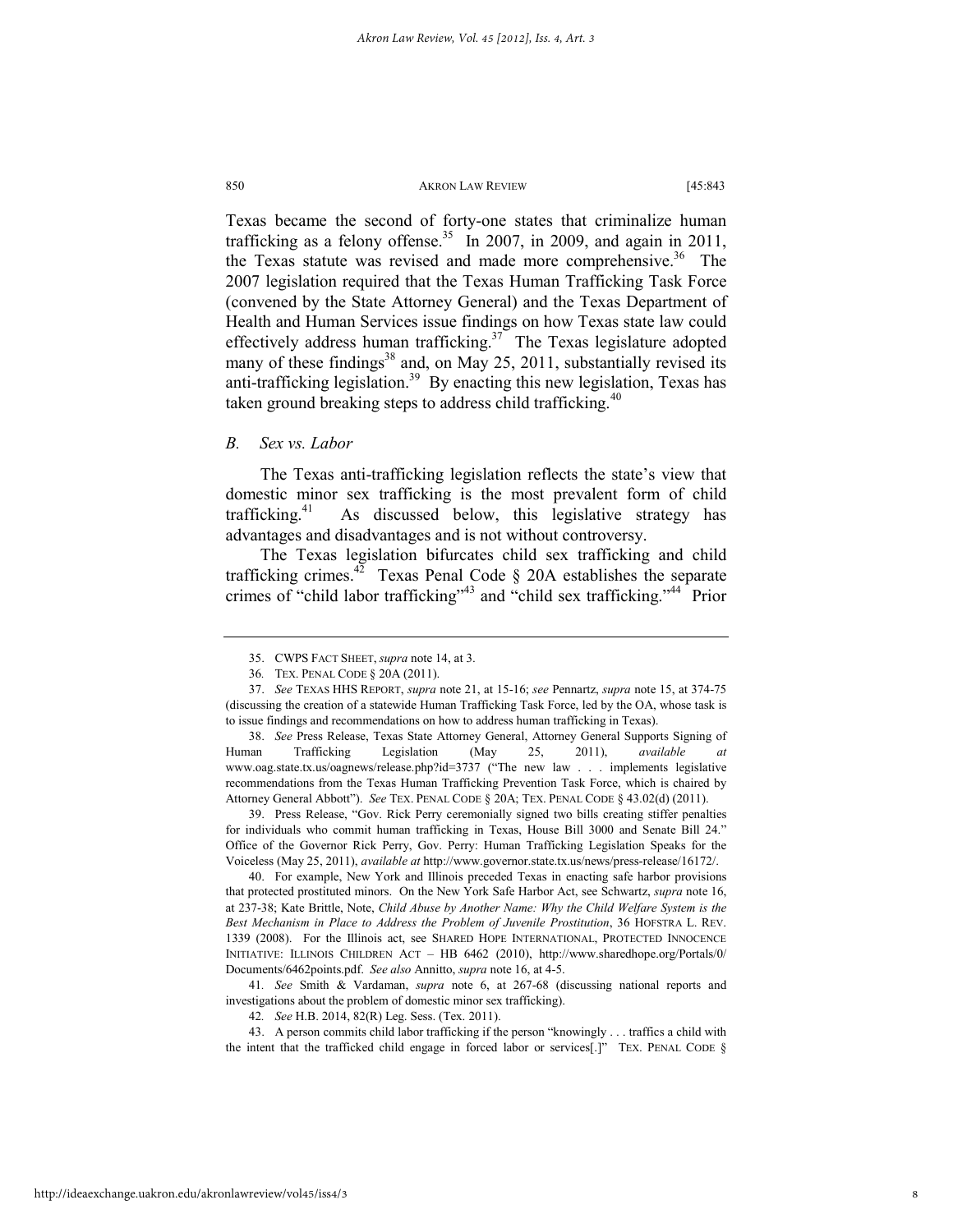to 2011, § 20A did not define labor and sex trafficking as distinct crimes; instead, the statute covered both crimes under the umbrella offense of "human trafficking."45 In addition to creating the distinct offenses of child sex trafficking and child labor trafficking, the 2011 law also includes the new offense of "continuous trafficking of persons."46

Under the 2011 statute, a person commits the offense of "child labor trafficking" where (s)he "knowingly traffics a child with the intent that the trafficked child engage in forced labor or services."<sup>47</sup> The statute is also violated if a person knowingly benefits from a venture involving child labor trafficking.<sup>48</sup> Sex trafficking of a child occurs when a person "traffics a child" and "by any means causes the trafficked child to engage in, or become a victim of" any of the sex crimes enumerated in the statute.<sup>49</sup>

The statutory scheme focuses on minors trafficked for sex. Under Texas law, children trafficked for labor do not receive various statutory protections reserved for victims of sex trafficking.<sup>50</sup> For example, the Texas statute affords an unlimited statute of limitations for child sex

 $20A.02(a)(5)$  (2011). The statute is also violated if a person knowingly benefits from a venture involving child labor trafficking. TEX. PENAL CODE § 20A.02(a)(6) (2011).

 <sup>44.</sup> In contrast, sex trafficking of a child occurs when a person "traffics a child and by any means causes the trafficked child to engage in, or become a victim of" any of the sex crimes enumerated in the statute. S.B. 24, 82(R) Leg. Sess. (Tex. 2011) (revising TEX. PENAL CODE  $\S$  $20A.02(a)(7)$ ).

 <sup>45.</sup> *See* TEX. PENAL CODE § 20A.02(a) (2009); S.B. 24 § 1.02, 82(R) Leg. Sess. (Tex. 2011). The 2009 version of Texas Penal Code Section 20A broadly criminalized "Trafficking of Persons." In contrast to the federal statutes (18 U.S.C. §§ 1589-1592) which clearly define sex trafficking as a separate offense, the Texas state statute did not specifically distinguish between labor, as opposed to sex, trafficking. The statute is violated when a person(s):

<sup>(</sup>a) knowingly (1) traffics another person with the intent that the trafficked person engage in forced labor or services; or (2) intentionally or knowingly benefits from participating

in a venture that involves an activity described by subdivision (a) including by receiving labor or services the person knows are forced labor or services.

S.B. 24 § 1.02, 82(R) Leg. Sess. (Tex. 2011). In addition to creating the distinct offenses of child sex trafficking and child labor trafficking, the 2011 law also includes the new offense of "continuous trafficking of persons." H.B. 3000 § 1, 82(R) Leg. Sess. (Tex. 2011) (codified at TEX. PENAL CODE § 20A.03 (2011)).

 <sup>46.</sup> H.B. 3000, 82(R) Leg. Sess. (Tex. 2011).

<sup>47</sup>*. See* TEX. PENAL CODE § 20A.02(a)(5) (2011). Section 20.A.1(2) defines "forced labor or services" as "labor or services, other than labor or services that constitutes sexual conduct, that are performed or provided by another person and obtained through the actor's use of force, fraud or coercion." TEX. PENAL CODE § 20A.01(2) (2011).

 <sup>48.</sup> TEX. PENAL CODE § 20A.02(a)(6) (2011).

 <sup>49.</sup> S.B. 24, 82(R) Leg. Sess. (Tex. 2011).

 <sup>50.</sup> *Id.*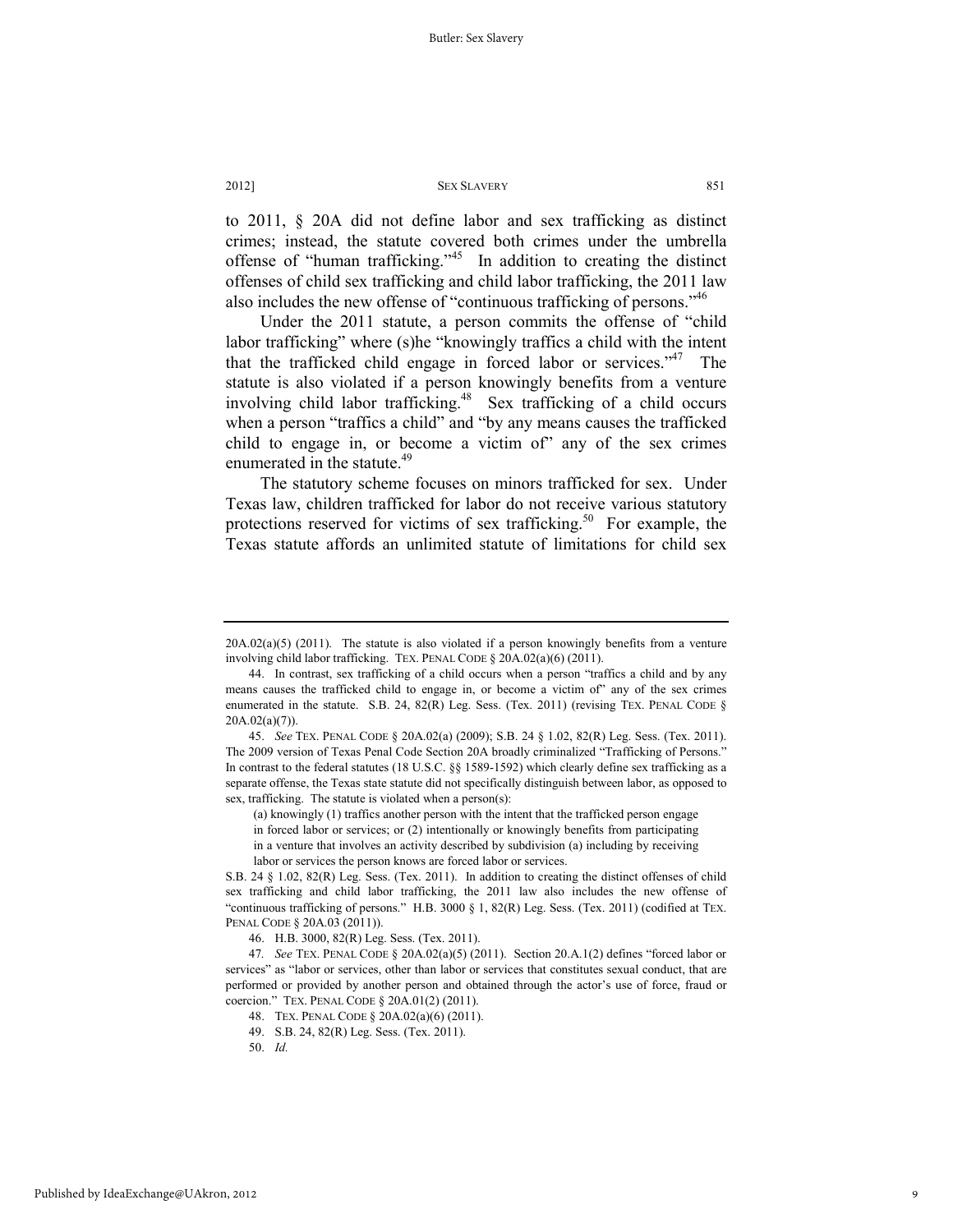trafficking cases only.<sup>51</sup> Moreover, Texas law now makes it a first degree offense to involve a child in (1) sex trafficking, or (2) any trafficking offense that results in the death of the victim.<sup>52</sup> Child labor trafficking, on the other hand, is a second degree offense.<sup>53</sup> Child sex trafficking is the only human trafficking crime for which the Texas antitrafficking statute does not require proof of force, fraud, or coercion.<sup>54</sup>

The creation of separate claims for sex and labor trafficking aligns Texas law with the TVPA. $55$  The federal government has urged states to adopt definitions of trafficking that are analogous to the federal rule because "there is a strong need for uniformity in definitions and concepts across state lines."<sup>56</sup> This is true in order to "minimize" confusion as trafficking victims in state prosecutions begin to seek the victim protections" from federal agencies.<sup>57</sup>

### *C. Concerns*

Scholars and advocates have argued that the tendency of legislatures to on sex trafficking is ideologically motivated and fails to reflect the pervasiveness of labor trafficking in the United States.<sup>58</sup> The

 <sup>51.</sup> S.B. 24 § 2.03, 82(R) Leg. Sess. (Tex. 2011); TEX. CODE CRIM. PRO. art. 12.01(1)(G) (2011). All human trafficking cases receive an extended statute of limitations beyond the standard three year limitation period for felony indictments. The 2011 legislation provides no statute of limitations for child sex trafficking cases. S.B. 24 § 2.03, 82(R) Leg. Sess. (Tex. 2011); TEX. CODE CRIM. PRO. art.  $12.01(1)(G)$  (2011). In child labor trafficking cases, the limitations period runs ten years from the date of the child victim's eighteenth birthday. TEX. CODE CRIM. PRO. art.  $12.01(6)(A)$  (2011). All adult trafficking cases receive a ten year limitations period. TEX. CODE CRIM. PRO. art. 12.01(2)(G) (2011). The 2011 revision revised Texas Criminal Code article 12.01 to include Chapter 20A offenses on the list of offenses that can carry a limitation exceeding three years. S.B. 24 § 2.03, 82(R) Leg. Sess. (Tex. 2011). Those offenses otherwise not listed in article 12.01 must carry a three year limitation. TEX. CODE CRIM. PRO. art.12.01(7) (2011); TASK FORCE 2011 REPORT, *supra* note 32, at 49. The extended statute of limitations helps resolve several of the unique challenges that potentially undermine prosecutions in trafficking cases. The fact that trafficking cases often take longer than three years to investigate meant that a longer statute of limitations was needed. TASK FORCE 2011 REPORT, *supra* note 32, at 50-51.

 <sup>52.</sup> TEX. PEN. CODE § 20A.02(B)(1)-(2) (2011).

 <sup>53.</sup> TEX. PENAL CODE § 20A.02(a)(5) (2011).

<sup>54</sup>*. See* TEX. PENAL CODE § 20A.02. While the 2011 legislation also creates separate offenses for labor and sex trafficking of an adult, both of these offenses also require proof of force. *Id.* at (a)(1) & (3). Child labor trafficking also requires proof of force. S.B. 24, 82(R) Leg. Sess. (Tex. 2011) (revising TEX. PENAL CODE § 20A.01(5) (2011)).

 <sup>55.</sup> *Id.*

 <sup>56.</sup> DEP'T OF JUSTICE, MODEL STATE ANTI-TRAFFICKING CRIMINAL STATUTE 7 (2004). *See also* Ozalp, *supra* note 15, at 1399.

 <sup>57.</sup> DEP'T OF JUSTICE, MODEL STATE ANTI-TRAFFICKING CRIMINAL STATUTE 7 (2004).

<sup>58</sup>*. See* Robert Uy, *Blinded By Red Lights; Why Trafficking Discourse Should Shift Away From Sex and the Perfect Victim Paradigm*, 26 BERKELEY J. GENDER L. & JUSTICE 204, 204-5 (2011) (arguing that the focus on sex trafficking is based on race and class bias toward white female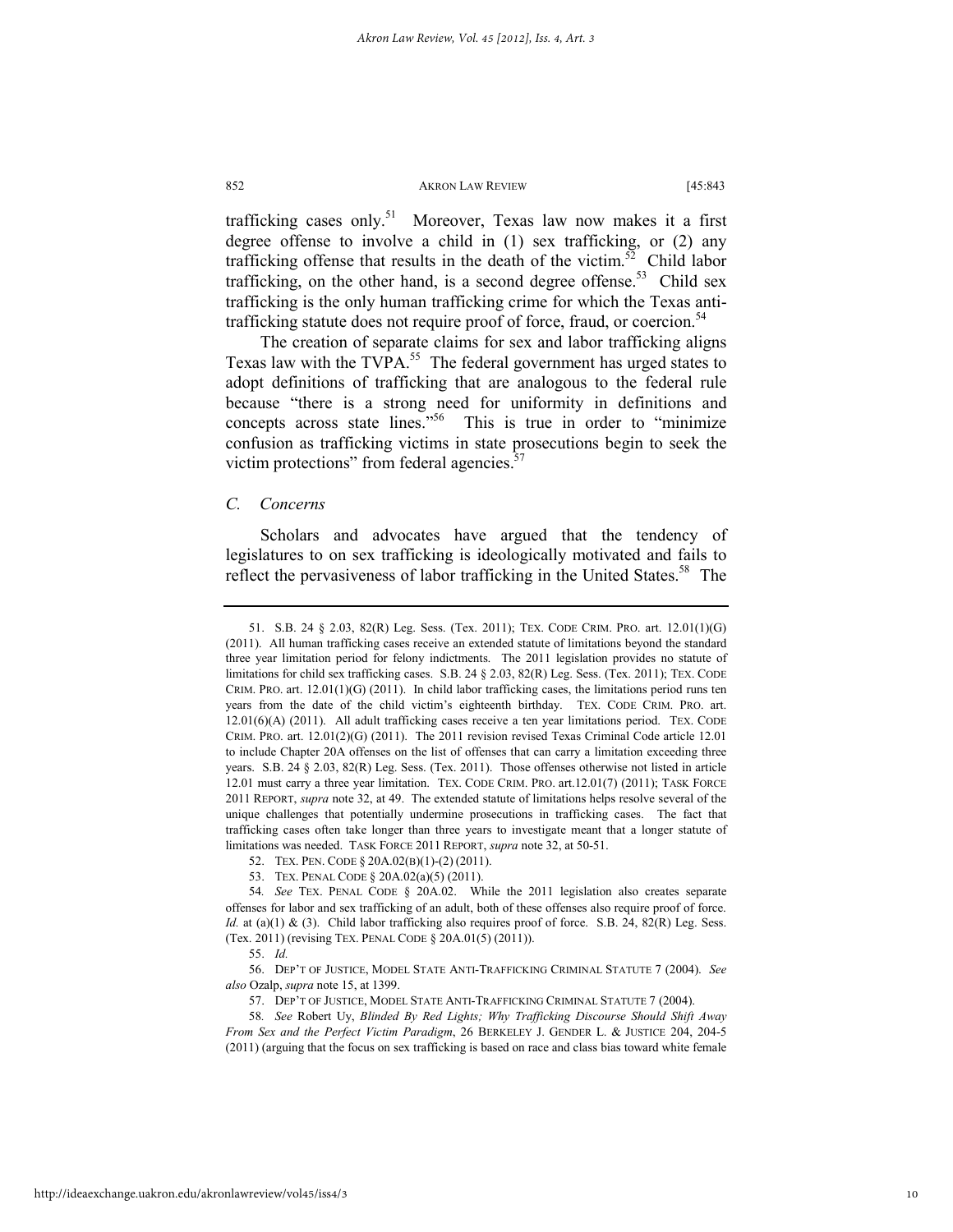public perception is that state laws focus on sex trafficking because victims of sex trafficking suffer greater harms than their counterparts trafficked for labor.<sup>59</sup> There are several concerns with this viewpoint.

The separation of labor and sex trafficking potentially undermines "the intersecting strands of oppression" involved in labor trafficking cases.<sup>60</sup> In some cases, victims of forced or bonded labor, especially those in domestic service, are also sexually exploited in connection with their labor.<sup>61</sup> As Professor Barnhardt argues, it is important to "recognize the multitudinous ways in which different forms of oppression affect women."62 This argument has merit; labor trafficking cases often involve sexual exploitation and sexual abuse.<sup>63</sup>

These types of intersectional cases are common in border states like Texas where both sex trafficking and labor trafficking are prevalent.<sup>64</sup> In Texas, these hybrid sex/labor cases also involve children.<sup>65</sup> The U.S. Court of Appeals for the Fifth Circuit upheld the conviction of Maximino Mondragon for his role in the largest sex trafficking case prosecuted in the United States in which Mondragon had forced over one hundred women and girls to perform sex acts for customers while being forced to work as waitresses in Houston.<sup>66</sup> They wore skimpy

- 61. TIP REPORT 2012, *supra* note 4, at 35.
- 62. Barnhart, *supra* note 15, at 103.

 63. *Id*. at 92-93; Mattar, *supra* note 13, at 1286 (discussing the case of a 14 year-old girl from Cameroon who was trafficked as a domestic worker).

- 64. Sanborn et al., *supra* note 23, at 11.
- 65. *Id.* at 10-11.

victims and against the people of color who tend to be victims of labor trafficking); Janie Chuang, *Rescuing Trafficking from Ideological Capture: Prostitution Reform and Anti-trafficking Law & Policy*, 158 U. PA. L. REV. 1655, 1695-96 (2010) (critiquing the efforts of neo-abolitionist feminists to advocate for legislation focused exclusively on sex trafficking at the expense of victims of labor trafficking); Jayashri Srikantiah, *Perfect Victims and Real Survivors: The Iconic Victim in Domestic Human Trafficking Law*, 87 B.U. L. REV. 157, 162-65 (2007) (arguing that policy approaches to trafficking are based on certain cultural based notions of the real victims of trafficking).

 <sup>59.</sup> Curva, *supra* note 15, at 560-61 (attempts to differentiate the two types of trafficking often result in a perception that sex trafficking is 'worse' since it 'involves forced sex, *i.e*., rape, and thus constitutes one of the most [morally reprehensible] crimes."); Barnhart, *supra* note 15, at 89 ("The focus on sex trafficking by both structuralist feminists and popular media obscures the similar exploitation involved in all forms of trafficking.").

 <sup>60.</sup> Barnhart, *supra* note 15, at 103; *see* Chuang, *supra* note 58, at 1697.

<sup>66</sup>*.* United States v. Madragon, 340 Fed. Appx. 963 (5th Cir. 2009); FARRELL ET AL., *supra* note 9, at 238; SHARED HOPE INTERNATIONAL, RAPID FIELD ASSESSMENT OF DOMESTIC MINOR SEX TRAFFICKING IN HARRIS AND GALVESTON COUNTIES, TEXAS 12 n.16 (Aug. 2011) [hereinafter RAPID FIELD ASSESSMENT], *available at* http://www.houstonrr.org/wp-content/uploads/2011/12/ Domestic-Minor-Sex-Trafficking-Field-Assessment-Harris-and-Galveston-Cty.pdf.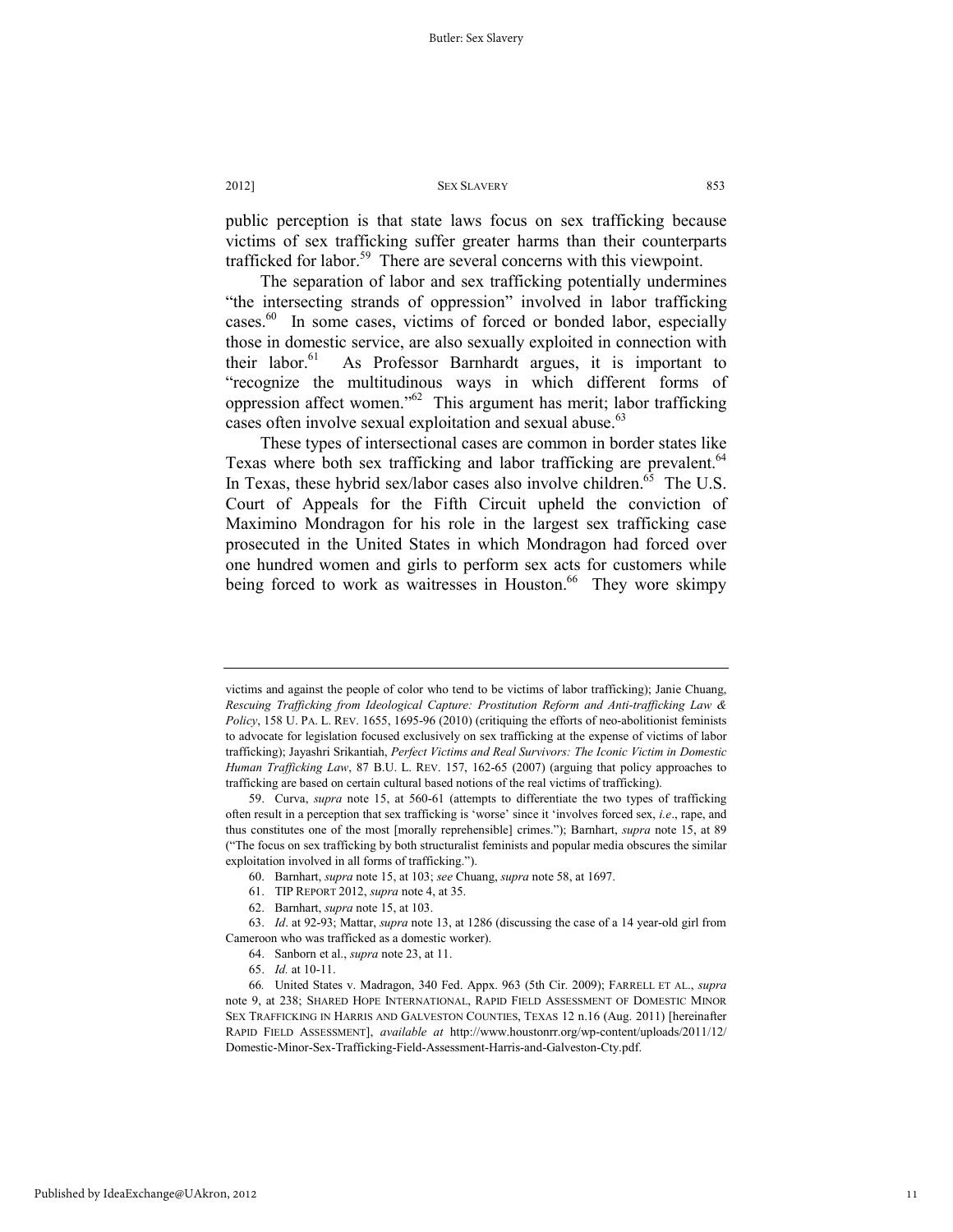clothing, served drinks to customers, and allowed the customers to grope, fondle, and perform sex acts.<sup>67</sup>

As the *Mondragon* case indicates, sex trafficking victims work in a variety of industries, such as the restaurant industry, domestic service, and agriculture. Victims of debt bondage who are trafficked primarily as agricultural workers or domestic workers are also subject to private sexual abuse or commercial sexual exploitation.<sup>68</sup> Despite the prevalence of the *Mondragon* case, legislators and advocates believe that the "primary forms of sex trafficking" include "prostitution, pornography, stripping, and modeling."<sup>69</sup> Notwithstanding the intersections between and similarities to sex trafficking cases, child labor trafficking is continuously ignored and marginalized by legislators, the media, and the public.<sup>70</sup> By enacting legislative provisions that marginalize forced labor cases, child labor trafficking will remain a hidden crime.<sup>71</sup> Furthermore, the fact that U.S. law provides other legal responses to exploitation for labor should not absolve legislators of the obligation to hold traffickers criminally, as opposed to civilly, liable.<sup>72</sup> As the U.S. Department of State has explained, anti-trafficking laws can supplement traditional civil causes of action for violations of federal labor laws without replacing them. Traffickers "should not escape criminal punishment by taking weaker administrative responses to child labor practices."<sup>73</sup>

### *D. The Need to Fight Child Sex Trafficking*

Notwithstanding these concerns, a strong legal response to sex trafficking is needed because domestic child sex trafficking is a growing

<sup>67</sup>*. Madragon*, 340 Fed. Appx. 963; FARRELL ET AL., *supra* note 9, at 238.

 <sup>68.</sup> Sanborn et al., *supra* note 23, at 11. ("In particular, female workers may be subject to sexual exploitation in the context of debt bondage.").

 <sup>69.</sup> *Id*.

 <sup>70.</sup> *See* Shima Baradaran & Stephanie Barclay, *Fair Trade and Child Labor*, 43 COLUM. HUMAN RIGHTS L. REV. 1, 2 (2011) ("When it comes to the plight of children being exploited internationally, the horror stories commonly publicized are of children being trafficked into commercial sex work.").

 <sup>71.</sup> *See* ASS'N OF FARMWORK OPPORTUNITY PROGRAMS, CHILDREN IN THE FIELDS: AN AMERICAN PROBLEM 2 (2007) [hereinafter CHILDREN IN THE FIELDS], *available at* http://afop.org/wp-content/uploads/2010/07/Children-in-the-Fields-Report-2007.pdf; HUMAN RIGHTS WATCH, FIELDS OF PERIL: CHILD LABOR IN US AGRICULTURE (2010); Baradaran & Barclay, *supra* note 70.

 <sup>72.</sup> TIP REPORT 2012, *supra* note 4, at 36.

 <sup>73.</sup> *Id.*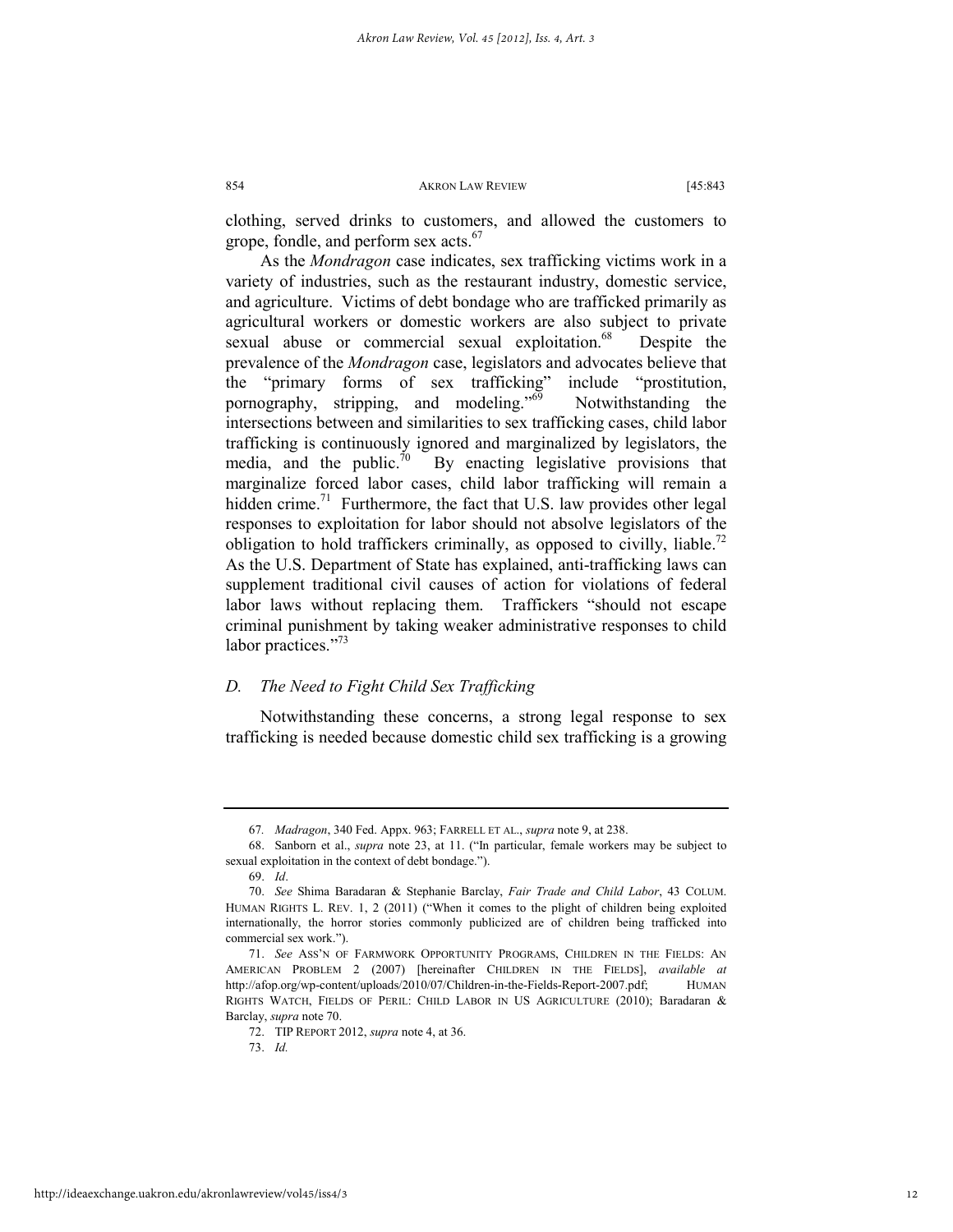epidemic.<sup>74</sup> Texas is a major hub for child sex trafficking.<sup>75</sup> Houston, the largest city in Texas and the fourth largest city in the United States, is a major gateway for sex trafficking in the United States.<sup>76</sup> Between 2007 and 2011, at least 369 children were identified as victims of sex trafficking in Texas. $77$ 

Texas legislators have focused their anti-trafficking efforts on domestic sexual exploitation of minors because, in their view, this group represents a vast majority of human trafficking victims in the state.<sup>78</sup> Convictions have been secured in high profile cases such as *United States v. Salazar*, which involved child sex trafficking in Texas.<sup>79</sup>

Furthermore, Texas has a child welfare crisis that places minors at great risk for sexual exploitation.<sup>80</sup> Minors are particularly vulnerable in states like Texas where the population of runaway youth is large. $81$ Dallas, for example, has six thousand reported cases of runaways annually.<sup>82</sup> Each year, at least one third of them are lured into prostitution within two days of leaving home.<sup>83</sup> These runaways leave home often to escape prior sexual abuse. $84$  As a result, these minors turn to traffickers for food, shelter, income, familial love, and affection.<sup>85</sup> Traffickers prey on these minors in part "because they are easily controlled."86 As an entry into prostitution, minors sometimes are raped, beaten, or tortured.<sup>87</sup>

In Texas, minors are exploited in a variety of segments of the commercial sex industry, including prostitution, pornography, escort service, strip dancing, and are purchased as "mail order brides."<sup>88</sup> To

 <sup>74.</sup> Sarah Primrose, *Killing the Messenger: The Intersection Between Sex Trafficking, Planned Parenthood & the Marginalization of Youth Victims*, 22 U. FLA. J.L. & PUB. POL'Y 299, 305-09 (2011).

 <sup>75.</sup> Sanborn et al., *supra* note 23, at 8.

 <sup>76.</sup> James O. Finckenauer & Jennifer Schrock, *Human Trafficking: A Growing Criminal Market in the U.S.*, NAT'L INST. OF JUSTICE 3-4 (2000), https://www.ncjrs.gov/pdffiles1/nij/ 218462.pdf; *see* HOUSTON RESCUE & RESTORE COALITION, *supra* note 21, at 3-9.

 <sup>77.</sup> SHARED HOPE INTERNATIONAL, PROTECTED INNOCENCE INITIATIVE, TEXAS STATE FACTS, *available at* www.sharedhope.org/portals/o/documents/texasfacts.pdf.

 <sup>78.</sup> TASK FORCE 2011 REPORT, *supra* note 32, at 3.

<sup>79</sup>*. See, e.g*., United States v. Salazar, 287 Fed.Appx.330 (5th Cir. 2009).

<sup>80</sup>*. See* TASK FORCE 2011 REPORT, *supra* note 32, at 3.

<sup>81</sup>*. Id.*

 <sup>82.</sup> Sanborn et al., *supra* note 23, at 9.

<sup>83</sup>*. Id.*

 <sup>84.</sup> Cheryl Hanna, *Somebody's Daughter: The Domestic Trafficking of Girls for the Commercial Sex Industry and the Power of Love*, 9 WM. & MARY J. WOMEN & L. 1, 22 (2002).

 <sup>85.</sup> TASK FORCE 2011 REPORT, *supra* note 32, at 3.

 <sup>86.</sup> *Id.* at 11.

 <sup>87.</sup> Susan L. Pollet, *Child Prostitutes: Criminals or Victims*, NY L.J., Apr. 16, 2010, at 4.

 <sup>88.</sup> FARRELL ET AL., *supra* note 9, at 68.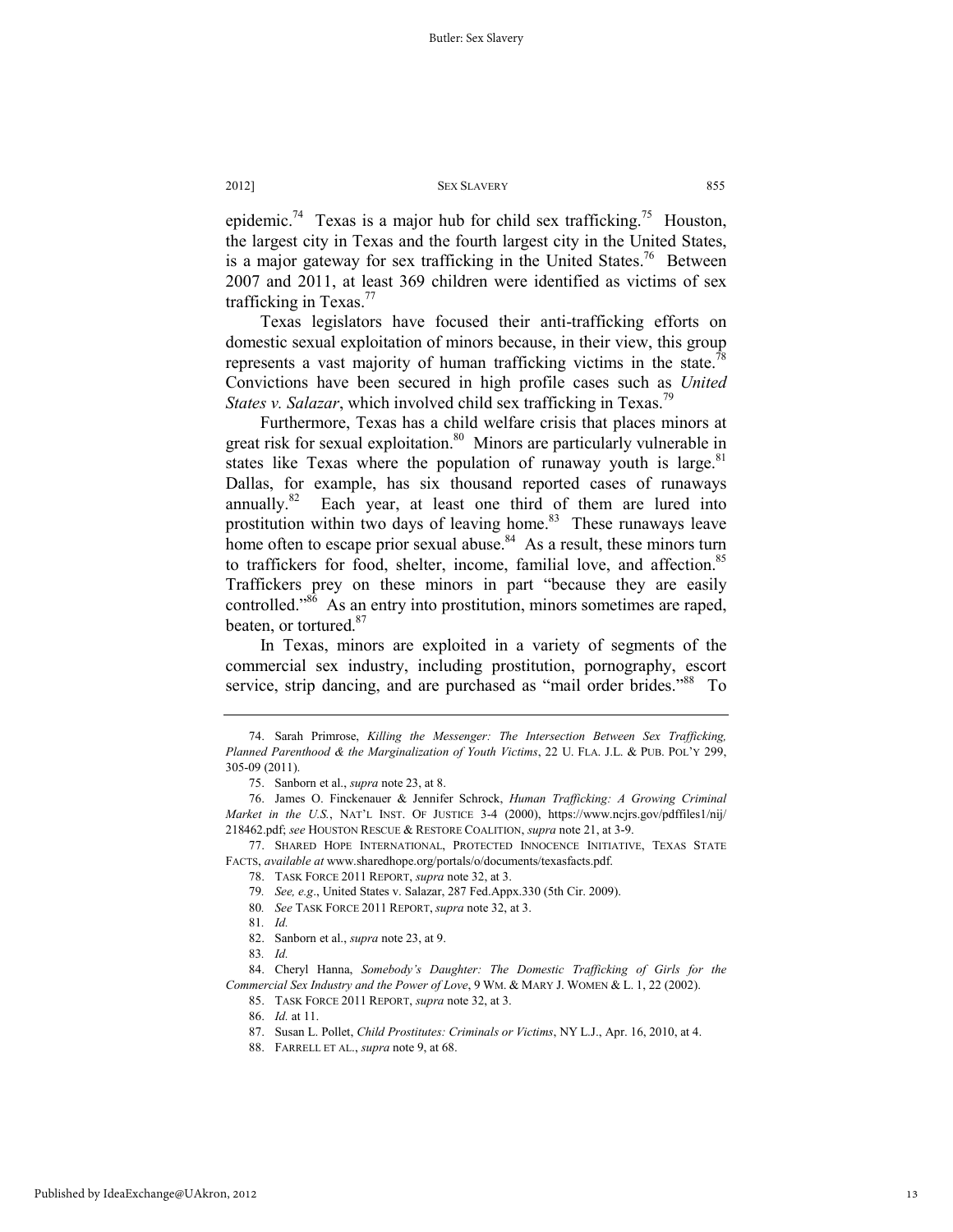exploit minors for sex, traffickers in Texas use a variety of schemes, from small street corner operations to extensive international networks.<sup>89</sup> Houston, like other Lone Star cities, has "a significant economic sector in and demands for sex-related businesses including massage parlors, modeling studios, strip clubs and cantinas."<sup>90</sup> The demand for sex with children is met by commercial sex businesses that employ minors.<sup>91</sup>

The internet is a major vehicle for many of these forms of child sexual exploitation.<sup>92</sup> On a typical weekend night, almost 200 girls are sold for sex via online classified ads.<sup>93</sup> A recent report by the Dallas Women's Foundation, for example, estimated that over seven hundred minors were featured on internet ads for sexual services during a one month period in that Dallas alone.<sup>94</sup>

Creating a separate offense for child sex trafficking brings public awareness to the specific acts that give rise to this crime and thereby helps the public identify victims. Prior to 2011, the Texas antitrafficking statute did not define labor and sex trafficking as distinct crimes; instead, the statute covered both such crimes under the umbrella offense of human trafficking.<sup>95</sup> Sex trafficking was defined narrowly to include far fewer sex crimes.<sup>96</sup> Arguably, these vague terms undermined public understanding of the nature and pervasiveness of child sex trafficking.

A separate statutory provision for child sex trafficking highlights the unique means used to sexually exploit minors. For example, the statute incorporates several of the state's pimping and pandering provisions, thereby clarifying that where minors are involved, these acts amount to trafficking. $\frac{97}{7}$  The list of criminal acts that can give rise to

 <sup>89.</sup> Richard J. Estes & Neil Alan Weiner, *The Commercial Sexual Exploitation of Children in the U.S., Canada and Mexico: Abstract (of the U.S. National Study)* (2001), *available at* http://www.sp2.upenn.edu/restes/CSEC\_Files/Abstract\_010918.pdf.

 <sup>90.</sup> FARRELL ET AL., *supra* note 9, at 100 (in 2008, Harris County, which includes Houston, was selected by the National Institute of Justice as one of the specific geographic areas for a case study on human trafficking crimes because of these "local geo-economic conditions.").

<sup>91</sup>*. See id.*

 <sup>92.</sup> Sanborn et al., *supra* note 23, at 7; DALLAS WOMEN'S FOUNDATION, *supra* note 21, at 10- 11.

 <sup>93.</sup> TEXAS STATE FACTS, *supra* note 77.

 <sup>94.</sup> DALLAS WOMEN'S FOUNDATION, *supra* note 21, at 11-12.

 <sup>95.</sup> S.B. 24 § 1.02, 82(R) Leg. Sess. (Tex. 2011).

 <sup>96.</sup> TASK FORCE 2011 REPORT, *supra* note 32, at 48 ("The definitions of forced labor or services . . . do not list all of the potential sexual acts that could constitute human trafficking under the law.").

 <sup>97.</sup> The statute is violated where anyone "traffics a child and by any means causes the trafficked child to engage in, or become a victim of" certain state offenses including "indecency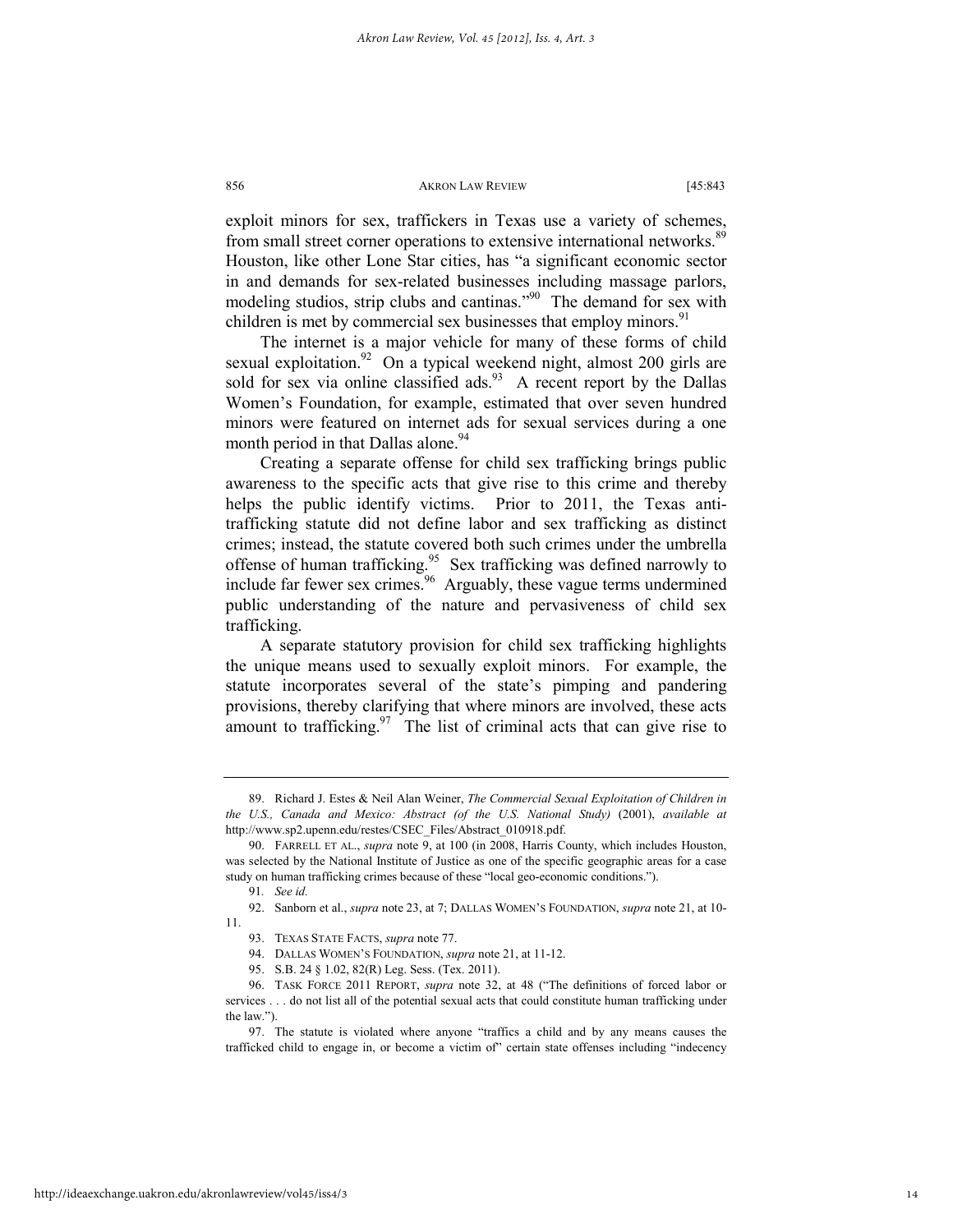"sex trafficking" is broad enough to capture the myriad of means used to exploit minors.<sup>98</sup> These offenses include prostitution, compelling prostitution, and child pornography.<sup>99</sup> In particular, the separate crime of child sex trafficking allows the legislature to focus on the unique legal issues surrounding prostituted minors, such as the need to create safe harbors that shield these minors from criminal liability and juvenile delinquency adjudication.

### *E. What About Children Trafficked for Labor?*

The Texas statute's focus on child sex trafficking marginalizes child labor trafficking. The lack of focus on child labor trafficking is problematic for several reasons. First, the federal trafficking laws have not adequately addressed child labor trafficking and thus, strong state laws are needed to fill in the gaps.<sup>100</sup> Second, labor exploitation remains a major issue in Texas and other states.<sup>101</sup> The International Labor Organization reports that over 270 million kids under sixteen years old are subjected to forced labor and thereby comprise half of all labor trafficking victims.<sup>102</sup> The U.S. Government Accounting Office The U.S. Government Accounting Office estimates that over 500,000 children are trafficked for labor in the United States each year.<sup>103</sup>

In 2011, several high profile federal labor trafficking cases have brought this epidemic out of the shadows and into the spotlight.<sup>104</sup> The U.S. Department of Justice recently prosecuted the largest farm worker

 101. *Child Trafficking in Texas*, CHILDREN AT RISK, http://childrenatrisk.org/research/childtrafficking/texas-overview/ ("This (the Texas-Mexico) border is North America's number one supply site for young children used in sex and labor trafficking."); CHILDREN IN THE FIELDS, *supra*  note 71, at 5 (discussing labor trafficking in Texas and other states); Susan Carroll, *Traffickers Force More Men into Servitude*, HOUSTON CHRONICLE, July 6, 2009.

 102. *See* South Texas Labor Trafficking Conference, *available at* www.c4sa.org/ourwork/human-trafficking/how-our-the-victims-identify/south-texas-labor-trafficking-conference/ ("But labor trafficking is far more prevalent" than sex trafficking.).

with a child;" "sexual assault;" "prostitution;" "sexual performance by a child;" and "possession or promotion of child pornography." *See* TEX. PENAL CODE § 20A.02(a)(7)(A)-(K) (2011).

<sup>98</sup>*. See* TEX. PENAL CODE § 20A.02(a)(7)(A)-(K) (2011).

 <sup>99.</sup> TEX. PENAL CODE § 20A.02(a)(7)(E), (H) & (K) (2011).

 <sup>100.</sup> Mattar, *supra* note 13, at 1286; Baradaran & Barclay, *supra* note 70, at 28. ("The effectiveness of the TVPA in dealing with child labor has been quite limited for at least two reasons. First, it places a disproportionately heavy emphasis on sex trafficking, and it fails to recognize the more widespread issue of trafficking for labor.").

 <sup>103.</sup> *See* Baradaran & Barclay, *supra* note 70, at 28.

<sup>104</sup>*. See* U.S. Equal United States, Employment Opportunity Commission, Press Release, EEOC Sues Marine Services Company for Labor Trafficking, Discrimination, http://www/eeoc.gov/4-20-11.a.cfm.; Press Release, EEOC Files Its Largest Farm Worker Human Trafficking Suit Against Global Horizons Farms, http ://www/eeoc.gov/4-20-11.b.cfm.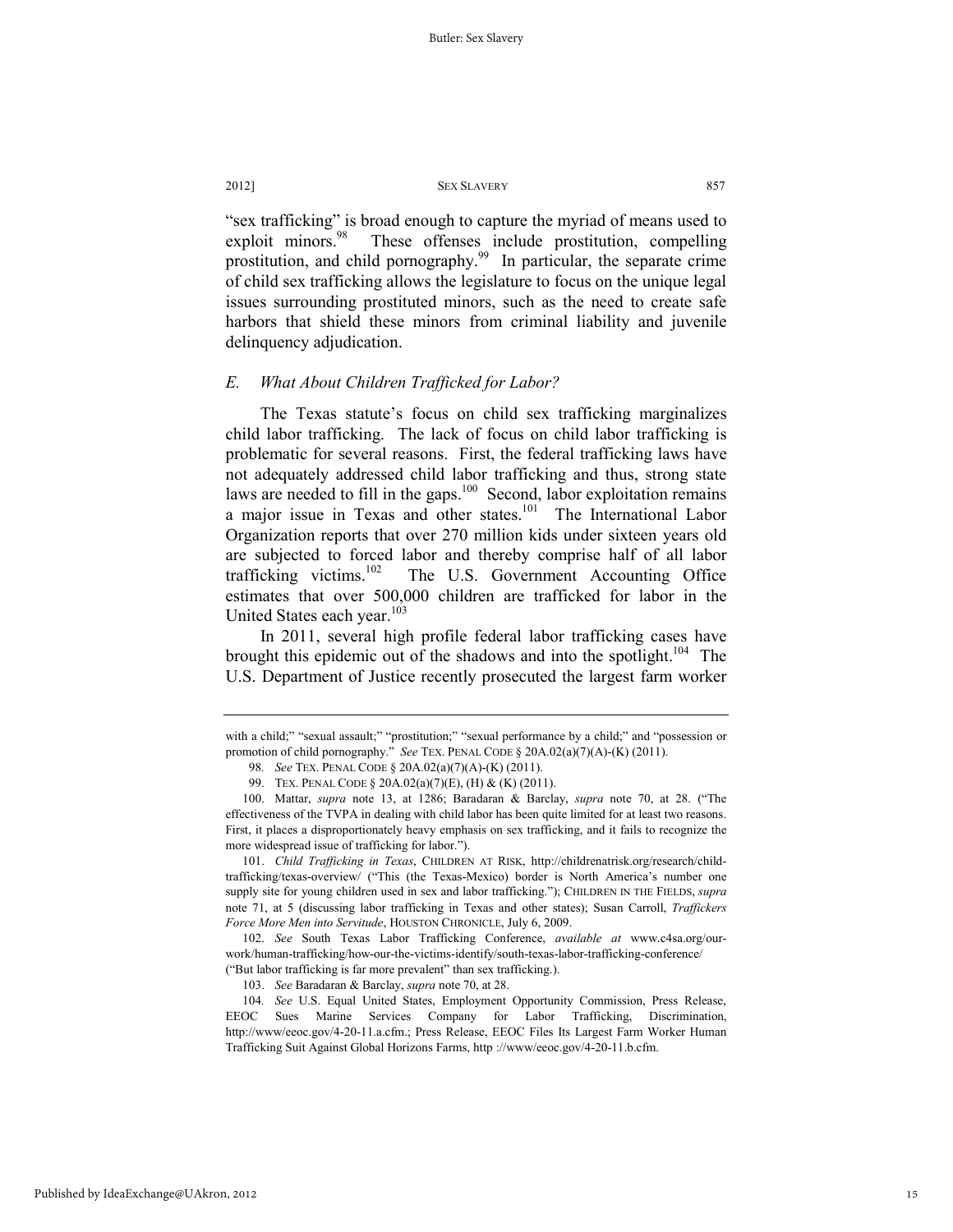human trafficking case in modern U.S. history.<sup>105</sup> There, Global Horizons, a California-based farm labor firm pled guilty to conspiring to recruit 600 Thai nationals to the United States to work on farms in Hawaii and Washington. When the nationals arrived in the United States, their passports were confiscated, they were denied wages, and were subjected to a myriad of other abuses.

Not surprisingly then, domestic labor trafficking cases in Texas also have begun to receive extensive attention.<sup>106</sup> The annual South Texas Human Trafficking Conference, which brings leading advocates from throughout the world to Texas to strategize anti-trafficking efforts, has for five years focused on sex trafficking; but, in 2011 for the first time focused its conference on labor trafficking.<sup>107</sup>

Even with separated claims, the Texas anti-trafficking statute could be strengthened by defining child labor trafficking with the same clarity and detail that is attributed to the definition of child sex trafficking. A provision which defines and highlights the means by which children are trafficked in labor or hybrid cases could help recognize victims of these types of cases. Such efforts are important particularly because child labor trafficking cases do not receive the same high profile press coverage as child sex trafficking cases.<sup>108</sup> The fact that much of the literature on child labor trafficking focuses on abuses abroad suggests that this crime is still perceived as an international, as opposed to domestic, problem.<sup>109</sup>

### III. DEFINING "TRAFFIC" TO PROTECT MINORS

### *A. Recognizing the Means of Exploitation*

Texas law defines "trafficking" in terms that consider the needs of exploited minors. The Texas anti-trafficking statute protects minors by defining "traffic" broadly. To "traffic" means "to transport, entice, recruit, harbor, provide, or otherwise obtain another person by any

 <sup>105.</sup> Jerry Seper, *Three Plead Guilty to Forced Farm Labor of Thais in the U.S*., THE WASHINGTON TIMES, June 25, 2011, *available at* http:// www.washingtontimes.com/news/2011/ jun/15/3-plead-guilty-to-forced-farm-labor-of-thai-in-U.S..html.

<sup>106</sup>*. See* Lawrence Downes, *In an Ugly Human-Trafficking Case, Hawaii Forgets Itself*, THE NEW YORK TIMES, Sept. 20, 2010, *available at* http://www/nytimes.com/2010/09/21/opinion/ 21tue4.html?pagewanted=print.

<sup>107</sup>*. See* South Texas Labor Trafficking Conference, *supra* note 102("But labor trafficking is far more prevalent" than sex trafficking.).

 <sup>108.</sup> *See generally* CHILDREN IN THE FIELDS, *supra* note 71.

 <sup>109.</sup> *Id.*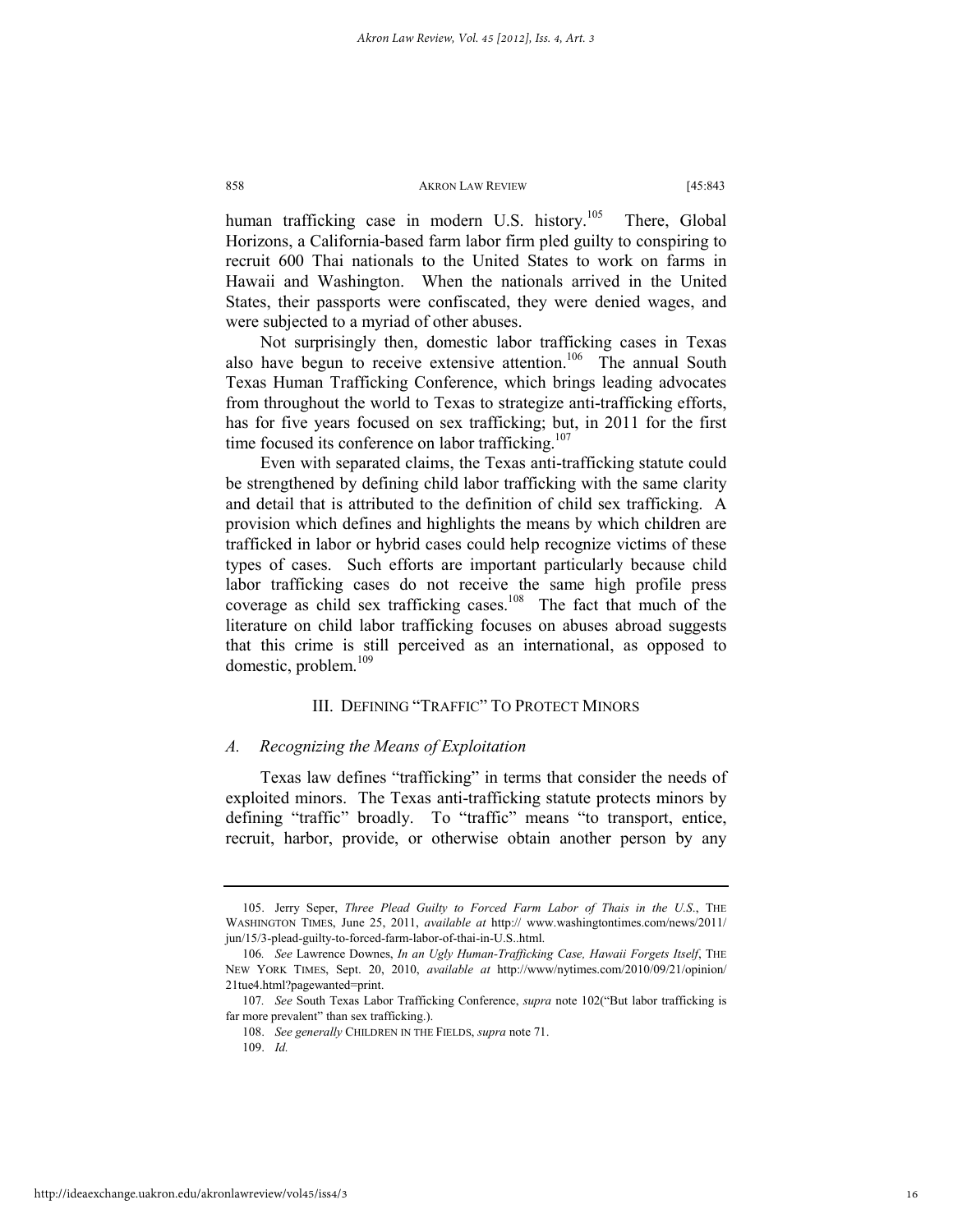means."<sup>110</sup> Under this definition, Texas law does not require that "traffic" include proof of "transport."111 In contrast, the original 2003 Texas statute did equate traffic with transporting a victim and therefore, by this narrow definition, excluded from prosecution many cases not involving transport of victims that otherwise were within the scope of trafficking.<sup>112</sup> The provision was revised in  $2007<sup>113</sup>$  and the 2011 legislation maintained this new approach.

The new definition reflects the public policy goal of recognizing certain distinctions between domestic trafficking and international trafficking.<sup>114</sup> Domestic trafficking, unlike smuggling and international trafficking, does not require interstate travel or transportation.<sup>115</sup> While some traffickers move victims to and from various locations in different cities, $116$  this is not true in every case.<sup>117</sup> While some traffickers move victims from various locations, often in different cities, this is not true for every domestic trafficking case. Domestic minors may be exploited at school and in their own homes, without leaving their communities.<sup>118</sup> For example, middle school students have been trafficked for sex by their classmates and without leaving their neighborhood.<sup>119</sup> Likewise, while some domestic labor trafficking victims are foreigners, others are

115*. Id*.

 <sup>110.</sup> S.B. 24, 82(R) Leg. Sess. (Tex. 2011) (revising TEX. PENAL CODE § 20A.01(4) (2011)).

 <sup>111.</sup> *See infra* notes 107-18 and accompanying text.

 <sup>112.</sup> H.B. 2096, 78th Leg. § 2 (Tex. 2003); TEX. PENAL CODE § 20A.01(2) (2003). Originally, Section 20A.01(2) defined "traffic" as "*to transport* another person or to entice, recruit, harbor, provide, or otherwise obtain another person *for transport* by deception, coercion or force" (emphasis added). Thus, the essential elements of proving "traffic" were (a) to transport or entice, recruit, harbor, provide or obtain someone for transport; (b) by deception, coercion or force. Thus, the statute required proof that the defendant "transported" the victim as well as proof that the defendant used "deception, coercion or force."

 <sup>113.</sup> H.B. 1121, 80(R) Leg. Sess. § 4 (Tex. 2007).

 <sup>114.</sup> TASK FORCE 2011 REPORT, *supra* note 32, at 21; *see* POLARIS PROJECT, TOP 15 PROBLEM AREAS IN STATE BILLS ON TRAFFICKING IN PERSONS, http://www.polarisproject.org/storage/ documents/policy\_documents/Top%2015%20Problem%20Areas%20in%20State%20Bills%20on% 20Trafficking.pdf.

 <sup>116.</sup> JANICE G. RAYMOND & DONNA M. HUGHES, COALITION AGAINST TRAFFICKING IN WOMEN, SEX TRAFFICKING OF WOMEN IN THE UNITED STATES: INTERNATIONAL AND DOMESTIC TRENDS 23 (Mar. 2001).

<sup>117</sup>*. Id.*

<sup>118</sup>*. See* Raymond et al., *supra* note 117 and accompanying text.

 <sup>119.</sup> *See* Laura Sessions Stepp, *Unsettling New Fad Alarms Parents: Middle School Oral Sex*, WASH. POST, July 8, 1999, at A1; Nakota Ashstarte, *Stop Sex Trafficking*, YAMBILL VALLEY NEWS-REGISTER, Jan. 7, 2012, http://www.newsregister.com/article?articleTitle=nakota+ashstarte+-+stop+sex+trafficking--1325893212--2384.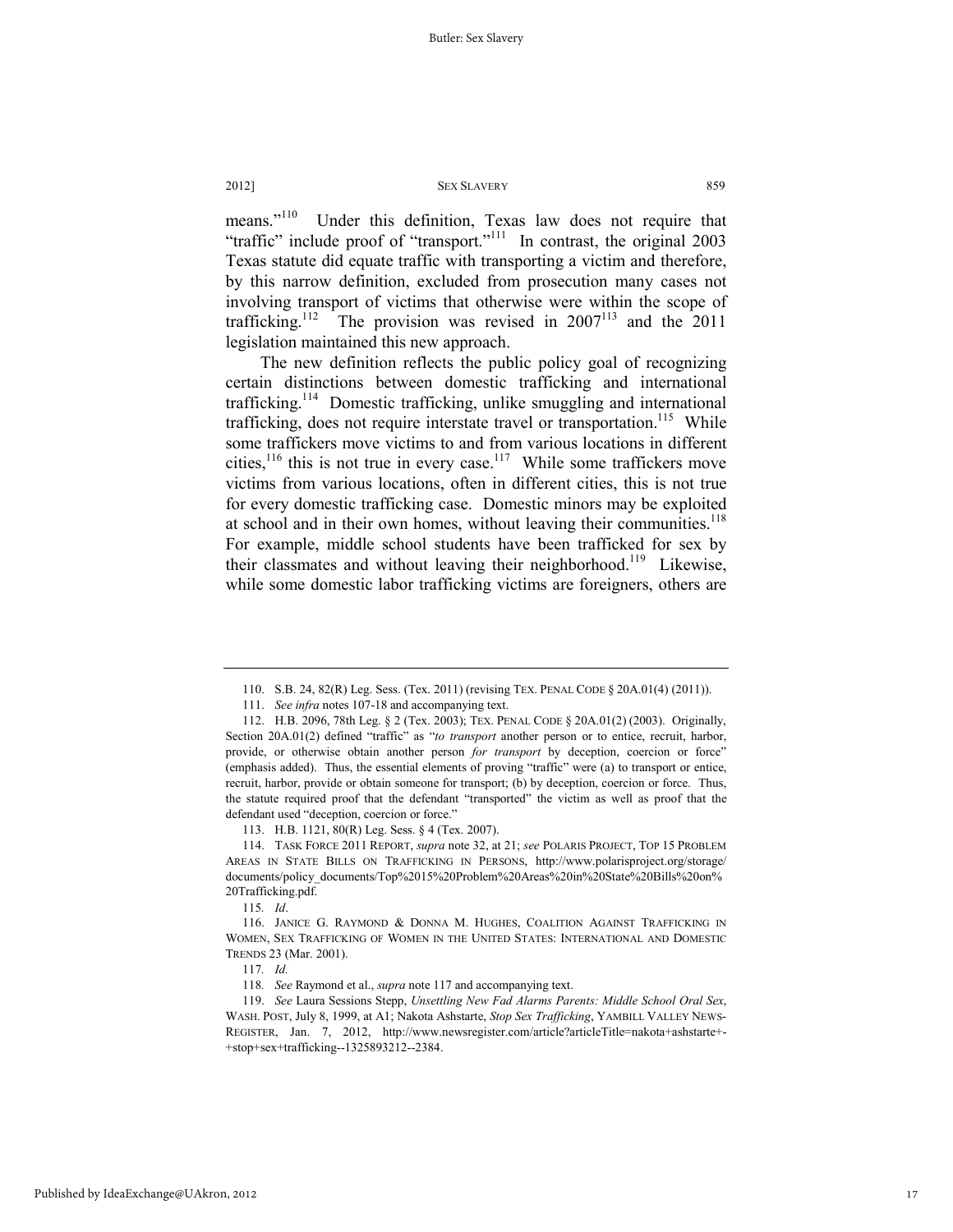Americans.<sup>120</sup> By excluding the latter victims from its definitions, the "transport" requirement undermined the effectiveness of the statute. $^{121}$ 

By eliminating the "transportation" requirement, the Texas statute is consistent with federal anti-trafficking law and policy as well as each of the model statutes set forth by the DOJ, and two leading advocacy organizations, the Center for Women Policy Studies ("CWPS") and the Polaris Project.<sup>122</sup> The State Department emphasizes that under federal law, "[a] victim need not be physically transported from one location to another in order for the crime" to be actionable under the TVPA.<sup>123</sup> This new definition of "traffic" reflects the public policy that "the heart of the concept of 'trafficking in persons' is the denial of liberty of another," not "the movement of the victim."<sup>124</sup> This adoption of the federal policy will help create a uniform definition of trafficking which in turn, consistently protects minors.<sup>125</sup>

### *B. Defining "Child" Broadly to Identify Victims*

The 2011 anti-trafficking legislation also broadens the statutory definition of "child," thereby increasing the number of exploited minors within its reach.<sup>126</sup> In doing so, the statute addresses a major defect within domestic anti-trafficking legislation throughout the nation—the failure to enact provisions which effectively recognize sexually exploited minors as "trafficking victims". $^{127}$  As discussed below, the

 <sup>120.</sup> *See* CHILDREN IN THE FIELDS, *supra* note 71, at 2.

<sup>121</sup>*. Id*.

<sup>122</sup>*. See* U.S. DEP'T OF JUSTICE MODEL STATE CRIMINAL PROVISIONS ON PIMPING, PANDERING, AND PROSTITUTION (2011) [hereinafter DOJ MODEL STATUTE], http://www.justice. gov/olp/model-state-criminal-provisions.html; *see also* THE NATIONAL INSTITUTE ON STATE POLICY ON TRAFFICKING OF WOMEN AND GIRLS OF THE CENTER FOR WOMEN POLICY STUDIES, RESOURCE GUIDE FOR STATE LEGISLATORS: MODEL PROVISIONS FOR STATE ANTI-TRAFFICKING LAWS 2 (July 2005) [hereinafter CWPS MODEL STATUTE], *available at*  http://www.humantrafficking.org/uploads/publications/TraffickingResourceGuide.pdf; POLARIS PROJECT, MODEL PROVISIONS OF COMPREHENSIVE STATE LEGISLATION TO COMBAT HUMAN TRAFFICKING 4 (Aug. 2010) [hereinafter POLARIS PROJECT MODEL STATUTE]., http://www.polarisproject.org/storage/documents/policy\_documents/state\_policy/Final\_Comprehen sive\_ModelLaw\_\_8\_2010.pdf.

 <sup>123.</sup> TIP REPORT 2012, *supra* note 4, at 7.

 <sup>124.</sup> DOJ MODEL STATUTE, *supra* note 122, at 3.

 <sup>125.</sup> These include the model set forth by the DOJ, the Center for Women Policy Studies (CWPS), and the Polaris Project. DOJ MODEL STATUTE, *supra* note 122; *see also* CWPS MODEL STATUTE, *supra* note 122, at 2; POLARIS PROJECT MODEL STATUTE, *supra* note 122, at 4.

 <sup>126.</sup> *See* TEX. PENAL CODE § 20A.01(1) (2011).

 <sup>127.</sup> *See, e.g.*, CWPS FACT SHEET, *supra* note 14; *see also*; TIP REPORT 2012, *supra* note 4, at 12-14 (on the challenges to proper victim identification); Golke, *supra* note 16, at 207-08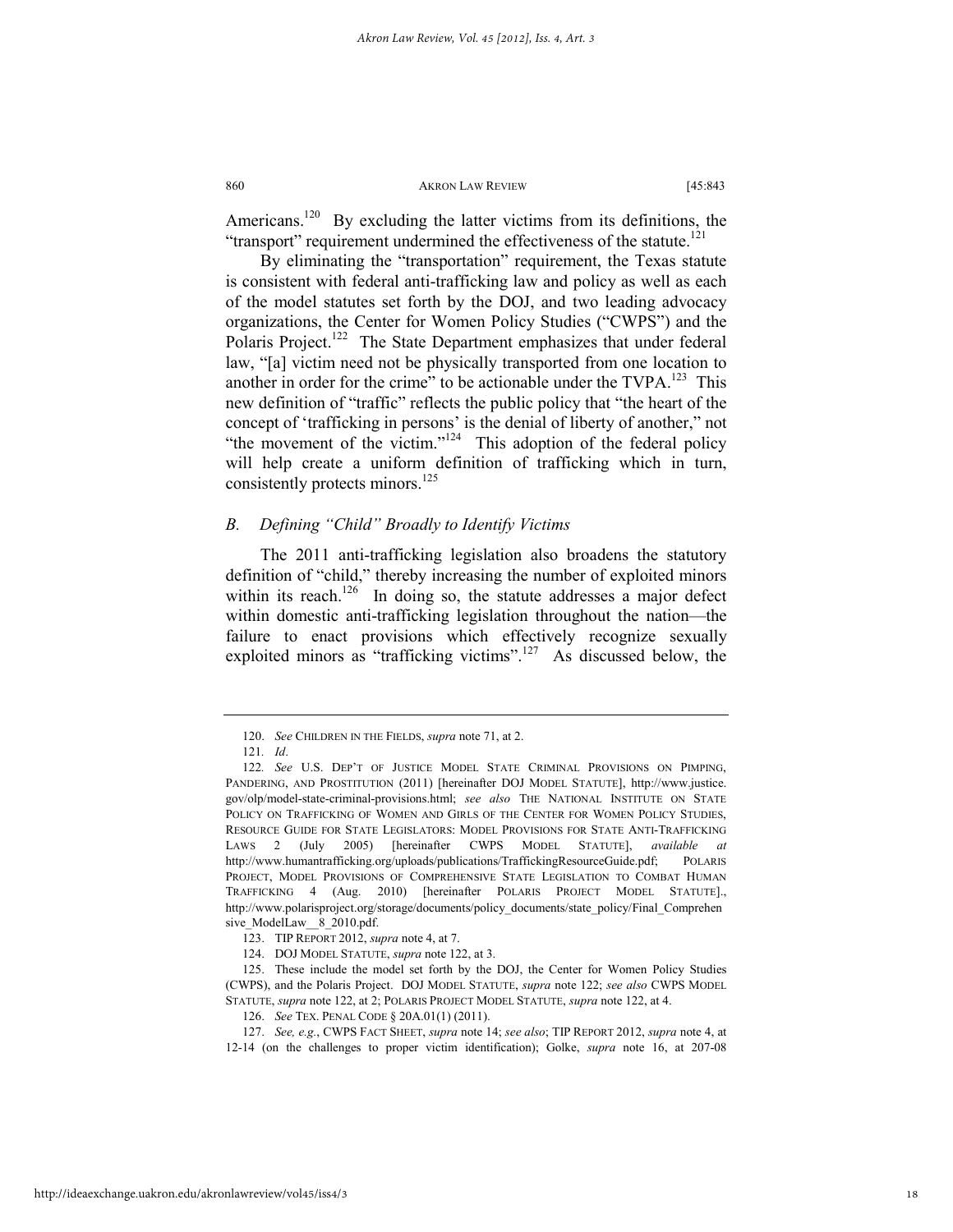broadening of the definition of "child" advances several public policy goals with respect to child trafficking.

As of September 2011, the Texas statute defines "child" as "a person younger than 18 years of age."<sup>128</sup> The new statute specifically includes the word "child" in order to remind the public that a victim who is under eighteen years old is, in fact, a child.<sup>129</sup> By using the word "child," as opposed to "minor," the Texas law underscores the fact that even older teen victims are still under-aged victims.<sup>130</sup>

The Texas statute does not allow traffickers to use "ignorance of age" as a defense.<sup>131</sup> In cases involving sexually exploited minors, Texas law elevates the penalty from a second degree felony to a first degree felony "regardless of whether the actor knows the age of the child at the time the actor commits the offense."132 Likewise, the TVPA reaches additional perpetrators by lowering the knowledge requirement for violations involving minors.<sup>133</sup>

The adoption of a broad definition for "child" advances the policy goal of recognizing all prostituted minors as victims of trafficking. First, by defining "child" as broadly as possible to include any person under eighteen, the statute protects a larger class of people from exploitation.

Second, this definition of "child" is progressive because minors over age fourteen make up the largest number of child sex trafficking victims.134 Texas lawmakers recognize that the average age in which children enter prostitution is twelve, and therefore the majority of victims are teenagers between fourteen and eighteen.<sup>135</sup> Thus, a larger group of minors now have the opportunity to receive services.<sup>136</sup>

<sup>(</sup>discussing barriers to victim identification); Annitto, *supra* note 16, at 6-9 (discussing the difficulty faced by law enforcement and advocates in recognizing prostituted minors as trafficking victims).

 <sup>128.</sup> TEX. PENAL CODE § 20A.01(1) (2011).

<sup>129</sup>*. See* TEX. PENAL CODE § 20A (2011).

 <sup>130.</sup> *See* TASK FORCE 2011 REPORT, *supra* note 32, at 41.

<sup>131</sup>*. See* TEX. PENAL CODE § 43.05(A)(2) (2011).

 <sup>132.</sup> TEX. PENAL CODE § 20A.02(b)(1) (2011) (The defendant must "knowingly" traffic another person and have the intent that the trafficked person commit an act defined under the statute as "forced labor and services."). It is a felony in the first degree to traffic "a child" under eighteen years old at the time of the offense "regardless of whether the actor knows the age of the child at the time the actor commits the offense." *Id*.

<sup>133</sup>*. See* 18 U.S.C. § 1591(c) (2011). The 2008 revisions to the TVPA provide that, when the defendant had "reasonable opportunity to observe" a child, then actual knowledge that the victim is an under-aged minor need not be proven. Instead, the prosecutor only has to show only that the trafficker had "reckless disregard" that the minor engaged in sex trafficking. *Id.* at (a)(2).

 <sup>134.</sup> TEX. PENAL CODE § 43.02(b)(3); TASK FORCE 2011 REPORT, *supra* note 32, at 3 (indicating that 369 of 480 victims are minors).

 <sup>135.</sup> Hanna, *supra* note 84, at 12. *See also* TASK FORCE 2011 REPORT, *supra* note 32, at 13.

 <sup>136.</sup> *See infra* Section IV.B.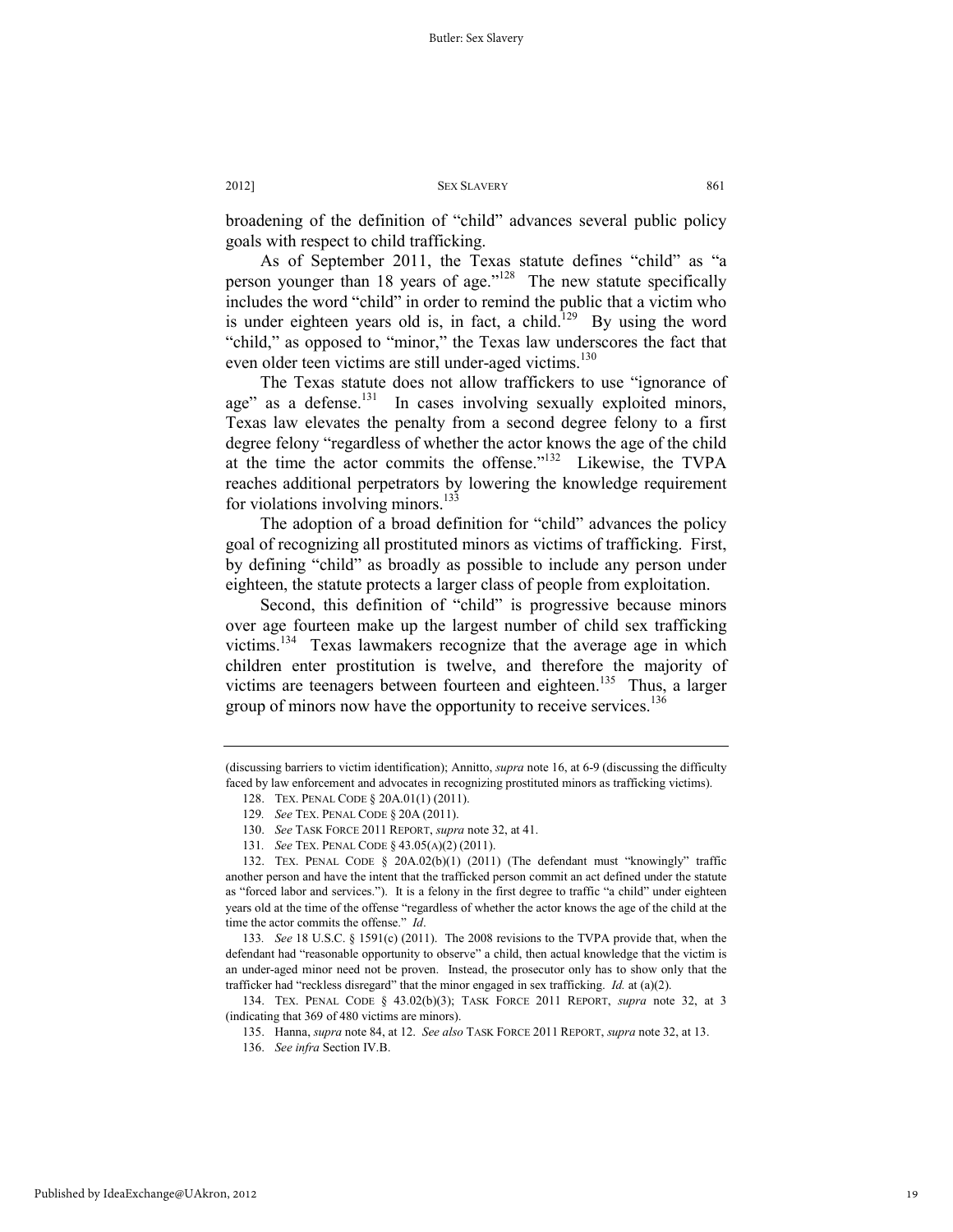The use of an objective test such as "age" as a determinant for consent protects those children who do not recognize that they are being emotionally manipulated, coerced, or sexually exploited. The control and manipulation by adults prevents children from identifying as victims and cooperating with law enforcement officials and others who offer help.<sup>137</sup> By defining "child" as any person under eighteen years old, Texas law furthers the policy goal of facilitating victim identification through uniformity in definitions.

Furthermore, a broader definition of "child" helps overcome several obstacles to accurately identifying child sex trafficking victims. The Texas Human Trafficking Prevention Task Force recently acknowledged that "Texas has only begun to scratch the surface in identifying victims."138 There are a myriad of barriers to properly identifying victims of child trafficking, including the unwillingness of victims of report abuse, particularly if they fear violent retaliation, as well as the lack of experience of law enforcement in recognizing that a child is being trafficked.<sup>139</sup> Local law enforcement officers, along with local NGOs play a vital role in identifying and assisting trafficking victims.<sup>140</sup> Local police officers are often the first responders in those prostitution and assault cases which trigger trafficking investigations.<sup>141</sup>

A uniform standard is also important because social attitudes toward age and sexual consent present unique issues in child sex trafficking cases. Specifically, law enforcement agents use a subjective determination of whether the child consented to prostitution as a tool for identifying whether a child is a "victim" of trafficking.<sup>142</sup> There is also a "culture of tolerance" surrounding commercial sexual exploitation of minors such that society does not recognize American prostituted minors as victims of crime or abuse.<sup>143</sup> According to the Texas Attorney General, "[a] common misconception is the notion that human trafficking victims are all international victims."144

 <sup>137.</sup> Hanna, *supra* note 84, at 24-25.

 <sup>138.</sup> TASK FORCE 2011 REPORT, *supra* note 32, at 8, 15-16.

 <sup>139.</sup> *See, e.g.*, Golke, *supra* note 16, 207-08 (discussing barriers to victim identification); Annitto, *supra* note 16, at 7-9.

 <sup>140.</sup> TASK FORCE 2011 REPORT, *supra* note 32, at 9, 22

 <sup>141.</sup> Barnhart, *supra* note 15, at 87.

 <sup>142.</sup> *See* Maria Silenzi Cianciarulo, *What is Choice? Examining Sex Trafficking Through the Lenses of Rape Law and Prostitution*, 6 U. ST. THOMAS L.J. 54, 67-76 (2008).

 <sup>143.</sup> *See* Smith & Vardaman, *supra* note 6, at 268 (emphasizing the culture of tolerance within the trucking community towards the prostitution of children as young as twelve years old at interstate trucking stops throughout the United States).

 <sup>144.</sup> TEXAS HHS REPORT, *supra* note 21, at 8.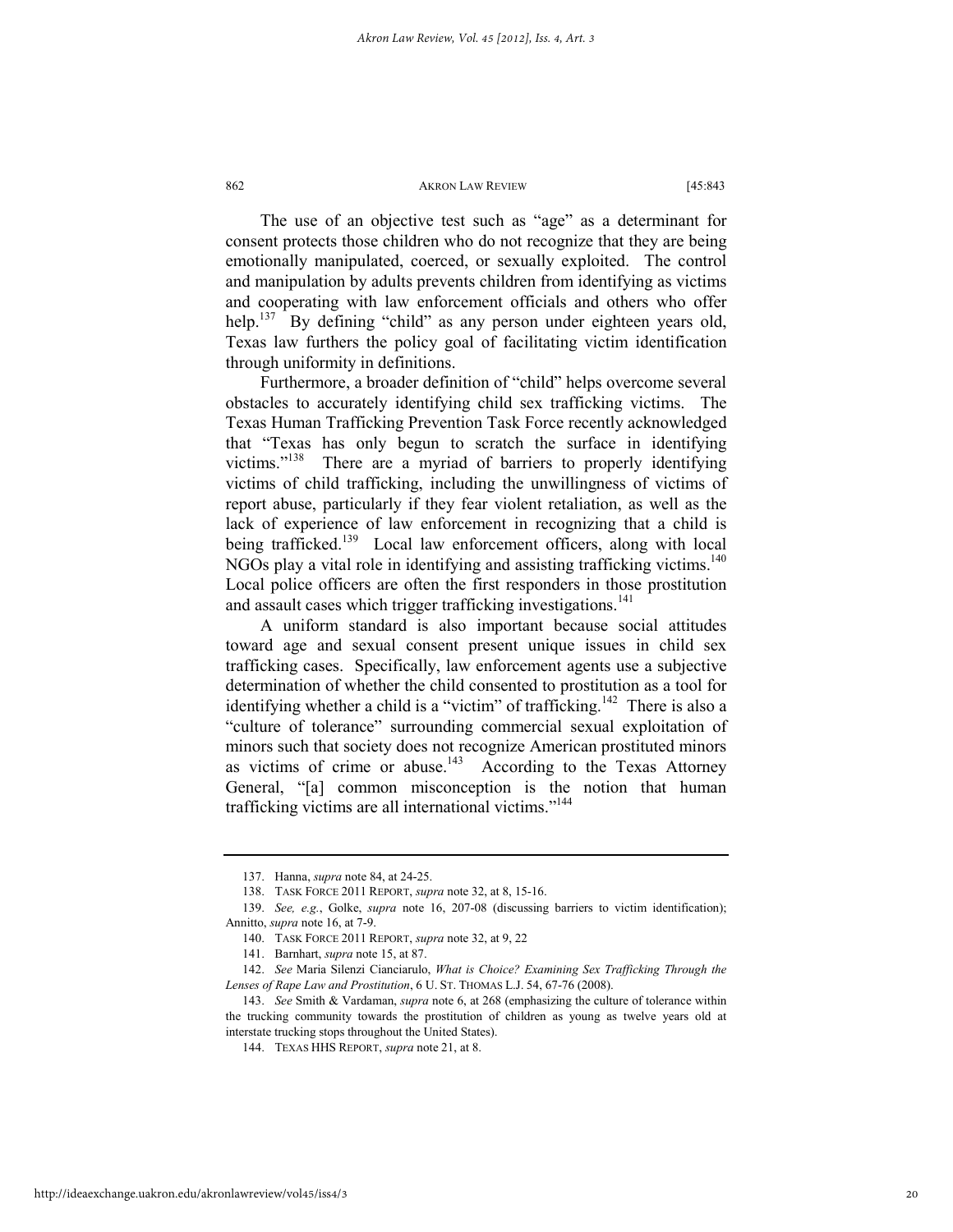Thus, the use of age to define sex trafficking victims also shields sexually exploited children from cultural and social biases associated with prostitution and human trafficking, shared by police officers or other first responders who believe that minors exercise informed consent to be prostituted.<sup>145</sup> Officers tend not to believe that American teens, in particular, are victims because they do not meet the stereotype of an iconic victim.<sup>146</sup> American kids bear the stereotype of a defiant, empowered person who has chosen to engage in prostitution. In contrast, age is an objective, as opposed to subjective, standard that replaces the use of subjective assessments about which minors are victims.<sup>147</sup> Instead, like rape shield laws, age presumes consent.<sup>148</sup>

### *C. Eliminating Force, Fraud, or Coercion ("FFC")*

The Texas legislature has taken a huge step by eliminating the force, fraud, or coercion ("FFC") requirement as an element of child sex trafficking. Texas is one of the few states to eliminate proof of FFC as a requirement in child sex trafficking cases.<sup>149</sup> Prior versions of the Texas statute required proof of FFC in cases involving child trafficking. The 2003 statute, for example, identified only a narrow list of acts that met the definition of  $FFC<sup>150</sup>$  The 2007 statute expanded the list of proscribed acts that met the statute's definition of "coercion" but the list still failed to reflect the extensive means used to traffic minors.<sup>151</sup> For example, the 2007 statute provided that "forced labor or services" only meant "causing or threatening to cause bodily injury to another."<sup>152</sup> The 2009 statute further revised the definition of "forced labor or services" to recognize psychological coercion as a means of trafficking victims.<sup>153</sup>

 <sup>145.</sup> TASK FORCE 2011 REPORT, *supra* note 32, at 3, 5. For further discussion on the role of societal biases in assessing sexual consent in rape, prostitution and trafficking cases, see generally Cianciarulo, *supra* note 142, at 67-76.

 <sup>146.</sup> TASK FORCE 2011 REPORT, *supra* note 32, at 3, 5.

 <sup>147.</sup> TASK FORCE 2011 REPORT, *supra* note 32, at 5; *see* Srikantiah, *supra* note 58, at 205.

 <sup>148.</sup> *See* TEX. PENAL CODE § 22.011(a)(2); (c)(1); (e)(B)(1-2).

 <sup>149.</sup> Mandi Sheridan Kimball, MSW Director of Public Policy and Law Center and Government Affairs, Texas and Federal Human Trafficking 82nd Legislative Update, Slide 5 (presentation transcript available at http://www.slideshare.net/freethecaptivesconference/texas-andfederal-human-trafficking-82nd-legislative-update).

 <sup>150.</sup> TEX. PENAL CODE § 20A.01 (2003). *See* Theodore R. Sangalis, Comment, *Elusive Empowerment: Compensating the Sex Trafficked Person under the Trafficking Victims Protection Act*, 80 FORDHAM L. REV. 403, 407-08 (2011).

<sup>151</sup>*. See* H.B. 1121, 80(R) Leg. Sess. § 4 (Tex. 2007).

 <sup>152.</sup> H.B. 2096, 78th Leg. (Tex. 2003).

 <sup>153.</sup> *See* Ozalp, *supra* note 15, at 1417-18.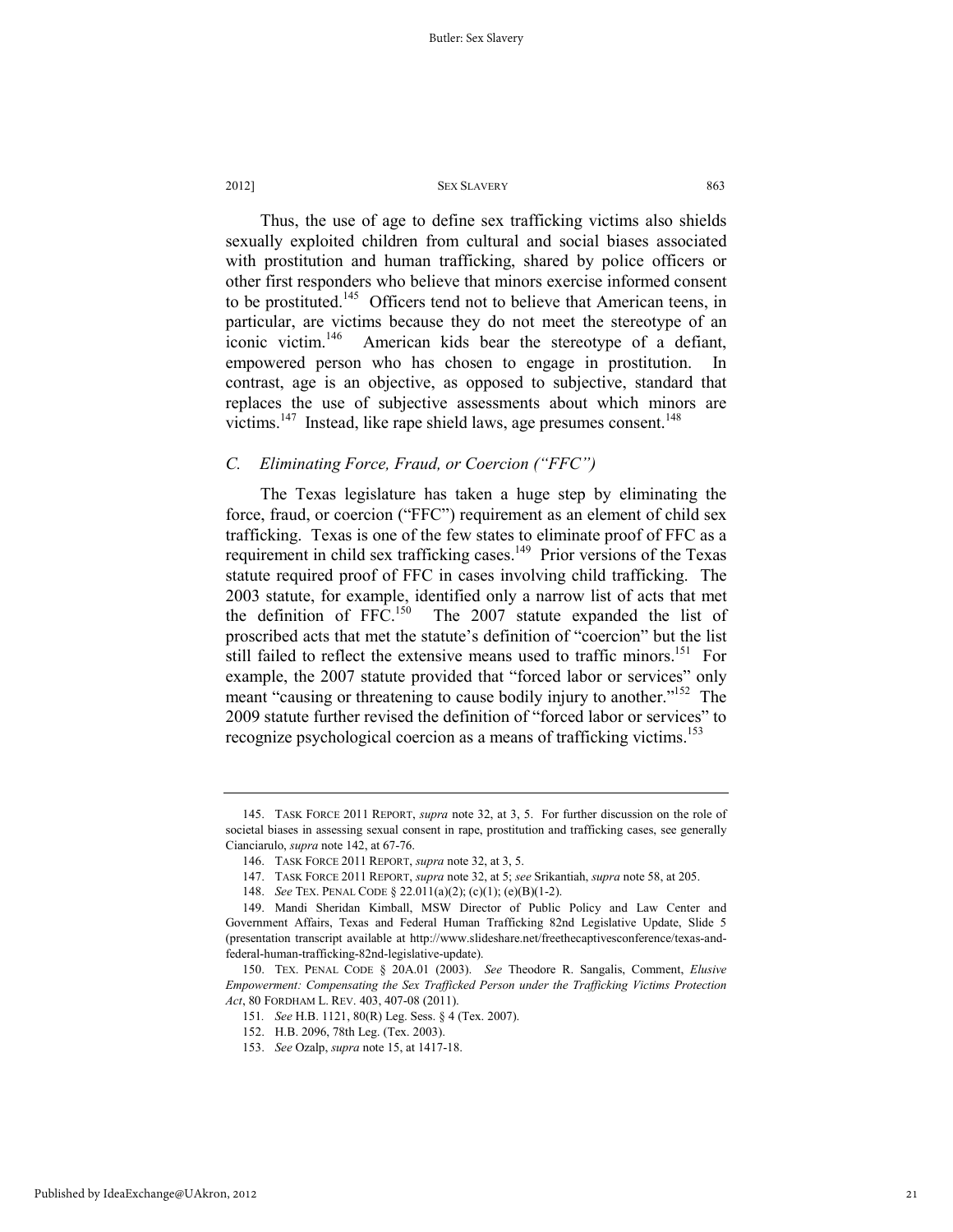This 2011 amendment aligns Texas law more closely with the TVPA and a burgeoning movement among states to remove the requirement from their anti-trafficking statutes.<sup>154</sup> Under the TVPA, sex trafficking of any person under eighteen years old is a felony offense regardless of whether FFC is proven.<sup>155</sup>

The debate over whether "trafficking" should be defined in terms of "force, fraud, or coercion" is one of the most contested issues in the antitrafficking movement.<sup>156</sup> Advocates on either side of the debate rarely address the unique issues involved in applying the test in cases involving minors. Texas prosecutors had argued that the FFC requirement undermined successful prosecutions in state child sex trafficking cases.157 The 2003 version, which did not define trafficking in terms of FFC, facilitated prosecutions.<sup>158</sup> In contrast, after the statute was revised in 2007 to include proof of FFC as an element of trafficking, the statutory change "brought prosecutions to a stop."<sup>159</sup> Instead, prosecutors brought human trafficking offenses under other Texas Penal

 <sup>154.</sup> However, whereas Texas still requires proof of force in cases involving domestic trafficking of minors, the TVPA does not apply the requirement to any cases of trafficked minors. *See* Mark J. Kappelhoff, *Federal Prosecutions of Human Trafficking Cases: Striking a Blow Against Modern Day Slavery*, 6 U. ST. THOMAS L.J. 9, 11-14 (2008).

 <sup>155.</sup> TASK FORCE 2011 REPORT, *supra* note 32, at 48; *see* 22 U.S.C. § 7101 (2011).

 <sup>156.</sup> For articles addressing the debating on whether FFC or consent should be elements of a trafficking crime, *see* Samuel V. Jones, *Human Trafficking Victim Identification: Should Consent Matter*, 45 INDIANA L. REV. 483, 486 (2011-2012) (arguing "that consent may, in some cases, expire before the onset of fraud, force, or coercion, particularly in the face of unpalatable alternatives"); Elizabeth Kaigh, *Whores and Other Sex Slaves, Why the Equation of Prostitution*  with Sex Trafficking in the William Wilberforce Reauthorization Act of 2008 Promotes Gender *Discrimination*, 12 SCHOLAR 139 (2009) (arguing in favor of the FFC test to distinguish trafficking and voluntary prostitution); *see also* Ronald Weitzer, *Sex Trafficking and the Sex Industry: The Need for Evidence Based Theory and Legislation*, 101 J. CRIM. & CRIMINOLOGY 1337, 1338 (2011) (contrasting the paradigm of all sex work as "oppression" with the alternative "polymorphous paradigm [which] holds that there is a broad constellation of work arrangements, power relations, and personal experiences among participants in sexual commerce.").

 <sup>157.</sup> TEXAS HHS REPORT, *supra* note 21; *see* Pennartz, *supra* note 15, at 385 (discussing hesitancy by prosecutors to bring cases under the Texas anti-trafficking statute).

<sup>158</sup>*. See* NICOLE HAY, SHARED HOPE INTERNATIONAL, DOMESTIC MINOR SEX TRAFFICKING: DALLAS, TEXAS 4 (2008) [hereinafter SHARED HOPE DALLAS], *available at*  http://www.sharedhope.org/Portals/0/Documents/Dallas\_PrinterFriendly.pdf.

 <sup>159.</sup> SHARED HOPE DALLAS, *supra* note 158, at 4. In 2007, prior to the revisions taking effect, for example, Dallas filed fifty-five domestic minor sex trafficking cases involving thirty-three suspects. *Id.* at 26. After the 2007 revisions, "the state statute is rarely utilized to prosecute human trafficking violations[]" even though Texas remains a major hub for human trafficking. TEXAS HHS REPORT, *supra* note 21, at 19.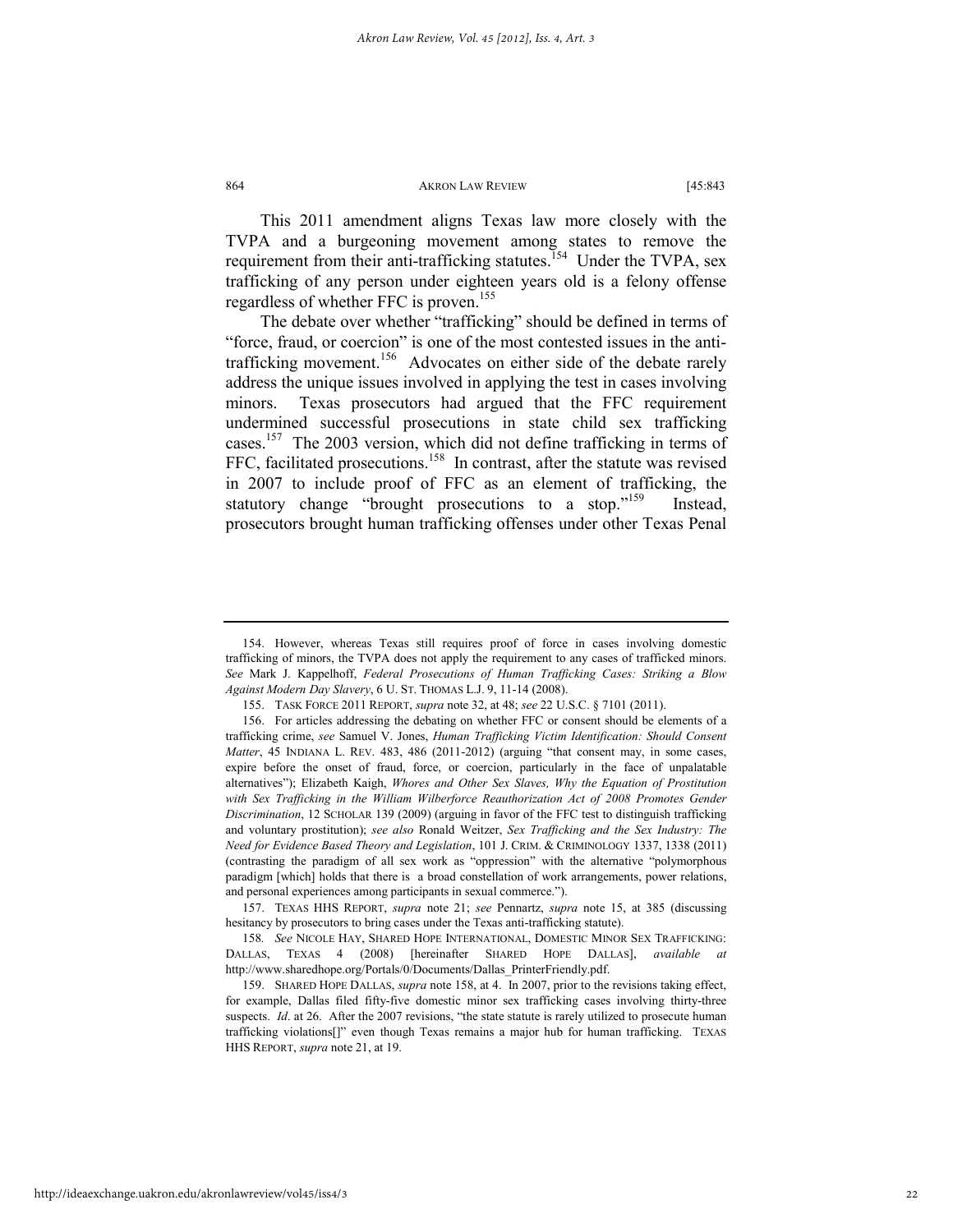Code provisions because the FFC element can be too difficult to prove. $^{160}$ 

The elimination of the FFC requirement in child sex cases will facilitate prosecutions. In cases involving children, prosecutors have faced many obstacles while trying to prosecute cases by proving psychological coercion.161 Because these children identified with their exploiter, they were unwilling or unable to corroborate the claim that they were forced to perform sex acts.<sup>162</sup>

By requiring proof of FFC, state anti-trafficking laws perpetuate the myth that domestic minors presumably consent to be prostituted. Thus, state laws required proof of FFC to rebut this presumption. Underlying this policy is the cultural assumption that domestic minors do not fit the iconic prototype of a trafficking victim. Domestic minors actually are "easy targets" and "carry less risk for the traffickers and buyers than adults and foreign traffickers."163 Nevertheless, state trafficking laws marginalize domestic minors by acknowledging only international migrants as the iconic sex trafficking victims.<sup>164</sup> This is true for a variety of reasons. First, the iconic victim is a foreigner female; she is a "naïve, passive, ignorant, migrant."<sup>165</sup> She is "tied to a bed in a brothel."<sup>166</sup> In other words, she is from South Africa, but not from the South Bronx—a captive from a foreign land as opposed to the girl next door. She is locked away in a hidden place, not standing on the street corner. She is awaiting "rescue" during a massive brothel raid.<sup>167</sup> She is not walking seemingly at her own free will on the strip near her home.

 <sup>160.</sup> TEXAS HHS REPORT, *supra* note 21, at 35 (Texas prosecutors insisted that, "because of the 2007 changes" the statute would not be used to prosecute human traffickers). Research by NGO's produced various reports that echoed the Attorney General's argument. *Shared Hope Dallas*, *supra* note 158, at 26. Texas District Attorneys reported to the Texas Attorney General that it was much more challenging for prosecutors to bring cases "as evidenced by state prosecutors filing 27 sex trafficking cases in 2007 before September, and only two cases in the following months." *Id.* at 28.

 <sup>161.</sup> TASK FORCE 2011 REPORT, *supra* note 32, at 48. Many child victims suffer from Stockholm Syndrome and refuse to testify against their abusers. *See* Annitto, *supra* note 16, at 12- 13 (prostituted children experience "traumatic bonding" which "makes it more difficult for them to separate themselves from the person responsible for their harm.").

 <sup>162.</sup> SHARED HOPE DALLAS, *supra* note 158, at 28.

 <sup>163.</sup> *Anna Philpot, Out of the Dark*, FORT WORTH MAGAZINE, April 2010, http: www.virtualonlineeditions.com/display\_articles.php?id=351079.html.

 <sup>164.</sup> *See* Srikantiah, *supra* note 58; Dina Francesca Haynes, *(Not) Found Chained to a Bed in a Brothel: Cocneptual, Procedural and Legal Failures to Fulfill the Promise of the Trafficking Victims Protection Act*, 21 GEO. IMMIGR. L.J. 3, 9-10. (2007).

 <sup>165.</sup> Chuang, *supra* note 58, at 1710.

 <sup>166.</sup> Haynes, *supra* note 164, at 9-12.

 <sup>167.</sup> *Id.* at 9-10.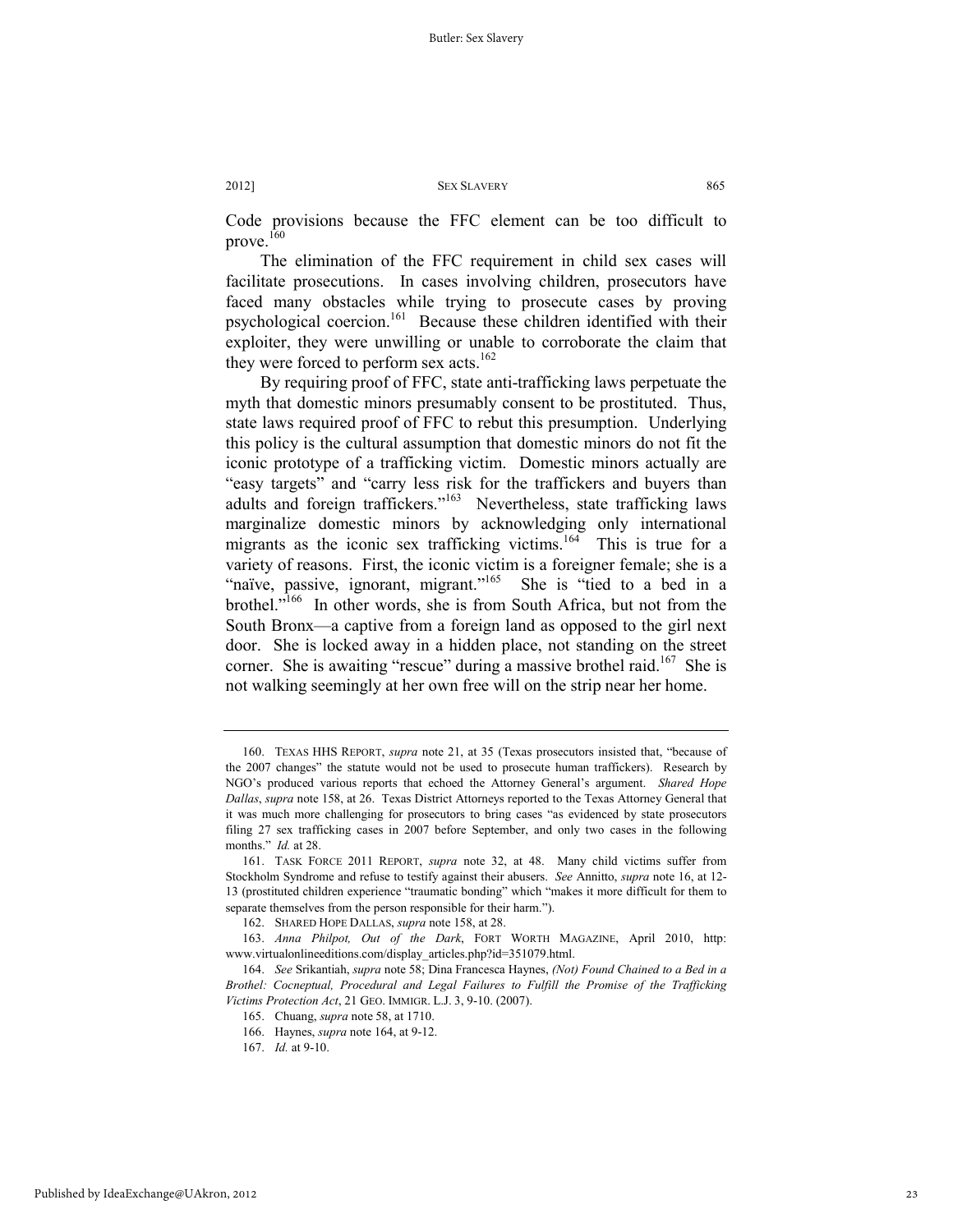In contrast, domestic teens are perceived as the opposite of the iconic victim. While the iconic victim is one who lacks agency, the American teen is presumed to choose prostitution as an exercise of her sexual liberty and right to choose. While the iconic victim is innocent and timid, the American prostituted teen is a "good girl gone bad."<sup>168</sup> Domestic minors also are especially vulnerable to trafficking precisely because policy makers, lawyers and law enforcement officials perceive them as "teen prostitutes" instead of "trafficking victims."<sup>169</sup>

Scholars have recognized this process of "essentializing" and "othering" the trafficking victim. Jonathan Todres has argued that "othering" is "a root cause of both inaction and the selective nature of responses to the abusive practice of trafficking."170 Dina Francesca Hayes has argued that, in the context of international trafficking, "racism, prejudice, and 'othering' allow users of trafficked persons to convince themselves that using trafficked persons for forced or compelled labor is justified because the occupants of this position are the 'natural . . . occupants of the lowliest positions in domestic or sex work.""171

With respect to how state laws treat America's own prostituted minors, the concept of "othering" is at play. The dichotomy between the historic treatment of prostitutes as criminals, delinquents, and marginalized members of society—even when those prostitutes are under-aged children—is a major cultural hurdle that must be overcome in order to prevent future trafficking of minors.<sup>172</sup> The cultural presumption is that American minors involved in prostitution are responsible for their own predicament because they chose to break school rules, to run away, to become sexually active, or get involved in some other at risk behavior. As a result of mislabeling domestic prostituted minors as criminals and delinquents, these minors face unique barriers to rehabilitative services and other legal protections.<sup>173</sup>

This need to shift the legal paradigm for child prostitution should resonate loudly in Texas following the Texas Supreme Court's recent

<sup>168</sup>**.** *See* Geneva O. Brown, *Little Girl Lost: Las Vegas Metro Police Vice Division & the Use of Material Witness Holds Against Teenage Prostitutes*, 57 CATHOLIC L. REV. 471 (2008).

<sup>169</sup>*. See* Hanna, *supra* note 84, at 110.

 <sup>170.</sup> Haynes, *supra* note 164, at 14-15; *see also* Jonathan Todres, *Law, Otherness and Human Trafficking*, 49 SANTA CLARA L. REV. 605, 607 (2009).

 <sup>171.</sup> Haynes, *supra* note 164, at 15.

<sup>172</sup>*. See* Brown, *supra* note 168, at 5-10; J. Shoshana Erlich, *From Age of Consent Laws to the "Silver Ring Thing": The Regulation of Adolescent Female Sexuality*, 16 HEALTH MATRIX 151, 152-54 (2006).

 <sup>173.</sup> SMITH ET AL., *supra* note 19, at vi.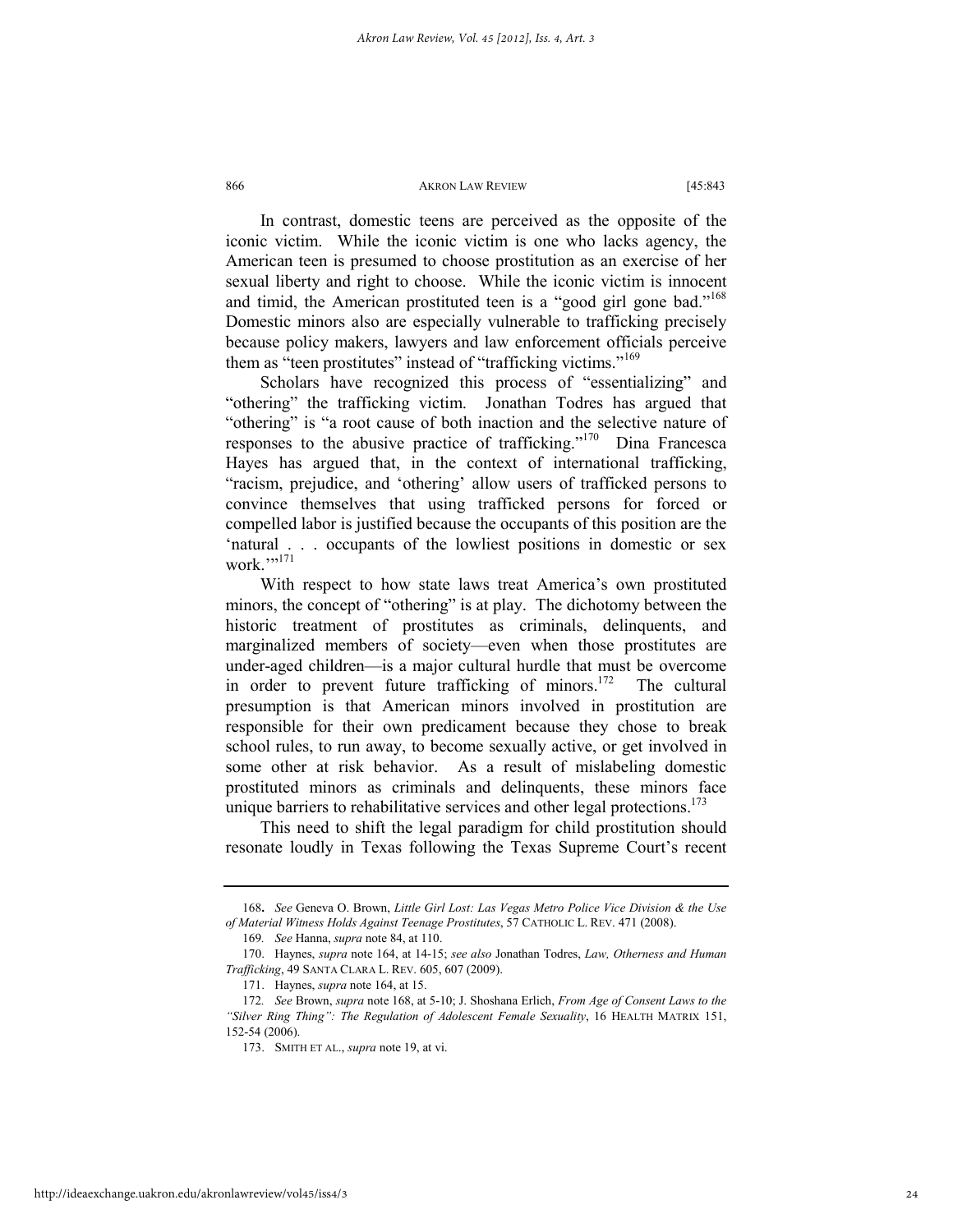landmark *In re B.W* case.<sup>174</sup> The Texas Supreme Court held that a child under fourteen cannot consent to sex.<sup>175</sup> In that case, a thirteen year old prostituted teenager waved down a car driven by an undercover officer.<sup>176</sup> She offered to provide oral sex in exchange for twenty dollars. The officer arrested the teen for prostitution.<sup>177</sup> The trial court found B.W. guilty of the misdemeanor offense of prostitution for having "knowingly agreed to engage in sex . . . for a fee."<sup>178</sup> The Court of Appeals affirmed. $179$ 

The Supreme Court of Texas reversed, holding that, in Texas, a minor cannot be prosecuted for prostitution.<sup>180</sup> The court reasoned that a child under fourteen cannot legally consent to sex and therefore, cannot satisfy the knowledge element of the state crime of prostitution.<sup>181</sup> The court further reasoned that its decision upheld the intent of the applicable Texas statutes as well as Texas common law.<sup>182</sup>

The movement among states to eliminate the FFC test in cases involving minors is gaining momentum. The Polaris Project and other groups advocate that all prostituted minors are victims of child abuse and trafficking regardless of whether a prosecutor can prove FFC was used in any given case.<sup>183</sup> Several state legislators agree with this reasoning and as a result, have adopted "safe harbor" provisions that both eliminate FFC as an element of child sex trafficking and mandate that sexually exploited minors cannot be prosecuted for prostitution.<sup>184</sup>

 <sup>174.</sup> *In re:* B.W., 313 S.W.3d 818, 822 (Tex. 2010). *See* Rami S. Badawy, *Shifting the Paradigm From Prosecution to Protection of Child Victims of Prostitution*, 22 NDAA 1 (Nov. 18, 2010), http: //www.ndaa.org/pdf/update/22N8.pdf.

 <sup>175.</sup> *In re:* B.W., 313 S.W.3d 818, 822.

<sup>176</sup>*. Id*.; POLARIS PROJECT, HUMAN TRAFFICKING LEGISLATIVE ISSUE BRIEF: SEX TRAFFICKING OF MINORS AND "SAFE HARBOR" 2 [hereinafter *Polaris Project Issue Brief*], http://www.polarisproject.org/storage/documents/briefs/issue\_brief\_safe\_harbor\_September\_2012. pdf.

<sup>177</sup>*. In re:* B.W., 313 S.W.3d 818, 822; *Polaris Project Issue Brief*, *supra* note 176, at 2.

<sup>178</sup>*. In re:* B.W., 313 S.W.3d 818, 822; *Polaris Project Issue Brief*, *supra* note 176, at 2.

<sup>179</sup>*. In re:* B.W., 313 S.W.3d 818, 822; *Polaris Project Issue Brief*, *supra* note 176, at 2.

 <sup>180.</sup> *Polaris Project Issue Brief*, *supra* note 176.

 <sup>181.</sup> *Id.* at 2.

 <sup>182.</sup> *Id.*

 <sup>183.</sup> *Id.*

<sup>184</sup>*. See Human Trafficking: Minors: Hearing to Amend AB 90 Before the California State Assembly Committee on Public Safety*, 2011-2012 Reg. Sess. (Apr. 26, 2011) (regarding the removal of the force, fraud or coercion requirement in child trafficking cases).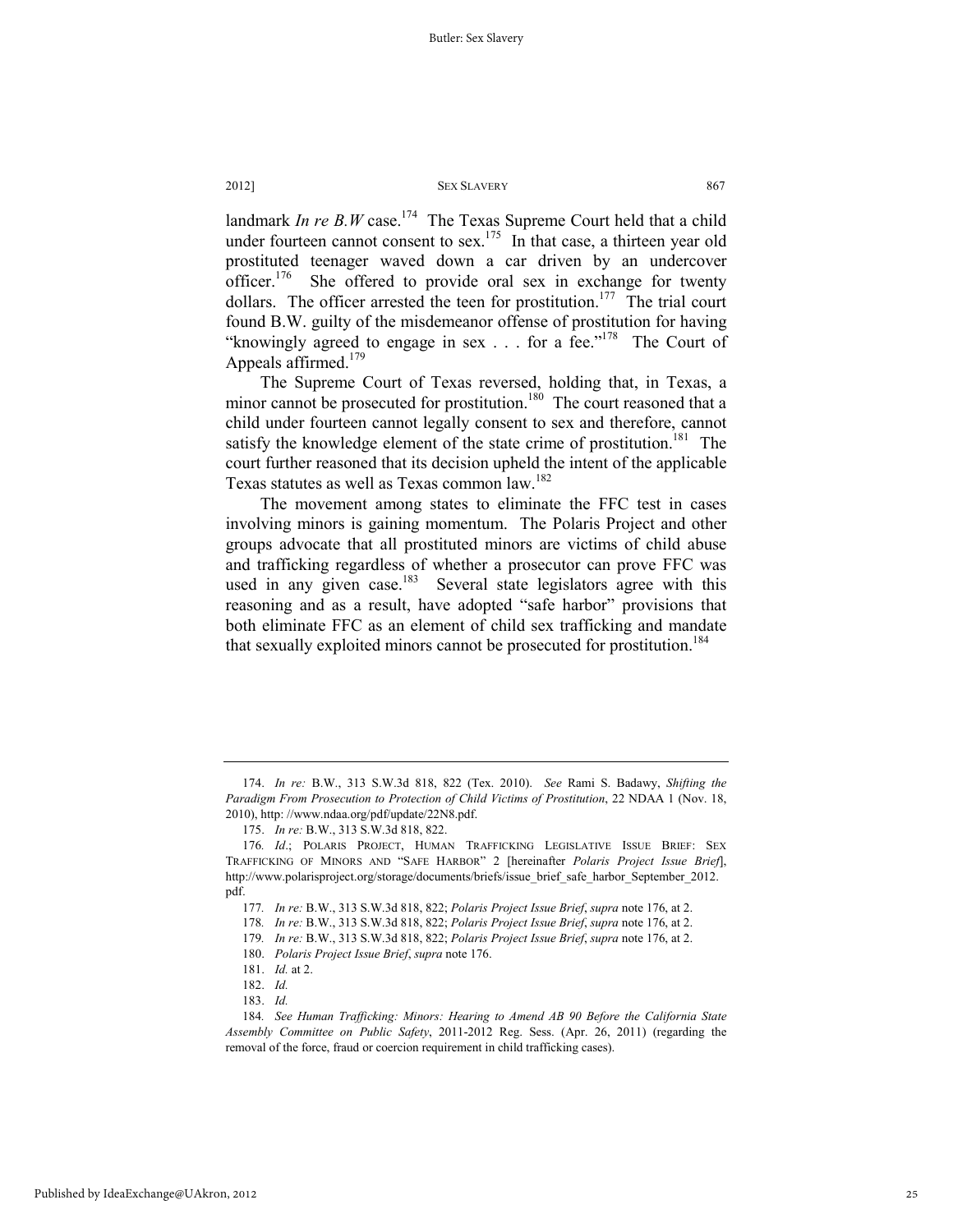### IV. THE TENSION BETWEEN PROSECUTION & PROTECTION

### *A. The Focus on Prosecution & Penalties*

The strength of these statutory definitions that protect sexually exploited minors is undercut by the absence of guaranteed victim services. A major defect in the Texas anti-trafficking legislation is that it focuses disproportionately on prosecuting traffickers instead of protecting child victims and preventing future abuse.<sup>185</sup> The same criticism has been leveled on the TVPA; on the federal level, there is an overemphasis on prosecution and a less focused commitment to providing services and other protections for trafficked persons.<sup>186</sup>

Enhanced criminal penalties are one of the major features of the 2011 revisions. Under Texas law, human-trafficking offenses carry first degree or second degree felony penalties.<sup>187</sup> Child sex trafficking is a first degree offense.188 Stiffer penalties were added in cases involving an underlying offense other than human trafficking.<sup>189</sup> This strategy reflects the fact that in many cases involving human trafficking, another crime is the offense of record.<sup>190</sup> Thus, the Texas Penal Code was amended, for example, to make sex trafficking of a child an "aggravated factor" to justify stiffer penalties in aggravated sex assault cases.<sup>191</sup>

 <sup>185.</sup> Baradaran & Barclay, *supra* note 70, at 27-28 ("The TVPA purports to take a three prong approach of prevention of trafficking, protection of victims, and prosecution of traffickers, but in practice, many commentators agree that the act focuses primarily on prosecution of traffickers."). *See* Annitto, *supra* note 16, at 7 (discussing the tendency of legislatures to focus on penalties); Todres, *supra* note 7, at 28 ("[G]overnment strategies have not been prevention-orientated but rather have focused primarily on dealing with the after effects of such exploitation through criminal sanction and victim assistance.").

 <sup>186.</sup> Jennifer M. Chacón, *Misery and Myopia: Understanding the Failures of the U.S. Efforts to Stop Human Trafficking*, 74 FORDHAM L. REV. 2977, 2978-79 (2006). *See also* Barnhart, *supra* note 15, at 96-97.

 <sup>187.</sup> TEX. PEN. CODE § 20A.02(b). The punishment for a first degree felony conviction ranges from five to ninety nine years and a fine not to exceed \$10,000. TEX. PEN.CODE§12.32(a)-(b). For a second degree felony the range is two to twenty years and a fine not to exceed \$10,000. TEX. PEN.CODE§ 12.33(a)-(b). As an additional enhancement, if an actor "traffics" a person in order to commit acts proscribed by some other section of the Penal Code, then the defendant could be prosecuted "under either section or under both sections." TEX. PEN.CODE § 20A.02(c) (2011).

 <sup>188.</sup> TEX. PEN. CODE § 20A.02(B)(1)-(2) (2011).

 <sup>189.</sup> TEX. PEN. CODE ANN. § 20A.02 (a)(7-8); (b)(2) (West 2011).

 <sup>190.</sup> *See* TASK FORCE 2011 REPORT, *supra* note 32, at 2.

 <sup>191.</sup> TEX. PEN. CODE § 22.021(2)(A)(ii)-(iii) (2011); TASK FORCE 2011 REPORT, *supra* note 32, at 53. Furthermore, human trafficking related offenses were added to the list of aggravated factors to the underlying charge for several state criminal offenses including "sale or purchase of a child;" "prostitution" and "criminal solicitation of a minor." TEX. PEN. CODE § 25.08(c)(2011) (sale or purchase of a child); TEX. PEN. CODE  $43.02(c)(3)-(4)$  (prostitution) (2011); TEX. PEN. CODE § 43.05(b) (2011) (compelling prostitution); TASK FORCE 2011 REPORT, *supra* note 32, at 53.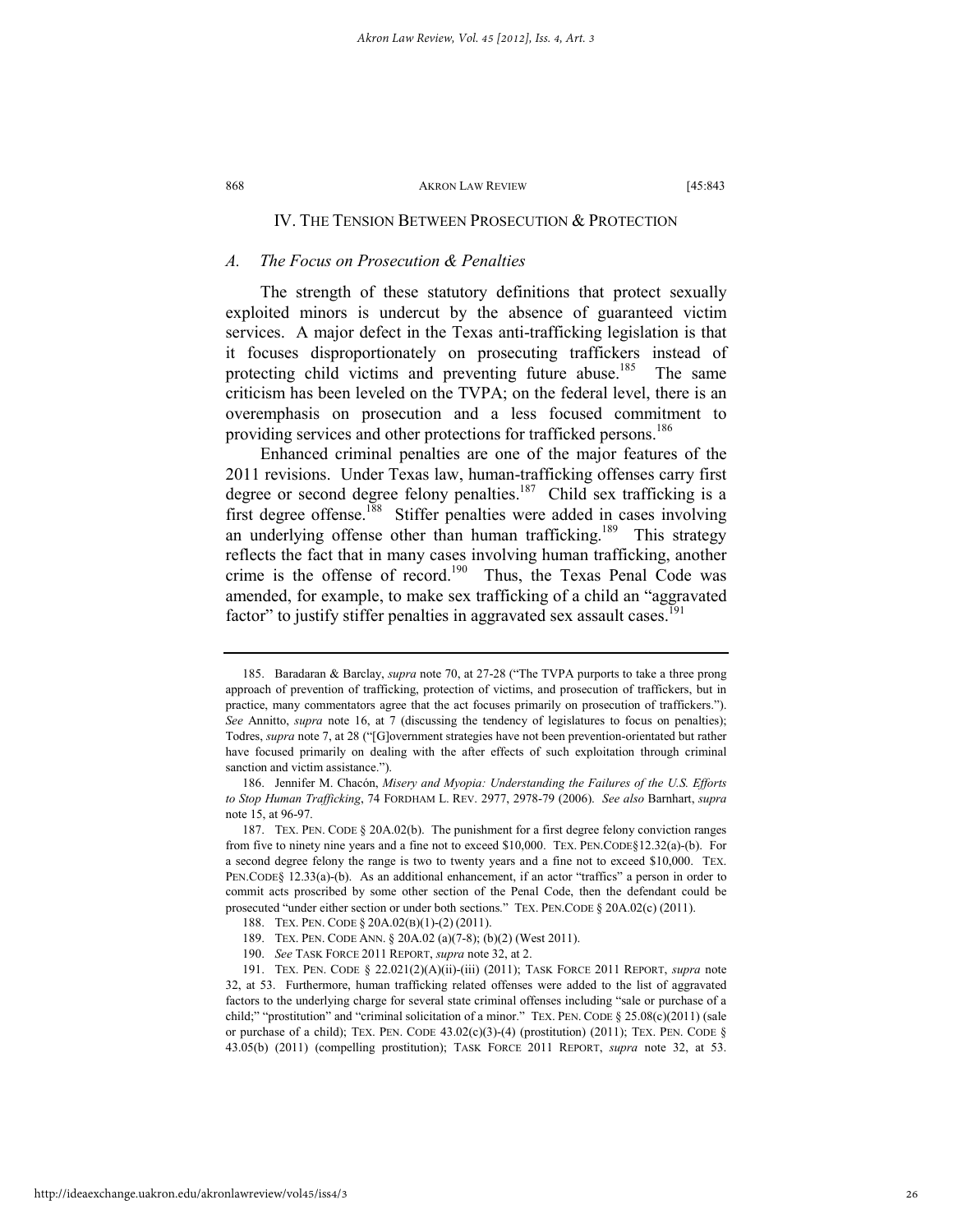The Texas statute does not stagger penalties for minors of different ages and thus offers protection to a larger group of potential child victims.192 Under Texas law, all sex cases involving children require the same first degree felony penalties regardless of whether the child is over or under age fourteen.<sup>193</sup> Texas' new penalty provisions reflect a rejection of the 2003 Texas statute in which child sex trafficking was only treated as a first degree offense where the victims were fourteen years old or younger.<sup>194</sup> Instead, the current Texas law correctly reflects that sex trafficking is a grave offense regardless of the minor's age.

On the one hand, strong penalties are important in order to take trafficking seriously. Texas' strong penalties send the message that the punishment for child sex trafficking reflects the gravity of the crime. The extent to which the state statute provides a lower penalty than the federal statute may undermine the utility of the state statute. Prosecutors will prefer to bring suit under the TVPA if the latter provides stiffer penalties.<sup>195</sup> Texas' 2011 revisions attempt to resolve this problem. In comparison to other state laws, Texas's twenty-year maximum sentence is among the strongest penalties.<sup>196</sup> Only a few other statutes are more punitive.<sup>197</sup> By declining to stagger most penalties, the Texas statute is also more protective of minor victims than the federal statute.<sup>198</sup> Furthermore, under Texas law, child sex trafficking and compelling prostitution can form the basis of the crime of "continuous sexual abuse"

195*. See* Pennartz, *supra* note 15, at 385 (discussing hesitancy by prosecutors to bring cases under the Texas anti-trafficking statute).

196*. See* CWPS FACT SHEET, *supra* note 14, at 3-15.

Finally, another example has been the amendment to the Texas Penal Code to include sex trafficking, prostitution and compelling prostitution as criminal acts that underlie a charge of criminal solicitation of a minor. TEX. PEN. CODE § 15.031(b) (2011); *see* TASK FORCE 2011 REPORT, *supra* note 32, at 54.

 <sup>192.</sup> *See* TEX. PENAL CODE § 20A.02(b)(1)-(2) (2011).

<sup>193</sup>*. See id.* 

 <sup>194.</sup> TEX. PEN. CODE § 20A.02(b) (2011). All offenses were second degree felonies unless the victim was "younger than 14 years of age at the time of the offense" or "the offense result[ed] in death" of the victim. H.B. 2096, 78th Leg. § 2 (Tex. 2003).

 <sup>197.</sup> Idaho, Minnesota, Rhode Island, Mississippi, and Montana have penalties twenty five years or higher with Montana having a maximum penalty of one hundred year years plus a \$100,000 fine for trafficking including "sexual intercourse without consent." CWPS FACT SHEET, *supra* note 14, at 6, 9, 12; Tanagho, *supra* note 15, at 922 (Illinois's maximum penalty is thirty years for convictions of the crime of involuntary servitude.). At least one state, Florida, enhances its penalties where the trafficker is a parent, legal guardian or other custodian of a child victim. CWPS FACT SHEET, *supra* note 14, at 5.

 <sup>198. 18</sup> U.S.C. § 1591(b)(1)-(2) (2011) (Under federal law, if the victim is under fourteen years old, the penalty is fifteen years to life in prison. But, if the victim is between fourteen and eighteen years old, then the penalty is ten years to life in prison).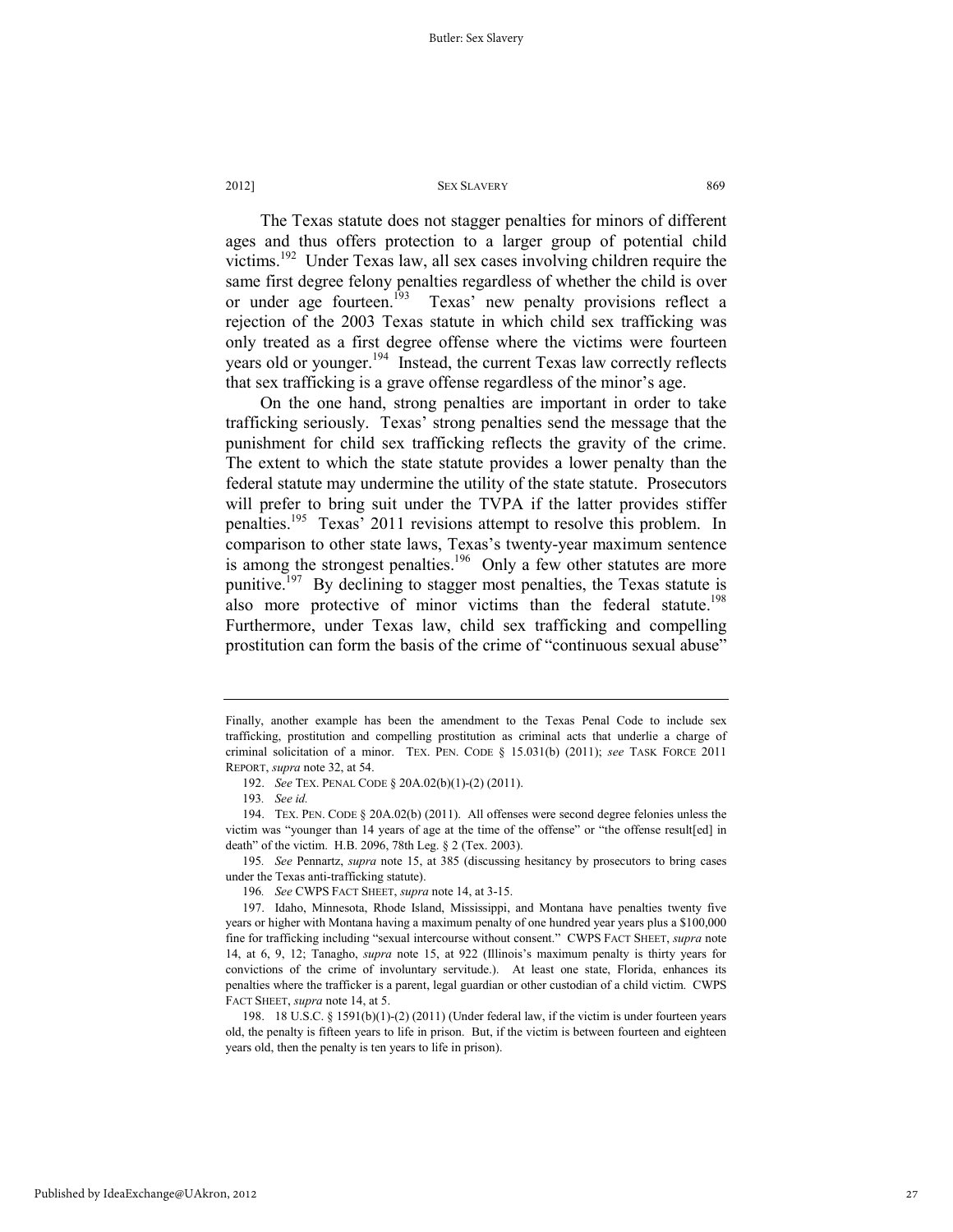of a child which carries stiffer penalties.<sup>199</sup> Moreover, sentences for trafficking and compelling prostitution offenses cannot run concurrently with other offenses; this means a longer prison sentence for offenders.<sup>200</sup> Now, the penalties for compelling prostitution are stiffer for cases involving children, as opposed to adults.<sup>201</sup> Penalties are also enhanced for employing or inducing children under fourteen to work in a commercial sex-related business.<sup>202</sup>

Traditionally, penalties for trafficking have been disproportionately lower than other high profit street crimes, and pimps take advantage of the discrepancies.<sup>203</sup> As an officer in the Boston Police Department poignantly explained, "[g]angs used to sell drugs."<sup>204</sup> But "many of them have shifted to selling girls because it's just as lucrative but far less risky."205 Some states will prosecute the prostituted child and not prosecute the pimp, trafficker, or "john" who purchases sex with the child *at all*. 206

### *B. The Uncertainty of Victim Services*

On the other hand, this focus on punishment is not balanced with an equal concern for the protection of the actual child victims and the prevention of future crimes. The Texas 2011 legislation authorizes, but does not mandate, state funded social services for sexually exploited children. $207$ 

The absence of a funding mandate is problematic on several fronts. First, this a major concern because trafficking statutes too often fail to provide services to domestic victims at all, thereby feeding into the stereotype that only foreigners are trafficked. The statute's failure to

 <sup>199.</sup> TEX. PEN.CODE § 21.02(h) (2011).

 <sup>200.</sup> TEX. PEN.CODE § 3.03(b) (2011). As a result of the 2011 amendments, Texas Penal Code § 3.03(b) now exempts Chapter 20A (trafficking of persons) and §43.05 (compelling prostitution) from the rule that criminal charges run concurrently. TASK FORCE 2011 REPORT, *supra* note 32, at 49.

 <sup>201.</sup> TEX. PEN. CODE § 43.05(b) (2011); TASK FORCE 2011 REPORT, *supra* note 32, at 52.

<sup>202</sup>*. See* TEX. PEN. CODE §43.251 (2011) (employment harmful to a child); TASK FORCE 2011 REPORT, *supra* note 32, at 54.

 <sup>203.</sup> *See* Ian Urbina, *For Runaways, Sex Buys Survival*, N.Y. TIMES, Oct. 27, 2009, at A1.

<sup>204</sup>*. Id.*

<sup>205</sup>*. Id.*

<sup>206</sup>*. See, e.g*., *In re:* B.W., 313 S.W.3d 818 (Tex. 2010); Press Release, Shared Hope International, Shared Hope International Exposes Never-Before-Seen Look at Child Sex Trafficking Laws in America (Dec. 1, 2011), http://\_www.sharedhope.org/PORTALS/o/Documents/ PIIpostFINAL.pdf.

 <sup>207.</sup> *See* 2011 Tex. Sess. Law Serv. ch. 515 (West) (amending TEX. GOV'T CODE § 772.006(e) (West 2011)).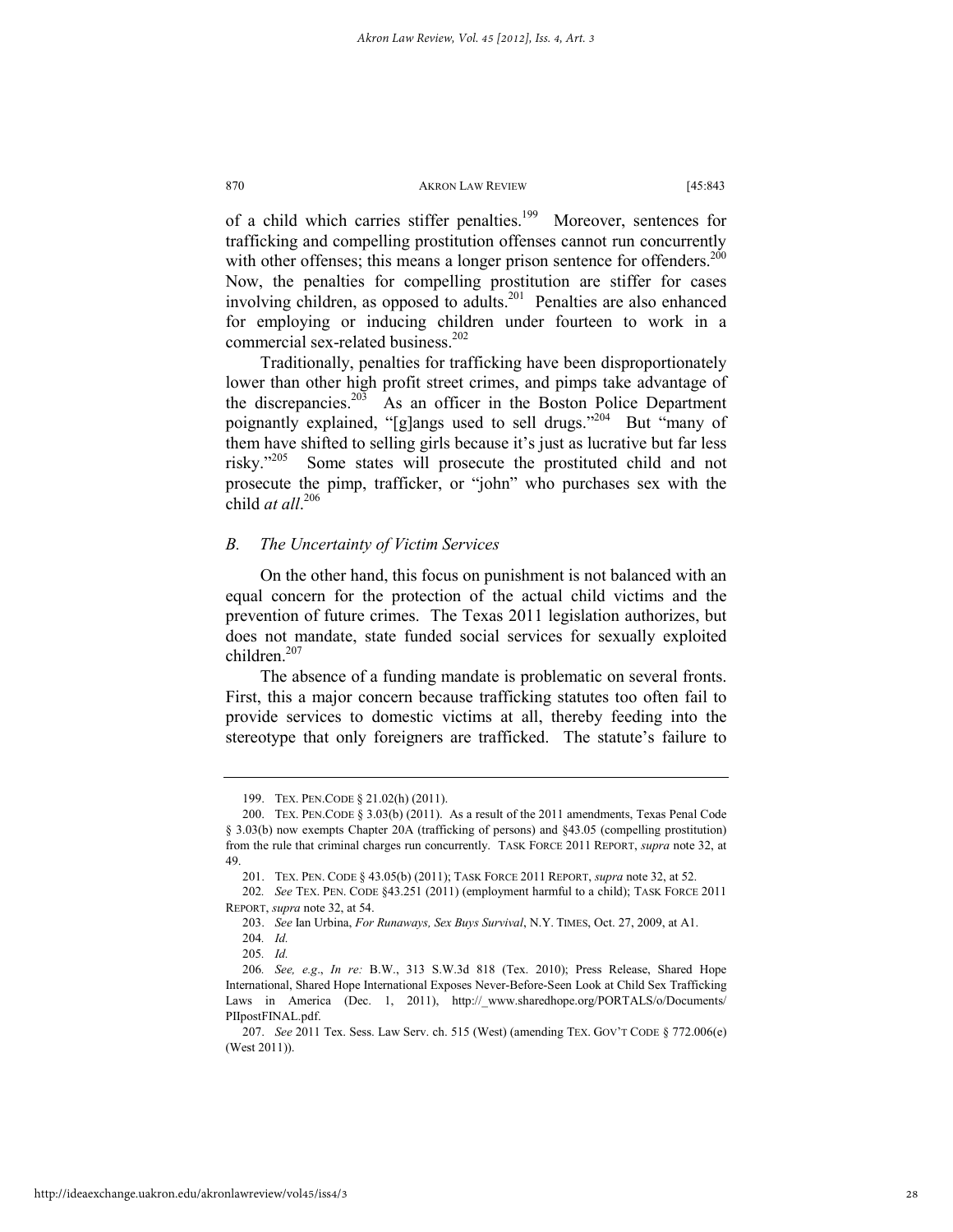guarantee services is troublesome because in Texas, a disproportionate amount of direct services, shelters, legal services, and other resources provided by advocacy groups have traditionally been reserved exclusively for international victims.<sup>208</sup> The Texas Attorney General and the Texas State Department of Health and Human Services ("Texas HHS") have published reports that call upon the Texas legislature to provide domestic victims with the same resources international victims already receive.<sup>209</sup> For example, Texas HHS found that most of the Texas service providers provide most of their resources to foreign victims. $210$ 

Second, prior versions of the Texas statute failed to provide funding for such services.<sup>211</sup> Prior versions of the Texas anti-trafficking statute deprived sexually exploited children of needed services.<sup>212</sup> The original 2003 Texas statute fell short in the same way as its Florida counterpart in that, "by merely criminalizing the act, the legislature failed to recognize the unique nature of the act."<sup>213</sup>

In 2009, Texas attempted to address this issue through House Bill 4009, which mandated that the Texas Human Trafficking Commission ("Commission") create and operate a victim assistance program for domestic trafficking victims, i.e., those who are U.S. permanent residents or citizens.214 The Commission was charged with creating and executing a program that included at least four specific components: (1) creation of a searchable database of victim assistance programs; (2) suggested training programs for lawyers, judges, and law enforcement to bring awareness about the nature of human trafficking; (3) outreach to teach the public about assistance programs for victims; and (4) a grant program to give funds to public organizations and NGOs who also assist victims.215 The statute further required that the Commission submit reports every two years (on even years) to the legislature on the success

 <sup>208.</sup> TEXAS HHS REPORT, *supra* note 21, at 48 (federally funded programs in Texas established to address the needs of human trafficking victims are restricted to servicing international victims); Sanborn et al., *supra* note 23, at 31-34. In Houston and other Lone Star cities, most legal and social service providers assist immigrants. But much fewer services exist in any of these Texas cities for domestic victims.

 <sup>209.</sup> TEXAS HHS REPORT, *supra* note 21, at 48.

 <sup>210.</sup> *Id*. *See also* Sanborn et al., *supra* note 23, at 43.

 <sup>211.</sup> *See* TASK FORCE 2011 REPORT, *supra* note 32, at 13.

 <sup>212.</sup> *Id.* at 56.

 <sup>213.</sup> Butkus, *supra* note 15, at 327.

<sup>214</sup>*.* TEX. GOV'T CODE ANN. §§ 402.305(c), 531.382 (West 2009).

 <sup>215.</sup> TEX. GOV'T CODE ANN. § 531.382 (West 2009); TEXAS HHS REPORT, *supra* note 21, at 14-15.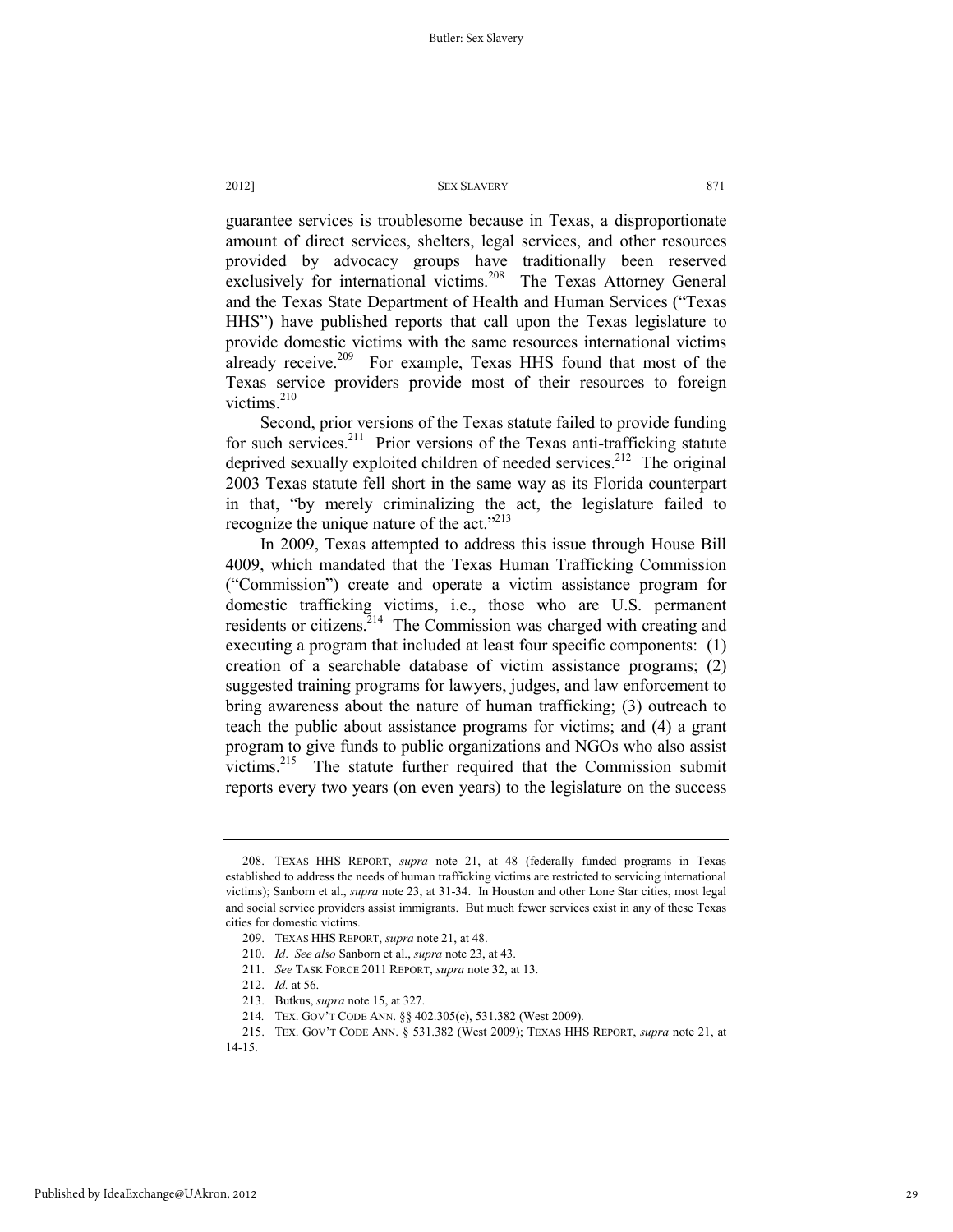of the program with the first report submitted by December 1, 2010.<sup>216</sup> However, the effectiveness of HB 4009's provisions for services for trafficking victims was substantially undermined by the absence of a funding mandate.<sup>217</sup> Thus, several HB 4009 programs have not been implemented.<sup>218</sup>

Some provisions of the 2011 anti-trafficking statute attempt to fill this gap by raising funds through civil penalties.<sup>219</sup> The need for effective measures to compensate trafficking victims is a major yardstick in judging the effectiveness of anti-trafficking laws.<sup>220</sup> The 2011 legislation adds mandatory restitution for victims of child sex trafficking and compelled prostitution.<sup>221</sup> In addition, traffickers shall pay additional fines and court costs, fifty percent of which shall be deposited into a Trafficking of Persons and Compelling Prostitution Prevention Fund to finance prevention programs.<sup>222</sup> But, there is no state mandate to create such programs.

Texas law allocates revenue for sexual assault programs with funds from fees imposed on sexually oriented businesses. The legislature *may* appropriate funds from this account to pay for grants to faith-based organizations, community groups, schools, and the Department of Family and Protective Services to provide trafficking victim services.<sup>223</sup> Likewise, the legislature *may* appropriate money to a Trafficking of Persons Investigation and Prosecution Account to fund grants to organizations that prevent, investigate, or prosecute trafficking offenses or provide comprehensive services in Texas for victims.<sup>224</sup> In contrast,

 <sup>216.</sup> TEX. GOV'T CODE ANN. § 402.305(g).

 <sup>217.</sup> Report, Texas Advisory Committee to the United States Commission on Civil Rights, Human Trafficking in Texas: More Resources and Resolve Needed to Stem Surge of Modern Day Slavery 6-7, 11 (Aug. 2011), http://www.usccr.gov/pubs/TX\_HT\_Report--ver%2050--FINAL.pdf.

 <sup>218.</sup> *Id.*

 <sup>219.</sup> TEX. GOV'T CODE ANN. § 531.385(b) (West 2009).

 <sup>220.</sup> *See* Sangalis, *supra* note 150.

 <sup>221. 2011</sup> Tex. Sess. Law Serv. art. 42.0372, § 2.02 (West) (amending TEX. CODE CRIM. PROC. ANN. art.102.0186 (West 2011)). Some states, including Arizona, Delaware, California, Indiana, Maine, Missouri, Nevada, and New Hampshire, mandate that convicted traffickers pay restitution to victims. CWPS FACT SHEET, *supra* note 14, at 3-15. Missouri expressly offers victims the same rights to restitution as set forth in the federal statute. *Id.* at 9. Some of these states, including California, Missouri, and New Hampshire, also demand forfeiture of assets as an additional penalty. *Id.* at 4, 9-10. The TVPA provides for restitution and asset forfeiture. 18 U.S.C. § 1594(d)-(e) (2011).

 <sup>222.</sup> *Id.*

 <sup>223.</sup> C.S.S.B. 23 § 1 (proposed) (2011) (amending Tex. Bus. & Com. Code § 102.054 (2008)), *available at* http://www.legis.state.tx.us/tlodocs/82R/billtext/html/SB00023H.htm.

 <sup>224.</sup> These services may include "public awareness activities, community outreach and training, victim identification services, legal services, and other services designated to reach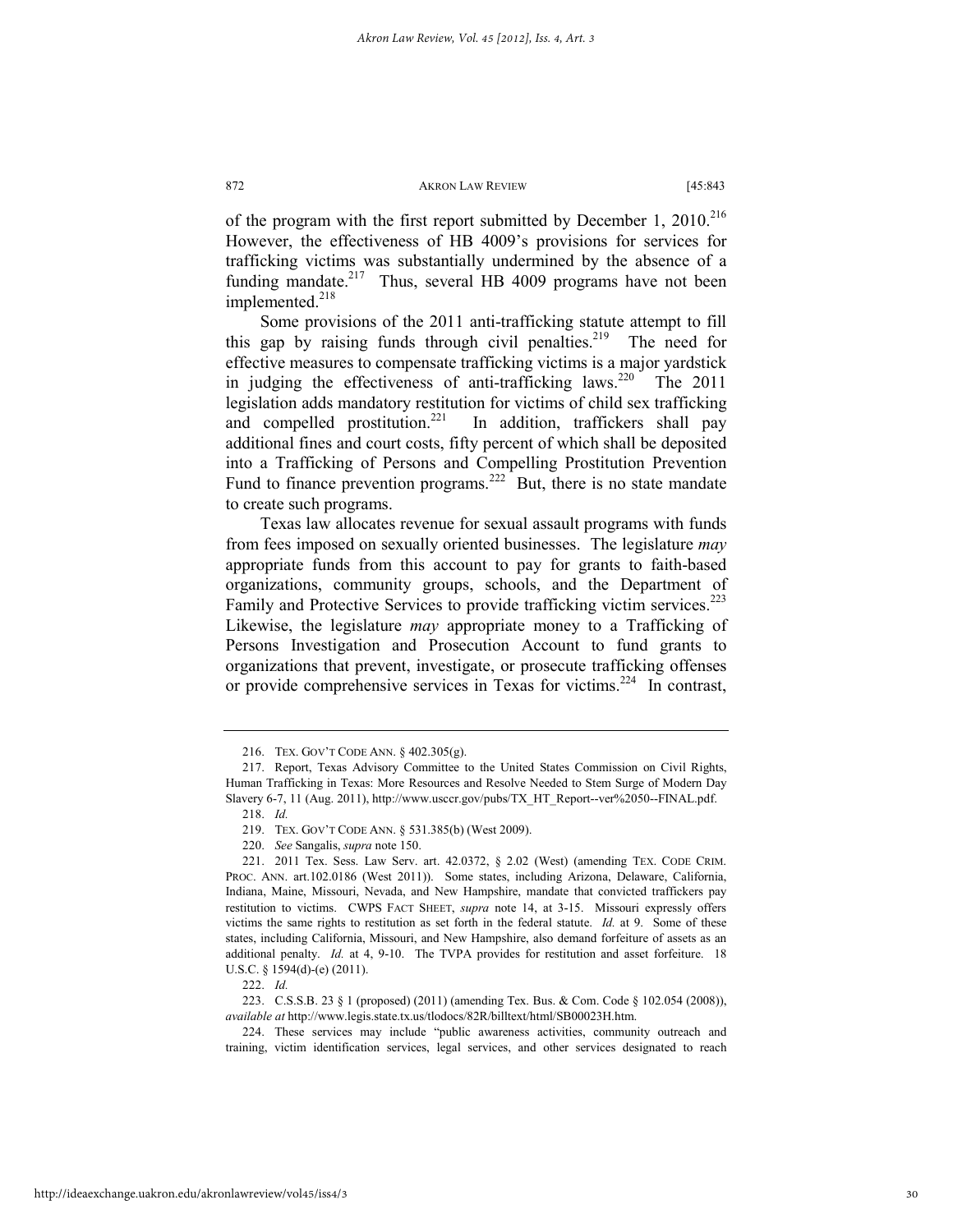California provides even non-citizen victims of trafficking with statefunded social services, including health care, employment, and public assistance.<sup>225</sup> Florida, New Mexico, and North Carolina have similar provisions.<sup>226</sup>

Texas law also empowers trafficking victims by providing them with a civil right of action.<sup>227</sup> The types of damages covered are "actual" damages" (including damages from mental anguish), "exemplary damages" (which includes punitive damages), and reasonable attorney fees.228 The 2011 legislation extended the statute of limitations for civil claims based on human trafficking to five years from the date of the injury.229 The right to a civil remedy provides several advantages to victims in Texas.<sup>230</sup> First, the threat of large civil damages should act as a deterrent.<sup>231</sup> Second, the burden of proof is lower in civil suits.<sup>232</sup> Third, victims can file a civil suit regardless of whether a criminal suit is ever brought.<sup>233</sup> Fourth, the possible damages awarded in a civil suit generally exceed restitution.<sup>234</sup> Finally, only a handful of other states provide this civil remedy. $^{235}$ 

### *C. Protecting Child Witnesses*

The 2011 statute includes provisions that protect victims in other ways. For example, Texas provides sex trafficking victims with the

 228. "Exemplary damages" means "damages awarded as a penalty or by way of punishment but not for compensatory purposes. Exemplary damages are neither economic nor non-economic damages." TEX. PENAL CODE § 41.001(5) (2011). It is not a defense to civil suit that the defendant was acquitted of criminal wrongdoing, prosecuted under Chapter 20A or prosecuted under some other type or class of offense. TEX. CIV. PRAC. & REM. CODE § 98.002(a-b) (2011).

 229. S.B. 24, 82nd Leg., R.S. § 3.01 (Tex. 2011), amending TEX. CIV. PRAC. & REM. CODE § 16.0045(a)(4) (2011).

 230. For more discussion on the advantage of civil remedies for sex trafficking victims, see Rieger, *supra* note 4, at 253-54.

 231. Jennifer S. Nam, *The Case of the Missing Case: Examining the Civil Right of Action for Human Trafficking Victims*, 107 COLUM. L. REV. 1655, 1665-66 (2007)*.*

victims." 2011 Tex. Sess. Law Serv. ch. 515 (West) (amending TEX. GOV'T CODE § 772.006(e) (West 2011)).

 <sup>225.</sup> CWPS FACT SHEET, *supra* note 14, at 3-4.

 <sup>226.</sup> *Id*. at 5, 6, 10, 11. *See also* CTR. FOR WOMEN POLICY STUDIES, U.S. POLICY ADVOCACY TO COMBAT TRAFFICKING (US PACT) STATE LAWS/MAP OF THE UNITED STATES, http://www.centerwomenpolicy.org/programs/trafficking/map/default\_flash.asp.

<sup>227</sup>*. See* TEX. PENAL CODE § 20A.02 (2011); S.B. 24, 82nd Leg., R.S. § 3.01 (Tex. 2011) (amending TEX. CIV. PRAC. & REM. CODE § 16.0045(a) (1995)).

<sup>232</sup>*. Id*. at 1667.

<sup>233</sup>*. Id*. at 1666.

<sup>234</sup>*. Id.*

 <sup>235.</sup> CWPS FACT SHEET, *supra* note 14, at 3-15. (The states offering civil remedies include Connecticut, Illinois, Kentucky, Maine, Nevada, Oregon and Wisconsin).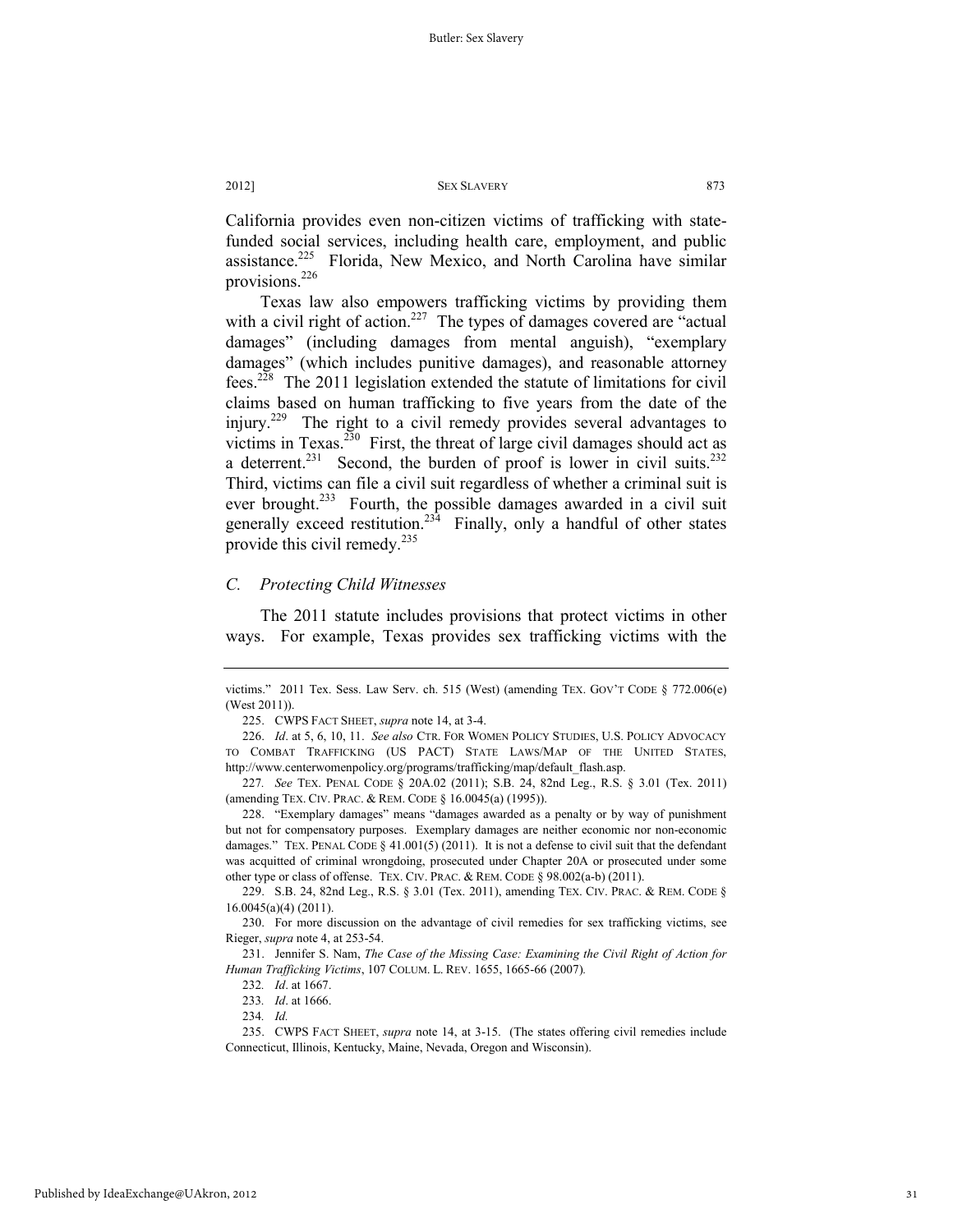evidentiary safeguards afforded to other child abuse victims who testify in criminal trials against their abusers.<sup>236</sup> Lack of cooperation by witnesses remains one of the most pervasive barriers to successful human trafficking prosecutions.<sup>237</sup> Texas law adds child sex trafficking to the list of offenses that allow for the use of uncorroborated testimony to support a conviction in cases where the victim told any person, other than the defendant, of the abuse within one year of its occurrence.<sup>238</sup> Similarly, child sex trafficking is also added to the list of offenses that permit the use of a recorded oral statement from a child under thirteen years of age for evidentiary purposes.<sup>239</sup>

Along these lines, the Texas anti-trafficking statute also makes victims of sex trafficking and compelling prostitution eligible for protective orders against offenders.<sup>240</sup> This rule applies to cases involving both adult and child victims of sex trafficking, but not labor trafficking.<sup>241</sup> The Texas rule allows a victim, parent or guardian of a child victim, or prosecuting attorney acting on behalf of an adult or child victim to file the protective order.<sup>242</sup> The fact that an adult other than the parent can apply also benefits children who are trafficked by family members. The statute imposes fines or jail time for violating the order.<sup>243</sup> A protective order could prevent a trafficker, facilitator, or john from taking any action that would cause further sexual abuse or other harm to the trafficked person.<sup>244</sup>

The use of protective orders, which allow various adults to act on a trafficked child's behalf, may prove particularly important in cases

<sup>236</sup>*. See* 2011 Tex. Sess. Law Serv. Ch. 1 §§ 2.05, 2.06 (West).

 <sup>237. 2008</sup> statutory amendments provide T-Visas to parents and siblings under 18 who are threatened with retaliation when a family member cooperates with law enforcement, or when the family members enter the U.S. to testify as witnesses. 22 U.S.C.A. § 7105(e) (2008).

 <sup>238. 2011</sup> Tex. Sess. Law Serv. Ch. 1 § 2.05 (West) (amending TEX. CODE CRIM. PRO.ANN.art.38.07(a) (West 2011)).

 <sup>239. 2011</sup> Tex. Sess. Law Serv. Ch. 1 § 2.06 (West) (amending TEX. CODE CRIM. PROC. ANN. art.38.071 (West 2011)).

 <sup>240. 2011</sup> Tex. Sess. Law Serv. Ch. 1 § 2.02(a)(2) (West) (amending TEX. CODE CRIM. PRO.ANN.art.7A.01 (West 2011)).

 <sup>241.</sup> *Id.*

 <sup>242. 2011</sup> Tex. Sess. Law Serv. Ch. 1 § 2.02(a)(3) (West) (amending TEX. CODE CRIM. PRO.ANN.art.7A.01 (West 2011)).

 <sup>243.</sup> TEX. CODE CRIM. PRO. ANN. art.7A.06(a) (West 2011).

 <sup>244.</sup> TEX. CODE CRIM. PRO. ANN. art. 7A.05 (West 2011); TASK FORCE 2011 REPORT, *supra* note 32, at 56 (Courts award protective orders after a showing of a "clear and present danger of a sexual assault . . . or other harm to the applicant[.]"); TEX. CODE CRIM. PRO.ANN.art.7A.02 (West 2011).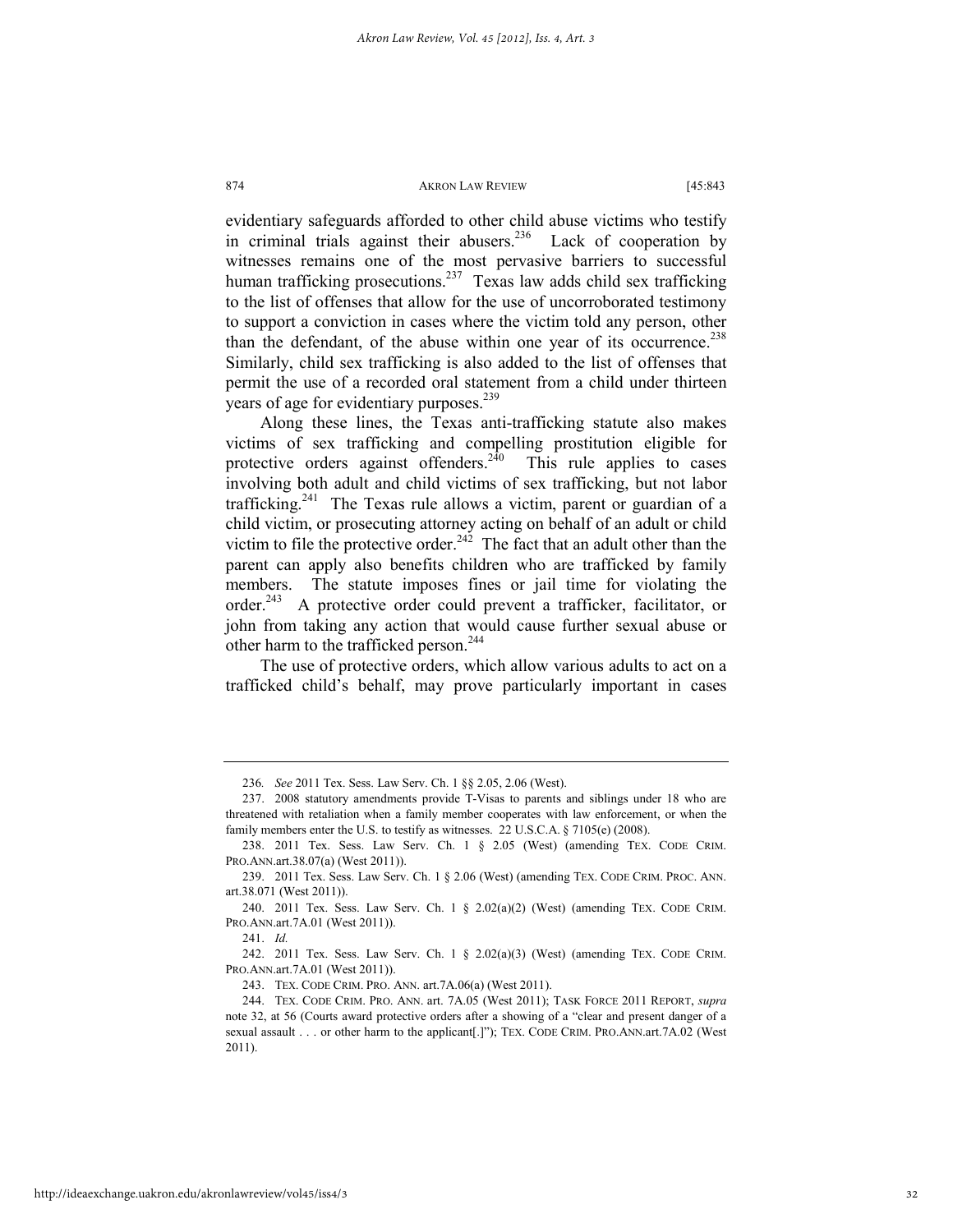involving child sex trafficking.<sup>245</sup> In such cases, the trafficked child may not have a parent available to act on his or her behalf. The child may not take the initiative to seek a protective order on her own as it is difficult for children to independently disassociate themselves from their abusers.<sup>246</sup> Children who have run away and turned to prostitution, for example, depend on their traffickers for food, shelter, drugs, or emotional connections.<sup>247</sup>

### *D. Sex Offender Registry*

Texas law now requires that the names of convicted sex traffickers be placed in its Sex Offender Registry.<sup>248</sup> Texas law includes all trafficking crimes as well as "compelling prostitution" on the list of criminal offenses for which opportunities for bail, probation, or parole are substantially limited.<sup>249</sup> As of 2011, the crime of human trafficking joins the list of related offenses, such as sexual assault and compelling prostitution, in the registry.<sup>250</sup> As of 2011, repeated offenses involving sex trafficking of a child can result in automatic life sentences.<sup>251</sup> Such offenses are also exempt from early release and supervision programs.<sup>252</sup>

 <sup>245.</sup> Prior to the amendment, Article 7A.01 of the Texas Code of Criminal Procedure awarded protective orders to victims of sexual assault. TEX. CODE CRIM. PRO.ANN.art.7A.01 (West 2011). Yet, sexual assault is only one of several crimes that can give rise to sex trafficking. Under the Texas definition of trafficking, children can be victims of sex trafficking who have not been sexually assaulted. For example, child sex trafficking victims can include those who are forced to strip dance in a gentleman's club for money or to perform sexual provocative dances in a pornography film. Under the new rule, victims of other types of sex trafficking can receive protective orders. 2011 Tex. Sess. Law Serv. Ch. 1 § 2.02 (West).

 <sup>246.</sup> This psychological condition is known as Stockholm Syndrome. *See* Amy Fine Collins, *Sex Trafficking of Americans: The Girl Next Door* 4 (May 24, 2011) (stating that as many as 76 percent of prostituted minors have "Stockholm-syndrome-like 'trauma bonds' with their pimps"). On the need to acknowledge the psychological effects on sex trafficking on its victims, *see* TIP REPORT 2012, *supra* note 4, at 12-13.

 <sup>247.</sup> When children feel compelled to provide sexual services in exchange for food and shelter, they are engaging in "survival sex." *See* Jody M. Greene, Susan T. Ennett & Christopher L. Ringwalt, *Prevalence and Correlates of Survival Sex Among Runaway and Homeless Youth*, 89 AM. J. PUB. HEALTH 1406 (1999); Laura Rillos, *"Survival Sex" Lures Homeless Teens into Prostitution*, KVAL NEWS, Feb. 10, 2010, *available at* http://www.kval.com/news/local/83966797.html; Andrew Greiner, *Chicago Girls Practicing "Survival Sex"* (Feb. 24, 2010, 10:43 AM), http://www.nbcchicago.com/news/local/States-Attorney-Aims-at-Public-Officials-Who-Condone-Sex-Trafficking-85201752.html.

 <sup>248.</sup> TEX. PENAL CODE ANN. § 21.11 (West 2011).

 <sup>249.</sup> TASK FORCE 2011 REPORT, *supra* note 32, at 49.

 <sup>250.</sup> TEX. PENAL CODE ANN. § 21.11 (West 2011).

 <sup>251.</sup> TEX. PENAL CODE ANN. § 12.42(c)(2)(A) (West 2011); TASK FORCE 2011 REPORT, *supra* note 32, at 50.

 <sup>252.</sup> TEX. GOV'T CODE ANN. § 499.027(b)(2)(Z) (West 2011); TEX. GOV'T CODE § 508.149(a)(19); TASK FORCE 2011 REPORT, *supra* note 32, at 51.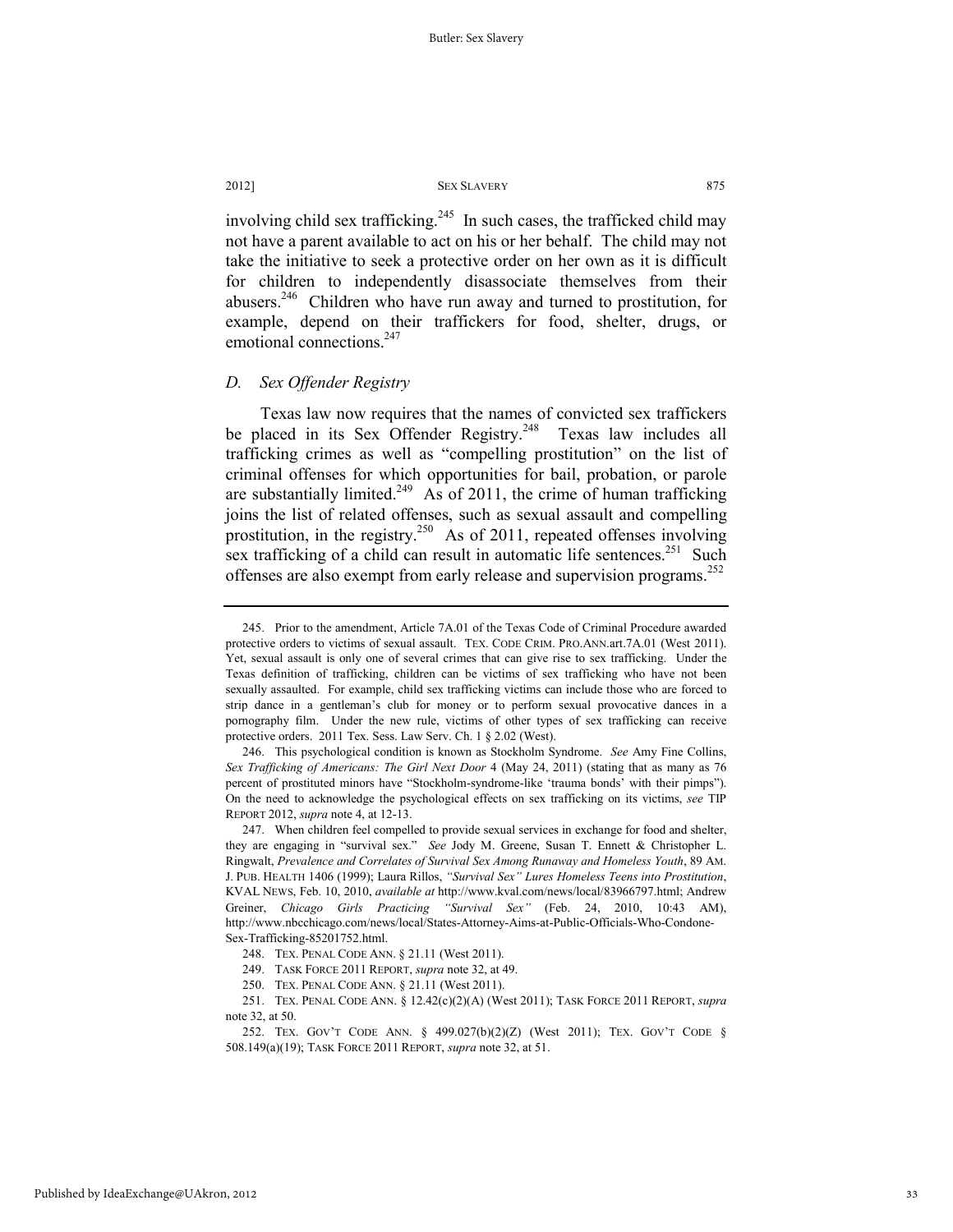### *E. Protecting Immigrants*

The Texas statute assists minors and adults in obtaining T-Visas, and in doing so, helps foreign victims become eligible for federal social services.<sup>253</sup> By helping foreign victims obtain T-Visas, Texas fills a gap that only a few other states, such as California and Iowa, have begun to fill in order to assist foreign victims.<sup>254</sup> A state judge's affirmation of the victim's eligibility should help facilitate or hasten the process.<sup>255</sup> First, the statute allows state judges to certify victims of "severe forms of trafficking" within the meaning of the federal statute.<sup>256</sup> Victims could use the judge's finding of fact "as the basis of a claim that federal officials would weigh when deciding whether to grant a protective Visa" and trade "their cooperation with prosecutors into an opportunity to stay in the country legally."257 Texas is one of the few states that model the federal statute with provisions to assist with certification for immigration visas.258 Assistance with immigration T-Visas allows victims to become temporary citizens and, after three years, permanent citizens.<sup>259</sup>

Particularly beneficial to children, Texas law also follows federal law by allowing not only victims but also their family members to receive T-Visas.<sup>260</sup> Revisions to the 2000 federal statute make it easier for family members of victims to receive T-Visas.<sup>261</sup> The 2008 TVPA amendments provide T-Visas to parents and siblings under eighteen years old who are threatened with retaliation when a family member cooperates with law enforcement, or when a family member enters the United States to testify as a witness.<sup>262</sup>

### V. THE NEED FOR SAFE HARBOR PROVISIONS

Another positive component of the 2011 anti-trafficking law is of the adoption of diversion and/or alternatives to adjudication for prostituted minors. Under the traditional legal paradigm, prostituted

 <sup>253. 22</sup> U.S.C.A. § 7105(c)(3)(A)(i) (2011).

 <sup>254.</sup> CWPS FACT SHEET, *supra* note 14, at 3, 4, 7, 8.

 <sup>255.</sup> *Id*. at 13.

 <sup>256.</sup> TEX. CODE CRIM. PROC. § 42.0191(a)(1) (2011).

 <sup>257.</sup> TEXAS CRIMINAL JUSTICE COALITION, H.B. 1121: HOUSE RESEARCH ORGANIZATION BILL ANALYSIS 3 (May 8, 2007), http://www.criminaljusticecoalition.org/files/userfiles/ 1121\_HRO.pdf.

 <sup>258.</sup> Sanborn et al., *supra* note 23, at 31.

 <sup>259.</sup> *Id*. at 18.

 <sup>260.</sup> *Id*. at 31.

 <sup>261. 22</sup> U.S.C.A. § 7105(a)(1)(E) (2011).

 <sup>262. 22</sup> U.S.C.A. § 7105(a)(3)(A)(i) (2011).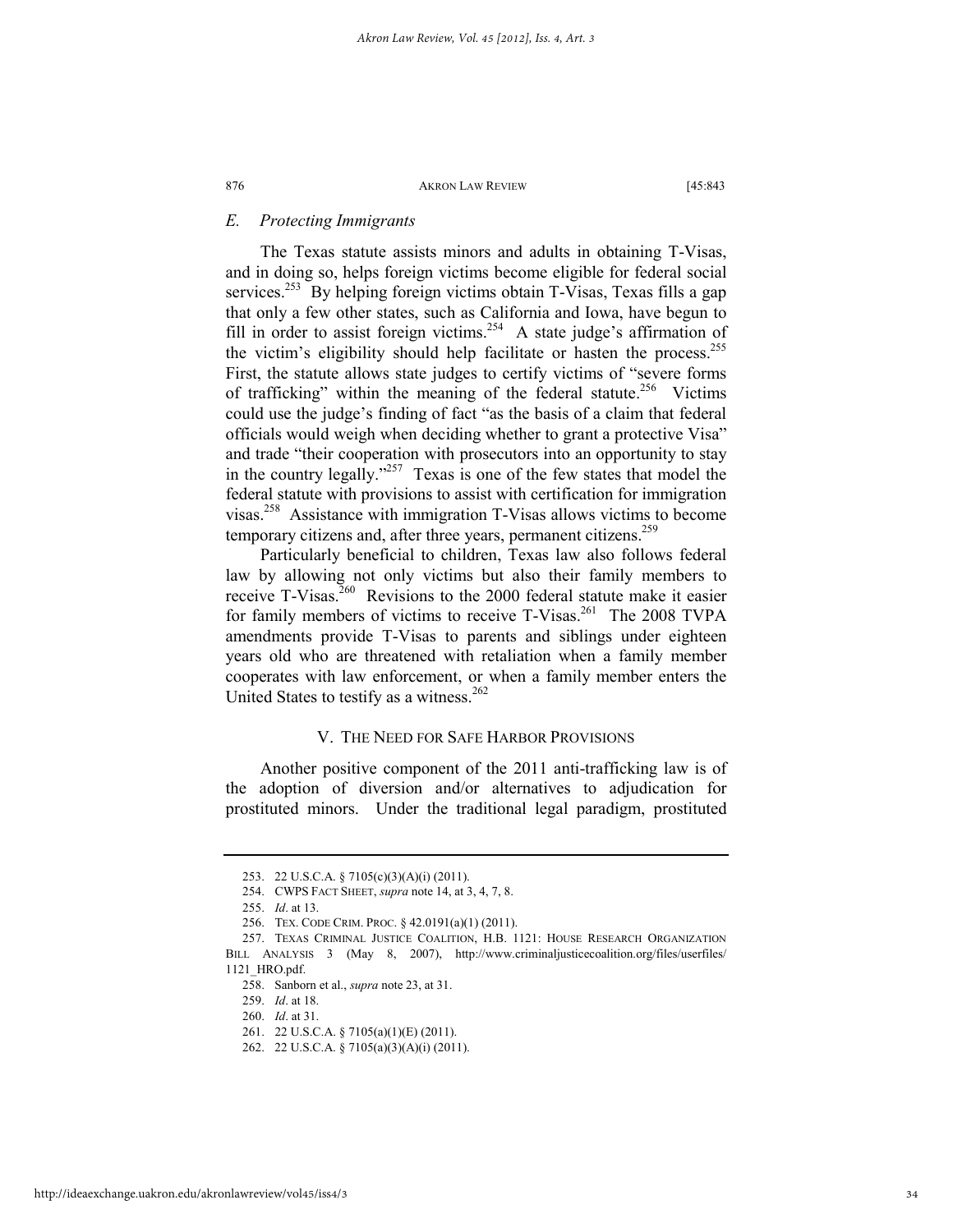minors are prosecuted for their own sexual exploitation.<sup>263</sup> However, some states have shifted this legal paradigm by enacting safe harbor legislation which shields prostituted minors from criminal prosecution and delinquency adjudication and instead, provides these minors with child protective services. <sup>264</sup> Illinois, for example, has enacted comprehensive safe harbor legislation which provides victim services to prostituted minors without subjecting any of them to the risk of juvenile court adjudication.<sup>265</sup>

According to the Polaris Project, a leading anti-trafficking advocacy organization, effective safe harbor legislation for sexually exploited minors should include three elements: (1) a guarantee that minors will not be held criminally responsible for their own sexual exploitation; (2) the removal of the requirement that force, fraud, or coercion be proven; (3) specialized services including housing.  $266$ Applying these standards to the Texas anti-trafficking statute, we see that Texas has yet to enact comprehensive safe harbor legislation for its prostituted minors. As discussed above, the Texas anti-trafficking statute satisfies the second element because child sex trafficking cases do not require proof of FFC.<sup>267</sup> Yet, Texas law does not guarantee that all minors will be shielded from criminal liability nor does the law mandate that all sexually exploited minors receive all of the crime victim services that they need.<sup>268</sup> Instead, Texas law shields some, but not all, sexually exploited minors from criminal prosecution and likewise guarantees services to some, but not all, sexually exploited minors. In doing so, the Texas legislation has begun to develop important partnerships between law enforcement, state agencies, and advocacy organizations.<sup>269</sup> However, Texas law and policy must be further refined to create comprehensive safe harbor provisions. $270$ 

 <sup>263.</sup> *See, e.g*., Curva, *supra* note 15, at 566 ("It is challenging to fully understand why . . . prostitutes are the only parties subject to criminal prosecution.").

 <sup>264.</sup> *Polaris Project Issue Brief*, *supra* note 176, at 1.

 <sup>265.</sup> Press Release, Shared Hope International, Shared Hope International Exposes Never-Before-Seen Look at Child Sex Trafficking Laws in America, sharedhope.org/Portals/o//Documents/PIIpostFINAL.pdf ("only four states have a full package of non-punitive child protective responses, including shelter and services: Illinois, Minnesota, New York, Washington.")

 <sup>266.</sup> *Polaris Project Issue Brief*, *supra* note 176, at 1.

 <sup>267.</sup> *Id.*

 <sup>268.</sup> *Id.* at 2.

 <sup>269.</sup> Arrigona, *supra* note 22, at 22.

 <sup>270.</sup> *See generally Polaris Project Issue Brief*, supra note 176.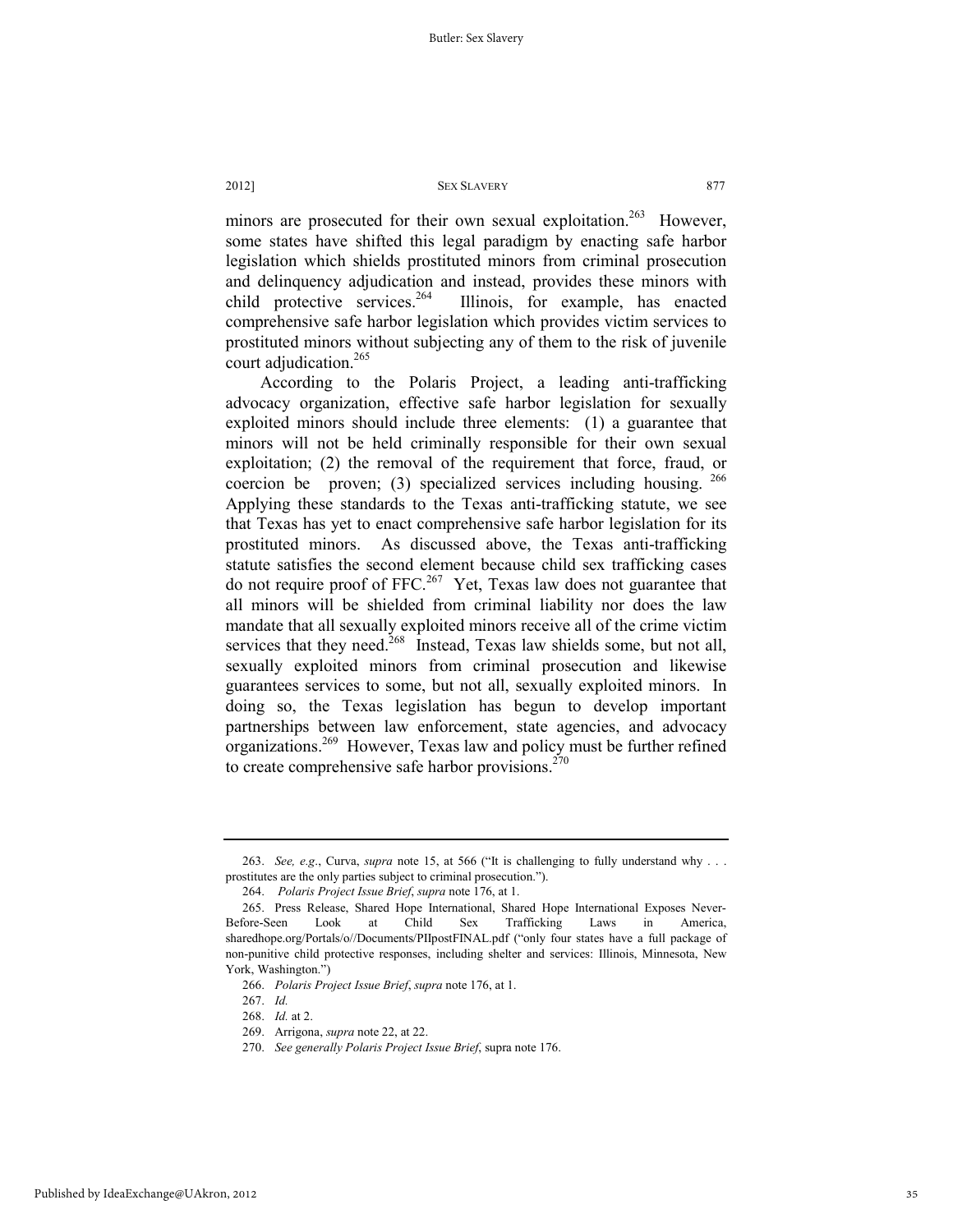Texas has adopted a hybrid child welfare model for the diversion provision.<sup>271</sup> The provision includes two main components. First, the law protects children trafficked for sex by family members by revising the Texas Family Code to include child sex trafficking within the legal definition of "child abuse." $272$  Second, the safe harbor shields from prosecution some minors who are trafficked for sex.<sup>273</sup>

### *A. Reframing Trafficking as Child Abuse*

The Texas anti-trafficking statute is progressive in its efforts to recognize that sex trafficking by parents is a pervasive form of child abuse in the United States.<sup>274</sup> Specifically, the Texas statute amends the Family Code's definition of "sexual abuse" to expressly include sex trafficking.<sup>275</sup> The inclusion of commercial sexual exploitation of children within the statutory definition of "child abuse" protects children who are trafficked by family members or guardians.<sup>276</sup> Defining trafficking and prostitution as forms of "child abuse" thereby requires that teachers, social workers, and other professionals report these crimes to the child welfare system rather than turn a blind eye.<sup>277</sup>

<sup>271</sup>*. See* Barton Child Law & Policy Clinic, Commercial Sexual Exploitation of Children in Georgia: Service Delivery and Legislative Recommendations for State and Local Policy Makers 40- 41 (Jan. 2008), http://bartoncenter.net/uploads/fall2011updates/status\_other/CSEC-recs-for-policymakers.pdf; *see also* Brittle, *supra* note 40, at 1351-53. For a policy article on how states can address trafficking within the framework on the child welfare system, see generally Center for the Human Rights for Children, Loyola University Chicago, International Organization for Adolescents, Building Child Welfare Response to Child Trafficking (2011), http://www.luc.edu/chrc/pdfs/BCWRHandbook2011.pdf.

 <sup>272.</sup> TEX. FAM. CODE ANN. § 261.001(1)(G) (West 2011).

 <sup>273.</sup> *Id*.

 <sup>274.</sup> UNITED STATES, DEPARTMENT OF HEALTH AND HUMAN SERVICES, FACT SHEET: CHILD VICTIMS OF HUMAN TRAFFICKING, *available at* www.egolink.com/public\_documents/ outreach%20resources/child\_victims.pdf ("Children can be trafficked by close family members"); Ronica Shannon, *Parents Indicted for Human Trafficking*, THE RICHMOND REGISTER, May 20, 2011, http://richmondregister.com/localnews/x350354682/Parents-indicted-for-human-trafficking. html; Diedra Robey, *Shaniya's Story Reveals Widespread Sex Trafficking in the Black Community*, THE GRIO (Nov. 18, 2009), http://thegrio.com/2009/11/18/no-one-can-imagine-what/ (discussing the case of a mother who sold her five year old daughter for sex).

 <sup>275.</sup> S.B. 24 § 6.04, 82(R) Leg. Sess. (Tex. 2011) (amending TEX. PEN. CODE § 21.02(c)(7)- (8)) (the revised definition of "sex abuse" includes committing child sex trafficking or threatening to commit child sex trafficking). *See* S.B. 24 § 6.05, 82(R) Leg. Sess. (Tex. 2011) (amending TEX. PEN. CODE § 22.021(a)(2)(A) (2011)).

<sup>276</sup>*. See* Arrigona, *supra* note 22, at 18.

 <sup>277.</sup> PUBLIC POLICY AND LAW CENTER, CHILDREN AT RISK: REPORT ON LEGISLATION IMPACTING CHILDREN (July 25, 2011) [hereinafter CHILDREN AT RISK], *available at*  http://childrenatrisk.org/wp-content/uploads/2011/08/82nd-Texas-Legislative-Report-FINAL.pdf.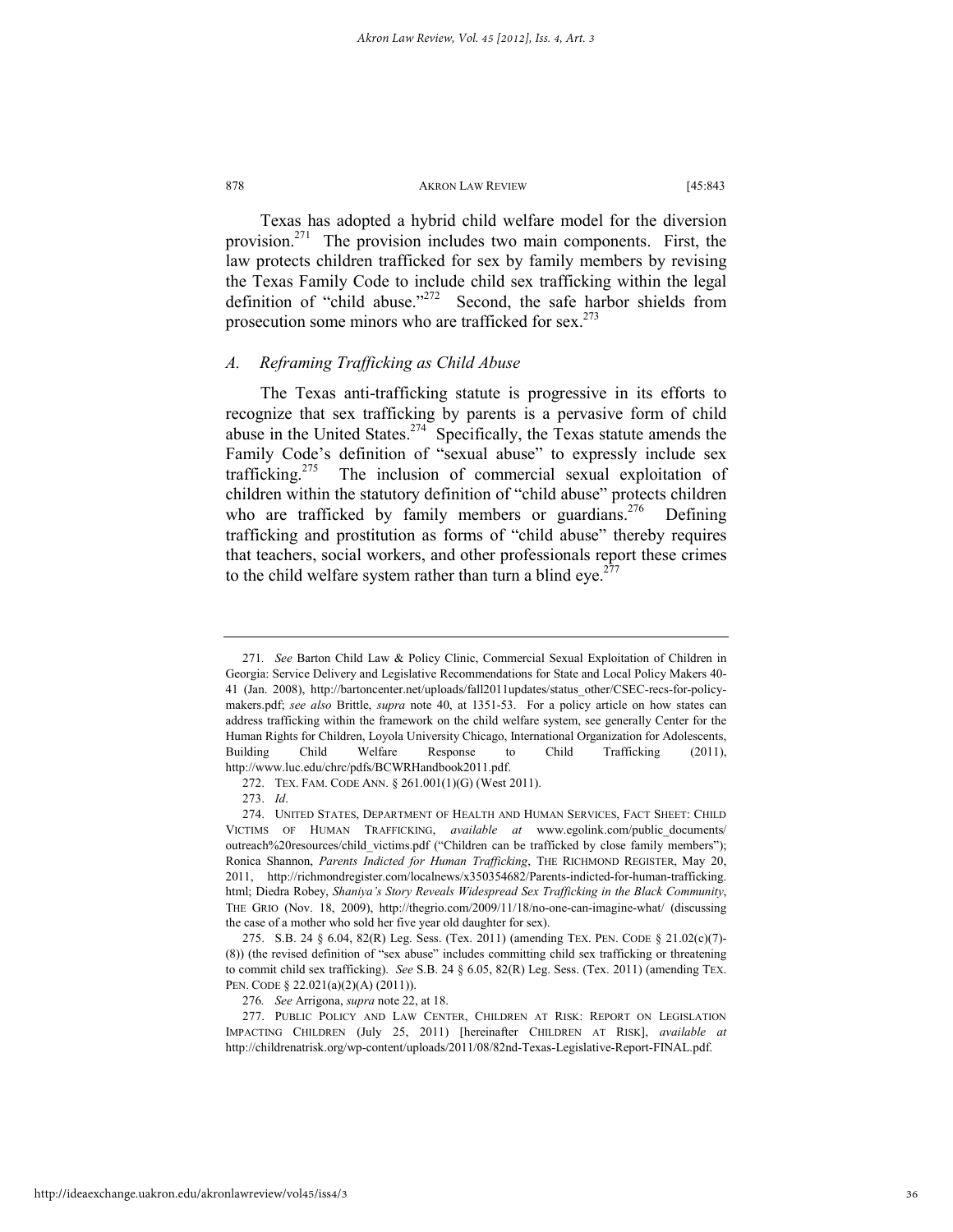A policy goal underlying these amendments is to ensure that children trafficked for sex by family members receive the same protective services that other child abuse victims traditionally receive.<sup>278</sup> Prior to 2011, child sex trafficking victims did not fall within the jurisdiction of the Texas child welfare system. As a result, trafficked minors were not eligible for state funded shelters or other services.<sup>279</sup> Sex trafficking of a child is also grounds under Texas law to sever parental rights to that child.<sup>280</sup>

### *B. Alternatives to Adjudication in the Juvenile Court*

However, if the child is trafficked by someone other than a family member, the case is not automatically recognized as child abuse and thereby diverted to the child welfare system. Instead, minors trafficked by someone other than parents or close family members are still at risk for bearing some form of punishment for prostitution and related sexual offenses. To a limited extent, the Texas anti-trafficking legislation attempts to shift the legal paradigm away from criminal punishment of sexually exploited children and towards recognition of these minors as crime victims.<sup>281</sup> In particular, the 2011 anti-trafficking legislation changes the legal procedures for cases involving prostituted minors in Texas.<sup>282</sup>

Prior to the enactment of the 2011 legislation, a juvenile court judge would adjudicate a child as delinquent on the legal grounds that prostitution was a crime—a misdemeanor under the Texas Penal Code.<sup>283</sup> The judge would then have the discretion to determine a

 <sup>278.</sup> AMERICAN BAR ASSOCIATION SECTION OF LITIGATION CHILDREN'S RIGHTS LITIGATION COMMITTEE, REPORT ON THE LEGAL NEEDS OF HARRIS COUNTY CHILDREN 38 (2004) [hereinafter ABA REPORT] (citing TEX. GOV'T CODE ANN. § 24.601 (West 2004)), *available at*  http://www.texasappleseed.net/pdf/ABA\_Report.pdf.

 <sup>279.</sup> Texas Family Code § 261.105 mandates that allegations of abuse "by a person responsible for a child's care, custody or welfare" will be investigated by the police and the designated child welfare agency. TEX.FAM.CODE ANN. § 261.105 (West 2011).

 <sup>280.</sup> S.B. 24 § 4.04, 82(R) Leg. Sess. (Tex. 2011) (amending TEX. FAM. CODE ANN. § 262.2015(b)(3)(N)-(O) (West 2011)).

 <sup>281.</sup> *See generally* Tiefenbrun, *supra* note 13; RAPID FIELD ASSESSMENT, *supra* note 66, at 2 ("prevention requires identification on all levels, community to law enforcement, that prostituted and sexually exploited children are victims, not criminals."). For scholarly treatment of the New York Safe Harbor Act, *see* Schwartz, *supra* note 16, at 237-38; Brittle, *supra* note 40; Annitto, *supra* note 16, at 4-5.

 <sup>282.</sup> STATE OF TEXAS, ATTORNEY GENERAL GREG ABBOTT, 2009 JUVENILE JUSTICE HANDBOOK: A PRACTICAL REFERENCE GUIDE INCLUDING UPDATES FROM THE 81ST LEGISLATIVE SESSION 1 (2009) [hereinafter JUVENILE JUSTICE HANDBOOK], https://www.oag.state.tx.us/ AG\_Publications/pdf/juvenile\_justice.pdf.

 <sup>283.</sup> *Id*. at 20.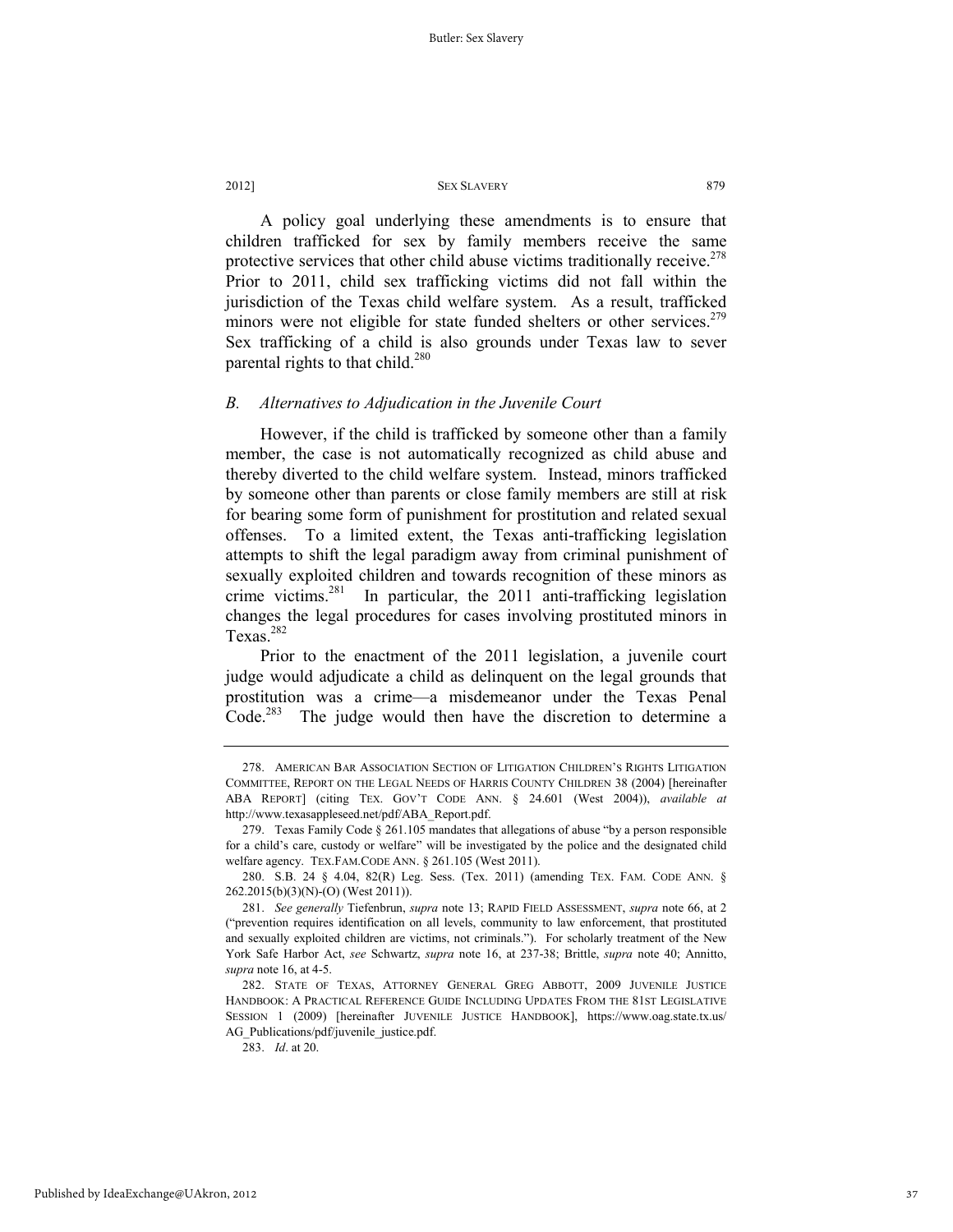remedy from several options, including probation or detention.<sup>284</sup> If the child was under seventeen, she would be detained and then brought before the juvenile court for a hearing.<sup>285</sup> Prostituted children who were adjudicated as delinquent could be placed on probation under the jurisdiction of the Texas Juvenile Probation Commission ("TJPC"). $^{286}$ Advocates criticized the pre-2011 prosecution approach as further victimizing prostituted minors through the trauma and indignity of being arrested and otherwise treated as criminally responsible.<sup>287</sup>

Prostituted children in Texas are often "misidentified as sexual abuse victims or delinquents."288 In August 2011, the U.S. Department of Justice, working with several NGOs to investigate child trafficking in Texas, determined that children who are trafficked are misidentified as criminals:

For a variety of reasons [,] including a lack of training on the specifics of trafficking and also no universal agreement on what these youth should be labeled. Some agencies still use the term "prostitution," others "abuse victims," and others "sex trafficking victims." This causes confusion because some victims receive a duality of services and others receive no services as the agencies are not clearly communicating with each other in the language they understand.<sup>289</sup>

Shifting the paradigm from punishment to rehabilitation should change the language and discourse surrounding child trafficking to better reflect the reality that free children do not "choose" prostitution. In 2009, the state legislature called upon the Texas Juvenile Probation Commission to research alternatives to delinquent or criminal adjudication.<sup>290</sup>

A new component of the Texas child abuse model is the use of alternatives to adjudication for children who are detained by police on

 <sup>284.</sup> *Id*.

 <sup>285.</sup> *Id*. at 5, 31.

 <sup>286.</sup> *Id*. at 2.

 <sup>287.</sup> Sanborn et al., *supra* note 23, at 26. "Some of the flaws that such legislations aims to prevent are a lack of communication between governmental agencies regarding enforcement and prosecution of human trafficking, insufficient funding for research regarding important contributing factors that aggravate human trafficking, and improper training of individuals and agencies that are directly involved with victims of human trafficking." *Id*. at 26.

 <sup>288.</sup> RAPID FIELD ASSESSMENT, *supra* note 66, at 3.

 <sup>289.</sup> *Id.* at 2.

<sup>290</sup>*. See* H.B. 653, 82nd Leg., Reg. Sess. § 221 (Tex. 2011), *replacing* TEX. HUM. RES. CODE § 141. The Commission published its report in January 2011. The statute also required training for law enforcement and service providers on how to properly identify and respond to victims. Moreover, in its 2011 report, the Texas Task Force recommended statutory revisions to change the treatment of child prostitution as a form of juvenile delinquency under the Texas Family Code. TASK FORCE 2011 REPORT, *supra* note 32, at 56.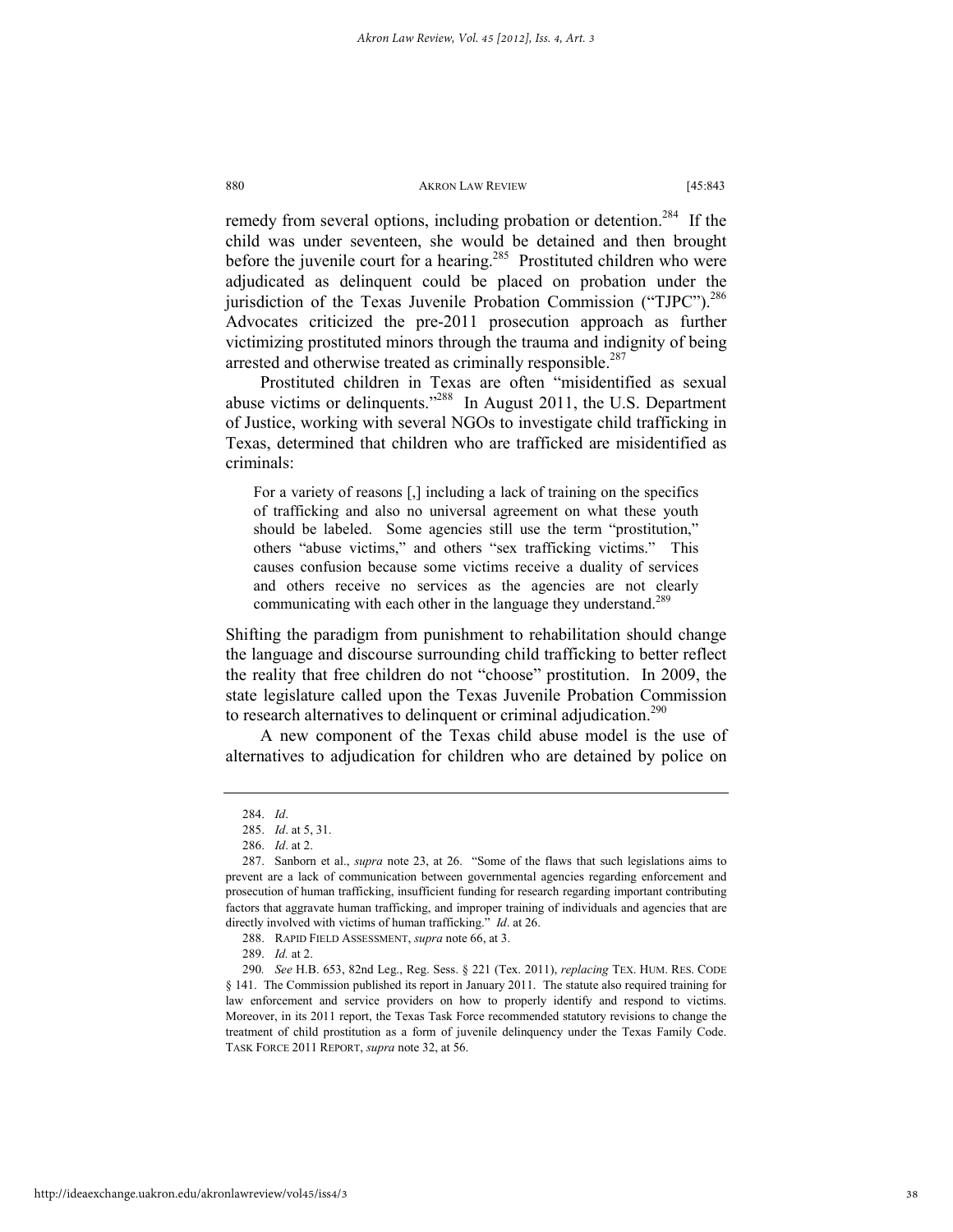suspicion of prostitution.<sup>291</sup> Under Texas law, any child who engages in prostitution is no longer adjudicated delinquent for committing the misdemeanor offense of prostitution.<sup>292</sup> Instead, the safe harbor provisions require that juvenile court judges designate child prostitution as "conduct indicating a need for supervision" ("CINS").<sup>293</sup> A CINS designation removes child prostitution from the category of criminal offense and reframes the behavior as a status offense.<sup>294</sup> The child's status offense is designated as CINS and she is initially placed on probation.295

The CINS designation shields minors from some of the defects of delinquency adjudication or criminal prosecution. The CINS designation prevents the prostituted child from being placed in a secured juvenile detention center or youth prison.<sup>296</sup>

According to sponsors of Texas H.B. 2015, designating offense child as CINS is the legal linchpin that potentially links the child to services including shelter, education, mental services, medical care, foster care, or other assistance.<sup>297</sup> Texas law should mandate the creation of safe houses that provide child-centered programs for trafficking victims.<sup>298</sup> Several states have already enacted such policies. $2^{59}$ 

Texas law shields prostituted children from the effects of criminal prosecution by sealing records that document their involvement in prostitution or related sex crimes. $300$  The safe harbor requires that the juvenile court judge, on her own motion and without a hearing,

 <sup>291.</sup> CHILDREN AT RISK, *supra* note 277, at 28, 31.

 <sup>292.</sup> H.B. 2014, 82(R) Leg. Sess. (Tex. 2011). *See also* H.B. 2015, 82(R) Leg.Sess. (Tex. 2011); TEX. PEN. CODE ANN. § 43.02(a)(1)-(2) (West 2011). H.B. 2015 does not change Texas Penal Code § 43.02. *See also* CHILDREN AT RISK, *supra* note 277, at 31; *In re:* B.W., 313 S.W.3d 818 (Tex. 2010).

 <sup>293.</sup> H.B. 2015 § 1, 82(R) Leg.Sess. (Tex. 2011).

 <sup>294.</sup> TEXAS CRIMINAL JUSTICE COALITION, 82ND TEXAS LEGISLATIVE SESSION: 24 POLICIES SIGNED INTO LAW 7-8 (May 30, 2011) [hereinafter TEXAS CRIMINAL JUSTICE COALITION], http://www.criminaljusticecoalition.org/files/userfiles/TCJC82nd\_Lege\_Smart-On-Crime\_Bills.pdf 295. *Id*.

 <sup>296.</sup> *See* JUVENILE JUSTICE HANDBOOK, *supra* note 282, at 19 (citing TEX. FAM. CODE § 54.04(d)).

 <sup>297.</sup> Judiciary & Civil Jurisprudence Committee Report, H.B. 2015 Bill Analysis 1 (2011), http://www.legis.state.tx.us/tlodocs/82R/analysis/pdf/HB02015H.pdf#navpanes=0. Conduct amounting to a CINS is covered under TEX. FAM. CODE ANN. § 51.03(b) (West 2011). Delinquent conduct is covered under Section 51.03(a).

 <sup>298.</sup> Smith & Vardaman, *supra* note 6, at 276. *See* Stephanie L. Mariconda, Note, *Breaking the Chains: Combating Human Trafficking at the State Level*, 29 B.C. THIRD WORLD L.J. 151, 184 (2009) (discussing Massachusetts' consideration of a safe house program).

 <sup>299.</sup> *See* Mariconda, *supra* note 298, at 184.

<sup>300</sup>*. See* H.B. 2015 § 2, 82(R) Leg. Sess. (Tex. 2011).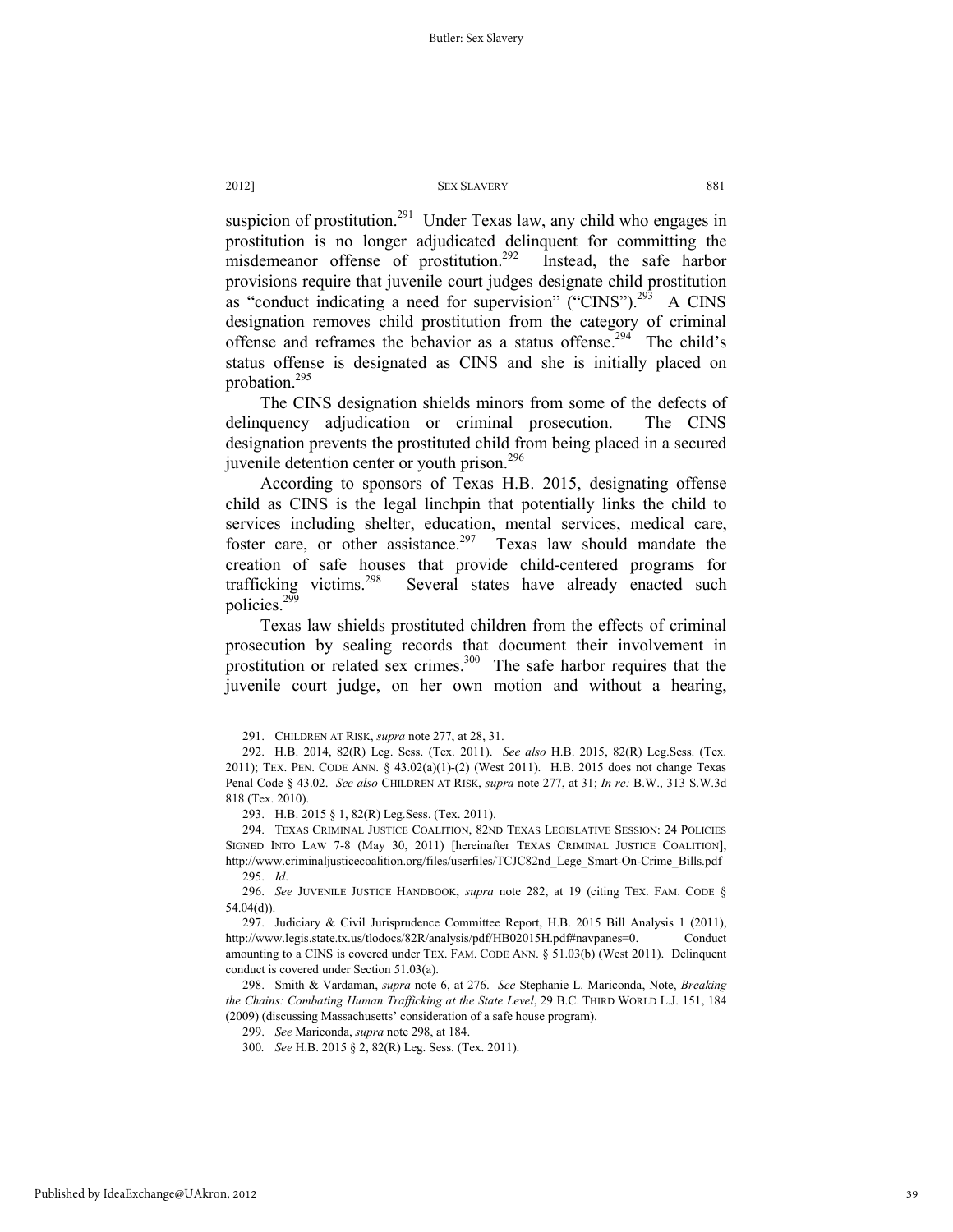automatically seal the records concerning the child's involvement in prostitution-related offenses.<sup>301</sup> By sealing a child's records, the statute helps children to escape the cycle of prostitution by preserving their chances to live productive lives after rehabilitation.<sup>302</sup> The CINS designation makes the prostituted child on probation eligible to receive social services administered by the juvenile court.<sup>303</sup> Texas juvenile courts maintain jurisdiction over minors who have engaged in CINS while the child completes the rehabilitative programs.<sup>304</sup>

Yet, prostituted minors still remain under juvenile court supervision. A minor detained for prostitution is placed on probation and remains under the jurisdiction of the juvenile court until the conditions of probation are met. She is "placed under deferred prosecution or conditional supervision."305 This means that, similar to a delinquent youth, the child must be supervised by a probation officer and comply with the probationary plan.<sup>306</sup> The conditions of probation can vary according to the court's discretion. As a condition of probation, the court has discretion to determine whether the child should be placed in foster care or some other facility.<sup>307</sup> But, in any case, the child remains under the juvenile court's jurisdiction.

### *C. Concerns about the Diversion Component*

Nevertheless, a major legitimate concern is that the Texas "alternative to adjudication" provisions fail to eradicate the practice of holding prostituted minors criminally responsible for their own sexual exploitation. A major concern is that, as discussed above, sexually exploited minors remain under the jurisdiction of the juvenile court.<sup>308</sup> These prostituted minors are still at risk of being adjudicated as a delinquent or tried as a criminal if they fail to meet these program requirements.

 <sup>301.</sup> *Id*.

 <sup>302.</sup> ABA REPORT, *supra* note 278, at 20 (noting that "[o]ne of the primary reasons there is a separate court for juveniles is because the system seeks to give them a second chance at successful citizenship and does not want them to have to live under the weight of an act they committed as children.").

 <sup>303.</sup> TEXAS CRIMINAL JUSTICE COALITION, *supra* note 294, at 8. The CINS designation "places the child in supporting probation programs and possibly places the child in a suitable foster home or other residential setting." *Id*.

 <sup>304.</sup> *Id.* at 8.

 <sup>305.</sup> Arrigona, *supra* note 22, at 25.

 <sup>306.</sup> *Id.*

 <sup>307.</sup> *Id.* at 19.

<sup>308</sup>*. See* POLARIS PROJECT, TOP 15 PROBLEMS, *supra* note 114.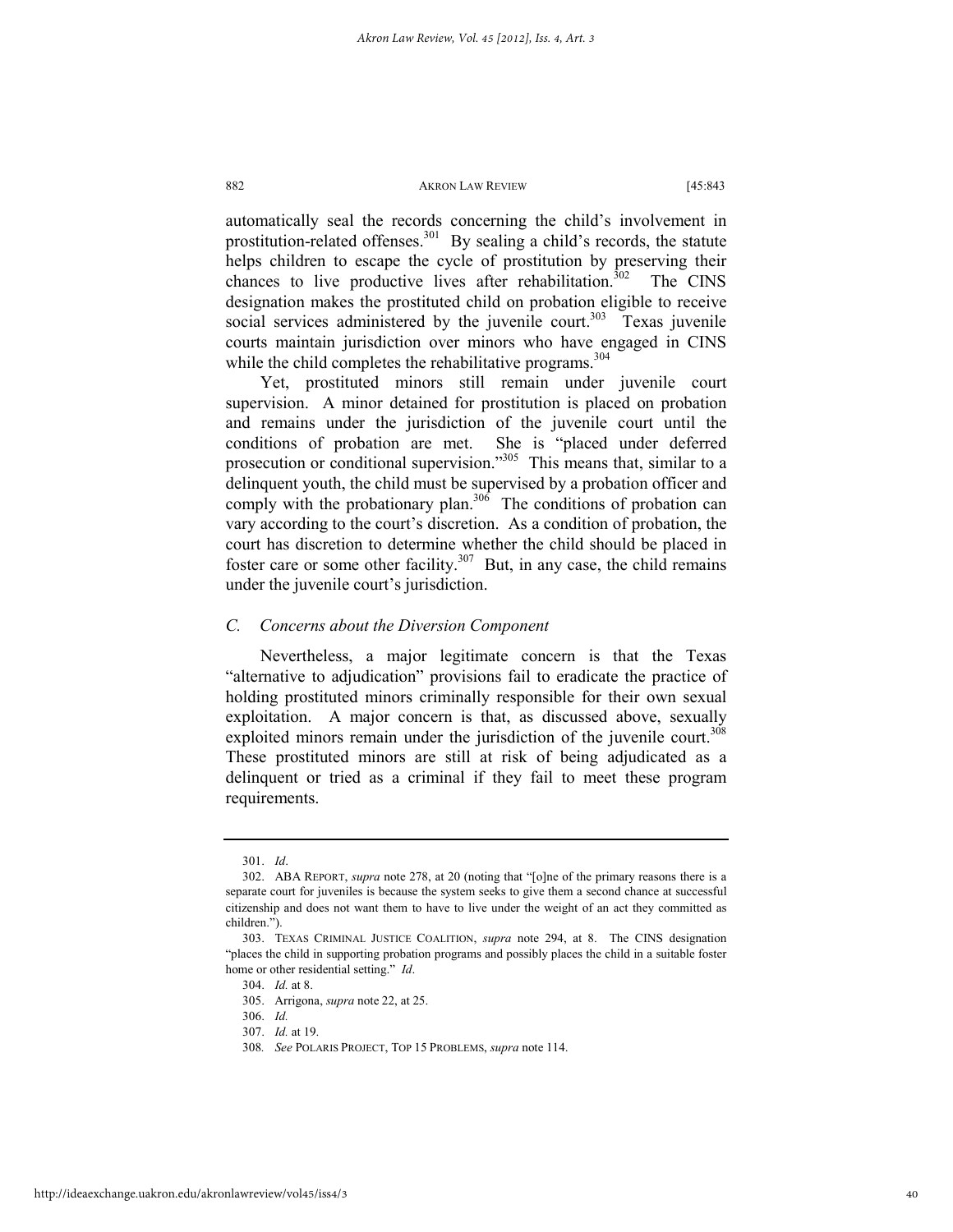These policies do not completely protect children from the psychological harms and traumas associated with being punished or penalized for their own exploitation.<sup>309</sup> As the State Department has argued, treating them like criminals sabotages their healing process.<sup>310</sup> As one survivor explained: "I always felt like a criminal. I never felt like a victim. Victims don't do time in jail. They work on the healing process. I was a criminal because I spent time in jail."<sup>311</sup> In other words, prostituted minors may not reconcile the fact that they are crime victims with the state's decision to incarcerate them. Arguably, the same is likely true if minors have the threat of incarceration hanging over their heads if they fail to timely fulfill program mandates. These concerns are exacerbated by the fact that the Texas juvenile court system has adopted policies reflecting a punitive, as opposed to rehabilitative, approach to addressing juvenile delinquency; yet, child sex trafficking victims need rehabilitation, not additional punishment.<sup>312</sup> In Harris County, which is the largest county in the state, eighty percent of the children who are adjudicated as delinquent have been sent to secured facilities (known as "youth prisons") operated by the Texas Youth Commission.<sup>313</sup>

Texas legislators must address the concern that many prostituted children traditionally do not receive specialized services while detained in juvenile court facilities.<sup>314</sup> For example, a recent investigative report conducted by the American Bar Association ("ABA") concluded that juvenile courts in Texas are plagued by various problems, including the inability of children to gain access to mental health services—the very type of assistance that sexually exploited children need.<sup>315</sup> This report indicated that, in both the juvenile court and the child welfare system, there is a lack of advocacy for the services, particularly those for children.<sup>316</sup> As the report determined, in Texas and presumably in other

 <sup>309.</sup> *Id*.

 <sup>310.</sup> TIP REPORT 2012, *supra* note 4, at 37.

 <sup>311.</sup> *Id.*

<sup>312</sup>*.* ABA REPORT, *supra* note 278, at 10.

 <sup>313.</sup> *Id.* at 11. In recent years, the TYC has been ripped by scandals, the most notorious being those involving sexual abuse of children in TYC's custody by TYC employees. *See* Emily Ramshaw, *1/5 of TX Youth Offenders Forced Into Sex Acts*, TEX. TRIBUNE, Jan. 7, 2010.

<sup>314</sup>*. See* Annitto, *supra* note 16, at 3 n.4. In Texas, prostituted children who have been adjudicated as juvenile delinquents have often gone without receiving any form of appropriate services. RAPID FIELD ASSESSMENT, *supra* note 66, at 2.

 <sup>315.</sup> ABA REPORT, *supra* note 278, at 6, 22-25.

 <sup>316.</sup> *Id.* at 6-9.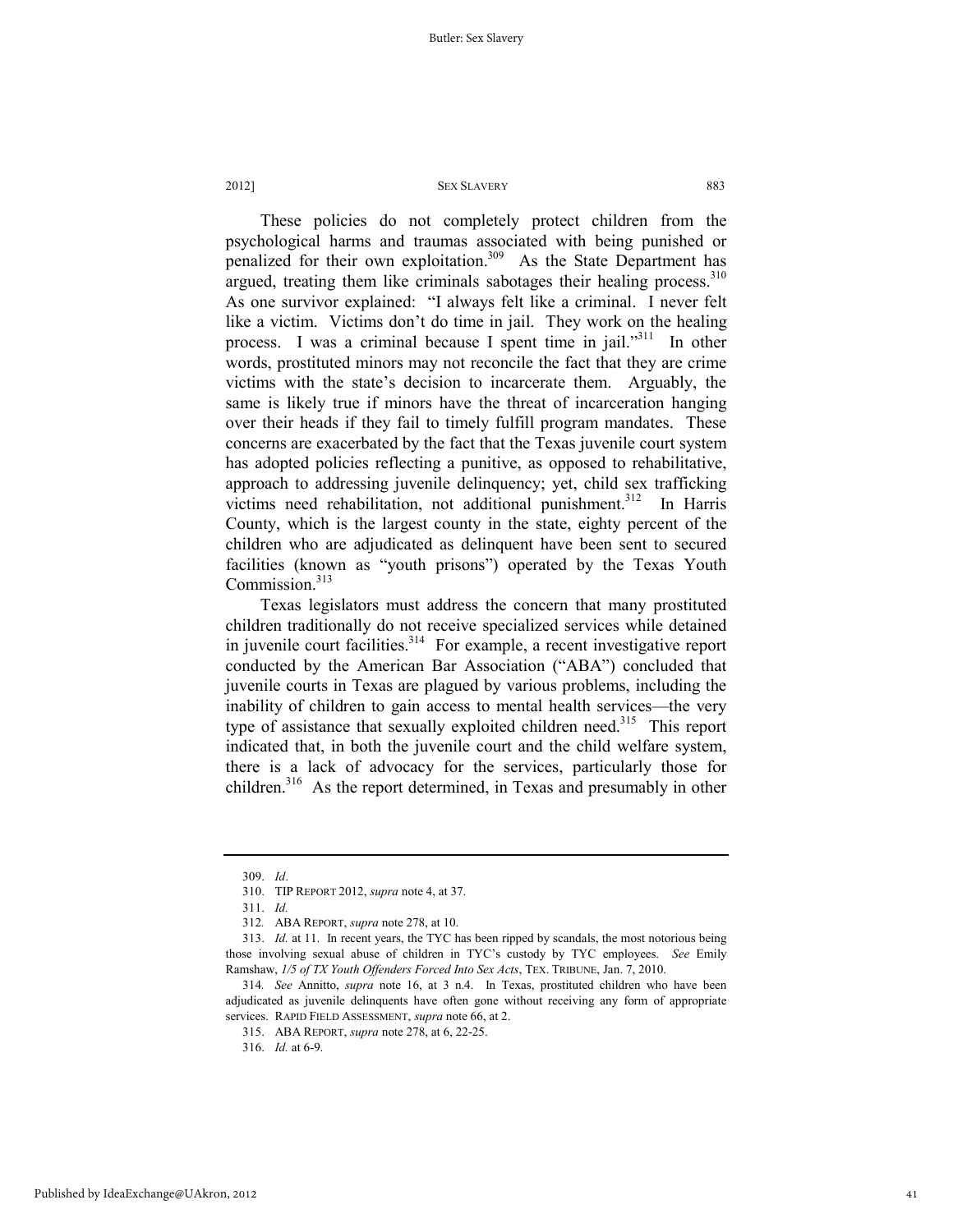states, "[p]robation is not necessarily equipped to identify and address the mental health and special education needs of minors."<sup>317</sup>

These problems have persisted in the seven years since the ABA commissioned this report. Currently, one of the major issues facing the TJPC is the failure of the Texas juvenile court system to help victims who need mental health treatment and related services.<sup>318</sup> Moreover, the TJPC is faced with a shortage of certified treatment professionals to help youth under its jurisdiction.<sup>319</sup> The TJPC has committed, however, to explore community partnerships to increase the ability of the agency to meet the needs of youth in its care.<sup>320</sup>

Yet, Texas must contend with the reality that, at present, there are limited resources currently available to address their needs. $321$  With respect to the basic need for shelter, there are far more beds in juvenile detention facilities across the country than there are child welfare facilities and other nonprofit programs.<sup>322</sup> Unlike other states, such as California and Georgia, there are no safe houses in Texas that provide long term shelter and other services for prostituted children.<sup>323</sup>

Advocates argue that the state juvenile probation system has some of these services already in place, including emergency shelters, and secure and unsecure longer-term shelters.<sup>324</sup> Furthermore, by placing the child on probation, the juvenile court's probation system has jurisdiction to compel the child to accept certain services including shelter.<sup>325</sup>

For example, the TJPC has partnered with the nationally recognized Letot Emergency Shelter in Dallas, Texas.<sup>326</sup> Letot represents a collaborative effort between police, probation officers, and the shelter to provide secured short-term housing for prostituted children.<sup>327</sup> Juveniles have been admitted to Letot after having been detained, prosecuted for

 <sup>317.</sup> *Id.* at 24.

 <sup>318.</sup> TEXAS JUVENILE PROBATION COMMISSION & TEXAS YOUTH COMMISSION, COORDINATED STRATEGIC PLAN: FISCAL YEAR 2010 13, 19-20 (2010) [hereinafter TJPC], http://www.tjjd.texas.gov/publications/reports/RPTSTRAT201001.pdf. In the words of the Commission, "many children who enter the juvenile justice system never received these [mental health] services, though they may have qualified for them. There is a substantial gap between identified mental health needs and services provided." *Id*. at 13. *See* Arrigona, *supra* note 22, at 19.

 <sup>319.</sup> TJPC, *supra* note 318, at 20.

<sup>320</sup>*. Id*.

 <sup>321.</sup> CHILDREN AT RISK, *supra* note 277.

 <sup>322.</sup> Annitto, *supra* note 16, at 34.

<sup>323</sup>*. See* CHILDREN AT RISK, *supra* note 277.

 <sup>324.</sup> Arrigona, *supra* note 22, at 22.

<sup>325.</sup> *Id.*

 <sup>326.</sup> *Id.*

 <sup>327.</sup> *Id.*